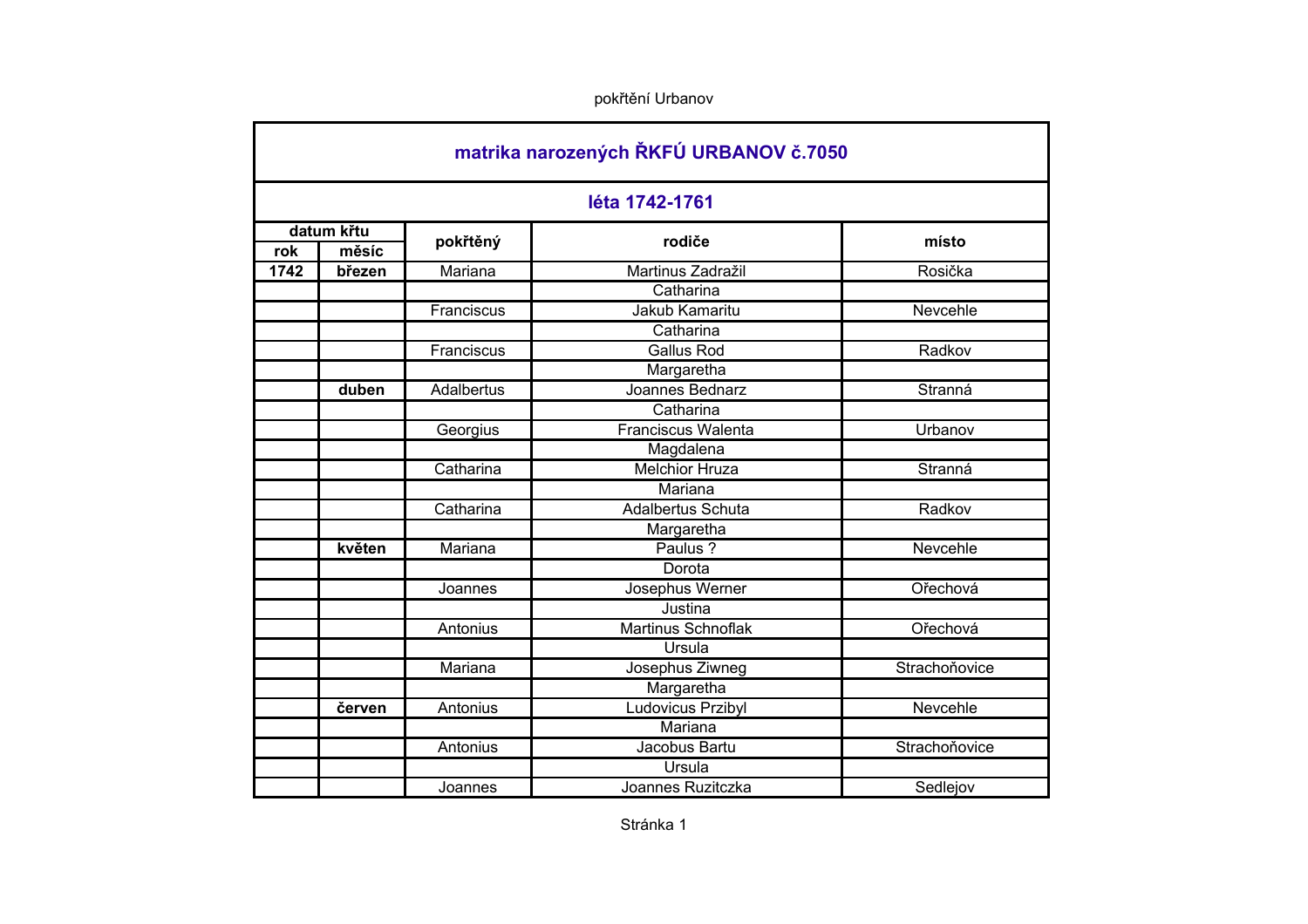|          |                     | Dorota                    |               |
|----------|---------------------|---------------------------|---------------|
|          | Mariana             | Jacobus Skalu             | Slaviboř      |
|          |                     | Agnes                     |               |
|          | <b>Vitus</b>        | <b>Andreas Klat</b>       | Nevcehle      |
|          |                     | Dorota                    |               |
|          | Mariana             | <b>Martinus Komzak</b>    | Žatec         |
|          |                     | Mariana                   |               |
|          | Joannes             | <b>Mathias Kaukal</b>     | Strachoňovice |
|          |                     | Agnes                     |               |
|          | Joannes             | Sebastian Schana          | Urbanov       |
|          |                     | Justina                   |               |
|          | Paulus              | <b>Vitus Holub</b>        | Nevcehle      |
|          |                     | Catharina                 |               |
| červenec | Jacobus             | <b>Franciscus Swoboda</b> | Sedlejov      |
|          |                     | Mariana                   |               |
|          | Jacobus             | Georgius Pospichal        | Nevcehle      |
|          |                     | Ursula                    |               |
|          | Laurentius          | Jacobus Pawlik            | Radkov        |
|          |                     | Catharina                 |               |
|          | Jacobus             | Jacobus Wospiel           | Nevcehle      |
|          |                     | <b>Barbara</b>            |               |
|          | Anna                | Josephus Pesht            | Urbanov       |
|          |                     | Catharina                 |               |
|          | Anna                | Simon Litzka              | Radkov        |
|          |                     | Mariana                   |               |
| srpen    | Mariana             | <b>Mathias Tepley</b>     | Strachoňovice |
|          |                     | Agnes                     |               |
|          | Mariana             | Simon Hoch                | Nevcehle      |
|          |                     | Rosina                    |               |
|          | <b>Bartholomeus</b> | Joannes Bartu             | Strachoňovice |
|          |                     | Mariana                   |               |
|          | <b>Bartholomeus</b> | Thomas Wegmnielek         | Nevcehle      |
|          |                     | Dorota                    |               |
|          | <b>Bartholomeus</b> | Joannes Walenta           | Radkov        |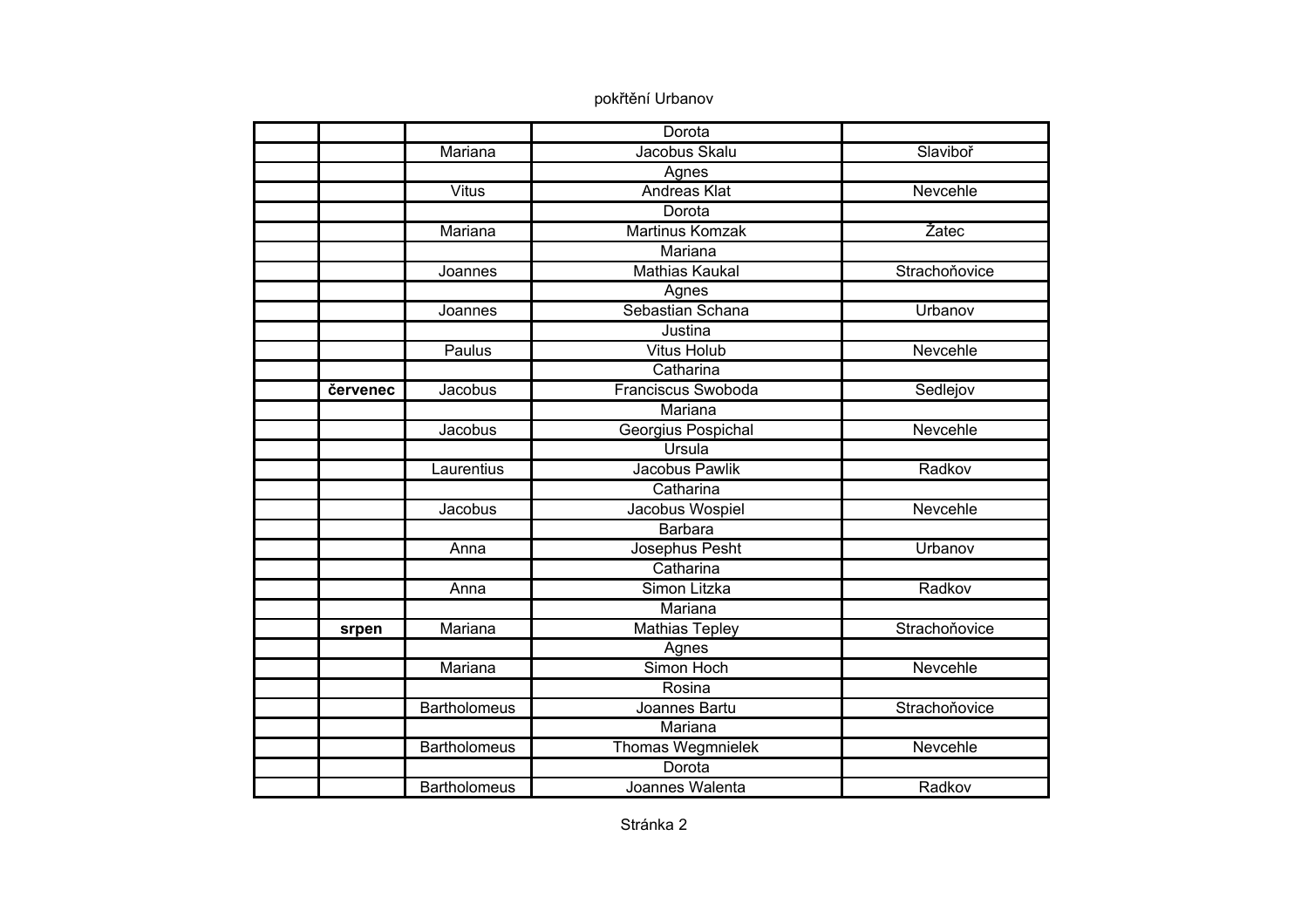|      |          |                     | Agnes                       |          |
|------|----------|---------------------|-----------------------------|----------|
|      |          | Teresia             | Jacobus Mikesh              | Žatec    |
|      |          |                     | Catharina                   |          |
|      |          | Rosalia             | <b>Martinus Matras</b>      | Radkov   |
|      |          |                     | Salomena                    |          |
|      |          | Mariana             | <b>Andreas Kadletz</b>      | Rosička  |
|      |          |                     | Catharina                   |          |
|      | září     | Mariana             |                             | Rosička  |
|      |          |                     | Magdalena Karaskowa         |          |
|      |          | Mariana             | <b>Thomas Nowaczek</b>      | Nevcehle |
|      |          |                     | Mariana                     |          |
|      |          | <b>Mathaus</b>      | <b>Franciscus Malik</b>     | Radkov   |
|      |          |                     | Agnes                       |          |
|      | říjen    | <b>Martinus</b>     | Josephus Maresh             | Rosička  |
|      |          |                     | Anna                        |          |
|      |          | <b>Ursula</b>       | Joannes Schantel            | Radkov   |
|      |          |                     | Mariana                     |          |
|      |          | Lucas               | Josephus Slauha             | Stranná  |
|      |          |                     | Catharina                   |          |
|      |          | Ursula              | Wenceslaus Janku            | Radkov   |
|      |          |                     | Mariana                     |          |
|      |          | Carolus             | <b>Mathias Petrak</b>       | Žatec    |
|      |          |                     | Ludmila                     |          |
|      | listopad | Elizabetha          | $\overline{a}$              | Nevcehle |
|      |          |                     | Salomena?                   |          |
|      |          | Catharina           | Georgius Petrak             | Ořechová |
|      |          |                     | Justina                     |          |
|      | prosinec | <b>Nicolaus</b>     | <b>Mathias Dworzak</b>      | Žatec    |
|      |          |                     | Margaretha                  |          |
|      |          | Thomas              | Simon Pernoha               | Nevcehle |
|      |          |                     | Catharina                   |          |
|      |          | Rosina              | <b>Adalbertus Ondraczek</b> | Sedlejov |
|      |          |                     | Agnes                       |          |
| 1743 | leden    | <b>Bartholomeus</b> | Joannes                     | Radkov   |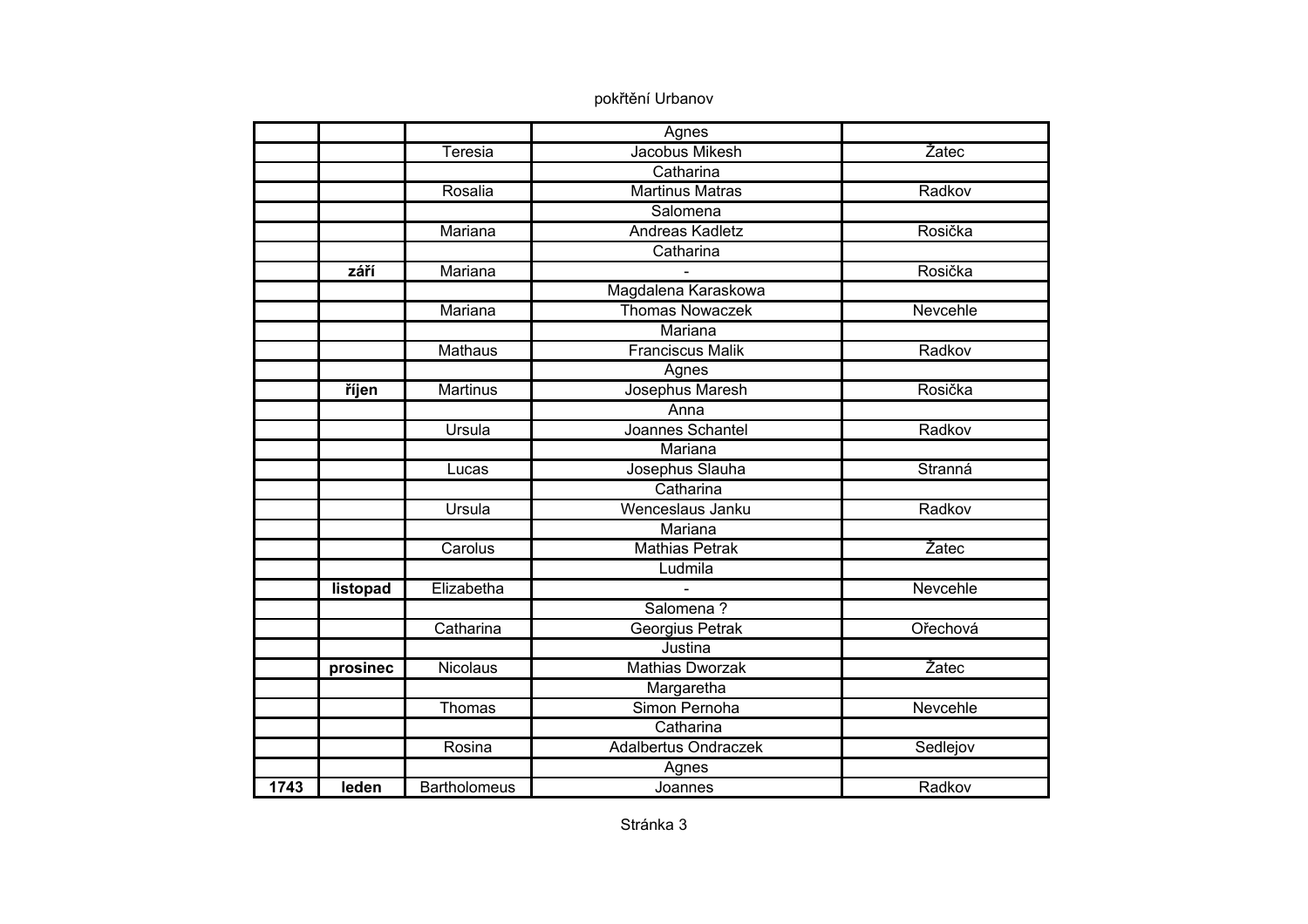|        |            | Barbara                     |               |
|--------|------------|-----------------------------|---------------|
|        | Dorota     | <b>Mathaus Przibil</b>      | Strachoňovice |
|        |            | Ursula                      |               |
| únor   | Dorota     | <b>Laurentius Nechwatal</b> | Sedlejov      |
|        |            | Rosina                      |               |
|        | Rosina     | Jacobus Liczek              | Strachoňovice |
|        |            | Justina                     |               |
|        | Mathias    | <b>Franciscus Dworzak</b>   | Žatec         |
|        |            | Mariana                     |               |
|        | Rosina     | Paulus Schoflak             | Ořechová      |
|        |            | Ursula                      |               |
| březen | Josephus   | Jacobus Trojan              | Rosička       |
|        |            | Agnes                       |               |
|        | Josephus   | <b>Andreas Berkowetz</b>    | Radkov        |
|        |            | Magdalena                   |               |
|        | Franciscus | Michael Wetishka            | Strachoňovice |
|        |            | Anna                        |               |
|        | Agnes      | Georgius Lupatz             | Radkov        |
|        |            | Mariana                     |               |
| duben  | Adalbertus | <b>Franciscus Nechwatal</b> | Nevcehle      |
|        |            | Magdalena                   |               |
|        | Agnes      | Paulus Freylach             | Ořechová      |
|        |            | Catharina                   |               |
|        | Catharina  | <b>Martinus Mottel</b>      | Stranná       |
|        |            | Susanna                     |               |
|        | Georgius   | <b>Mathaus Lupatz</b>       | Radkov        |
|        |            | Mariana                     |               |
|        | Jacobus    | Lucas Houba                 | Rosička       |
|        |            | Mariana                     |               |
|        | Jacobus    | Josephus Werner             | Ořechová      |
|        |            | Justina                     |               |
| květen | Joanna     | Joannes Holoubek            | Urbanov       |
|        |            | Mariana                     |               |
|        | Joannes    | Mathias Brazda              | Urbanov       |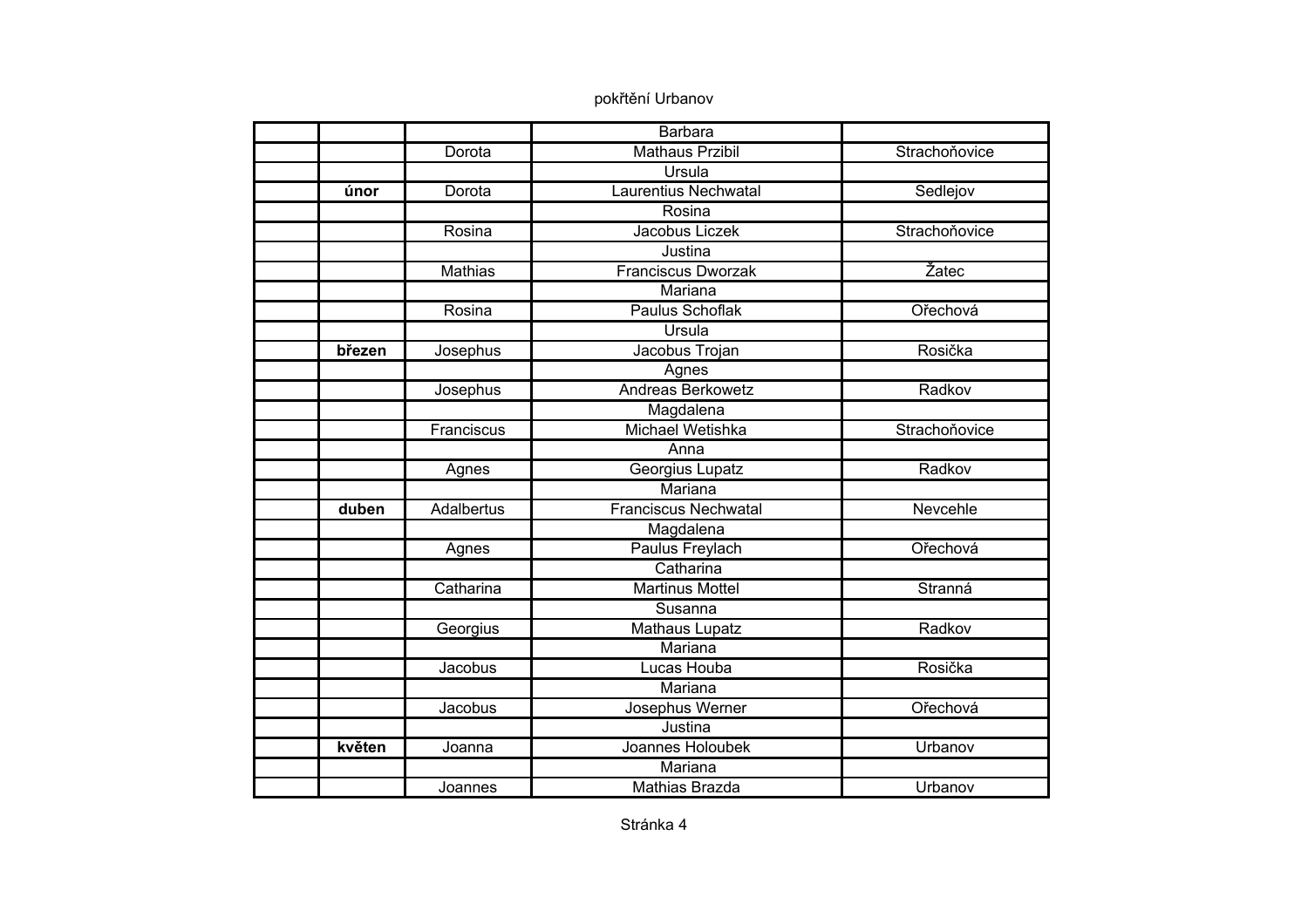|          |              | Dorothea                 |               |
|----------|--------------|--------------------------|---------------|
|          | Joanna       | <b>Thomas Hoshek</b>     | Sedlejov      |
|          |              | Ursula                   |               |
|          | Joannes      | <b>Mathias Mataushek</b> | Radkov        |
|          |              | Anna                     |               |
|          | Mariana      | <b>Lucas Wospiel</b>     | Nevcehle      |
|          |              | Magdalena                |               |
|          | Mariana      | Martinus Komzak          | Žatec         |
|          |              | Mariana                  |               |
|          | Joanna       | <b>Martinus Teply</b>    | Strachoňovice |
|          |              | Catharina                |               |
| červen   | Joannes      | Paulus Slauha            | Slaviboř      |
|          |              | Anna                     |               |
|          | Mariana      | Ludovicus Przibyl        | Nevcehle      |
|          |              | Mariana                  |               |
|          | Mariana      | <b>Melchior Hruza</b>    | Stranná       |
|          |              | <b>Mariana</b>           |               |
|          | Joannes      | <b>Mathias Maresh</b>    | Rosička       |
|          |              | Mariana                  |               |
|          | Joannes      | Georgius Nechwatal       | Rosička       |
|          |              | Catharina                |               |
|          | <b>Vitus</b> | Paulus Petrů             | Sedlejov      |
|          |              | Mariana                  |               |
|          | Joannes      | Martinus Pawlů           | Sedlejov      |
|          |              | Dorothea                 |               |
| červenec | Margaritha   | Martinus Prochaska       | Urbanov       |
|          |              | Catharina                |               |
|          | Laurentius   | <b>Mathias Neuzil</b>    | Radkov        |
|          |              | Mariana                  |               |
|          | Laurentius   | Georgius Schnoflak       | Sedlejov      |
|          |              | Justina                  |               |
| srpen    | Mariana      | Georgius Swoboda         | Radkov        |
|          |              | Agnes                    |               |
|          | Ludmilla     | Sebastian Kowarz         | Slaviboř      |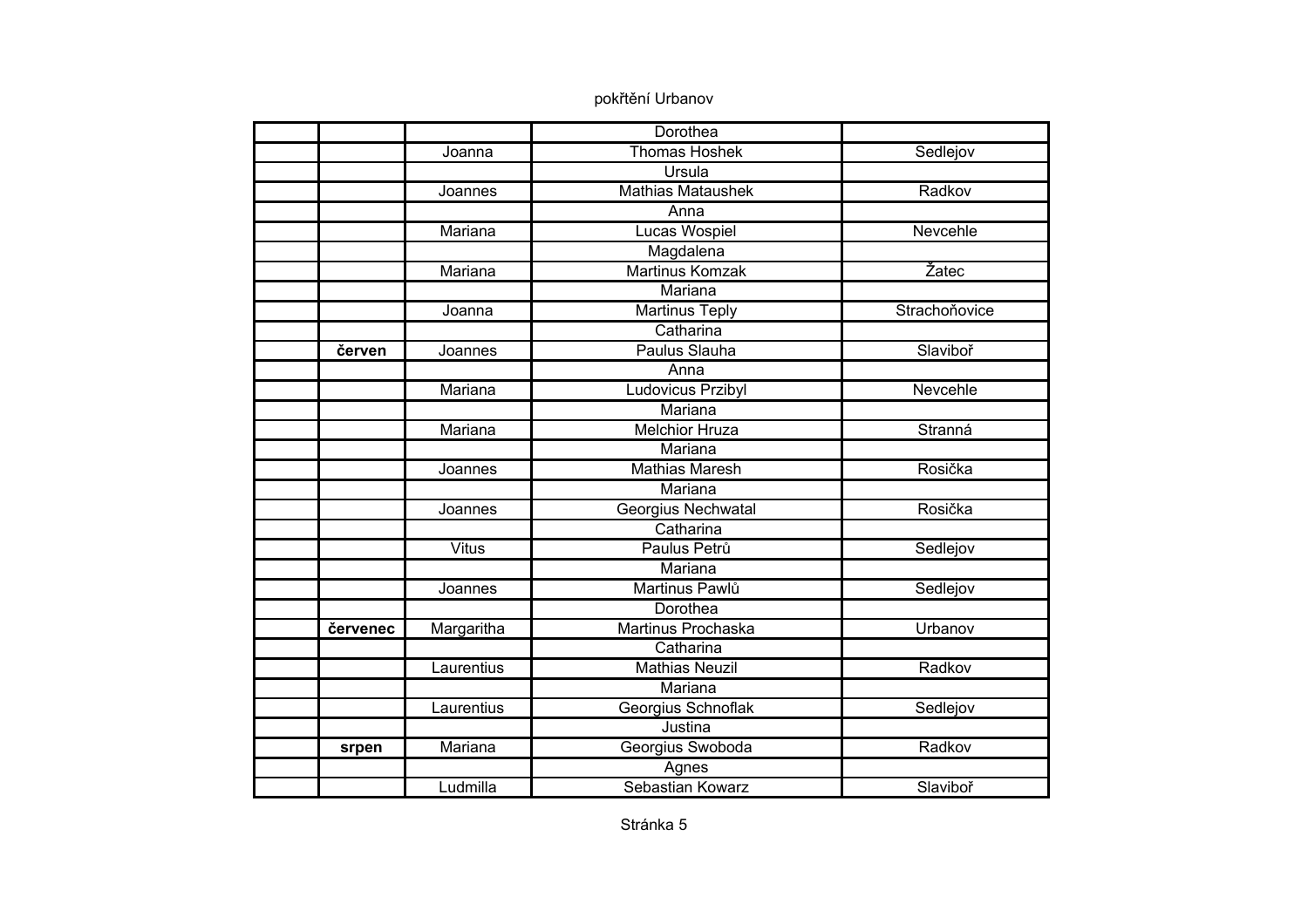|          |                                                     | Mariana                       |               |
|----------|-----------------------------------------------------|-------------------------------|---------------|
|          | <b>Mathaus</b><br><b>Bartholomeus</b><br>(dvojčata) | Paulus Pazdera                | Slaviboř      |
|          |                                                     | Ursula                        |               |
|          | Mariana                                             | Andreas Holubek               | Urbanov       |
|          |                                                     | Ursula                        |               |
| září     | <b>Mathias</b>                                      | Sebastian Schana              | Urbanov       |
|          |                                                     | Justina                       |               |
|          | <b>Mathaus</b>                                      | Sebastian Janků               | Radkov        |
|          |                                                     | Teresia                       |               |
|          | <b>Mathias</b>                                      | <b>Michael Kratochwil</b>     | Rosička       |
|          |                                                     | Mariana                       |               |
| říjen    | <b>Martinus</b>                                     | <b>Thomas Kratochwil</b>      | Strachoňovice |
|          |                                                     | Ursula                        |               |
|          | Catharina                                           | Josephus Komarek              | Radkov        |
|          |                                                     | Rosina                        |               |
|          | Ursula                                              | Laurentius Watzik             | Sedlejov      |
|          |                                                     | Agnes                         |               |
|          | Ursula                                              | Georgius Kiseley              | Urbanov       |
|          |                                                     | Catharina                     |               |
|          | <b>Ursula</b>                                       | Thomas Pospichal              | Nevcehle      |
|          |                                                     | Rosina                        |               |
|          | Elizabetha                                          | <b>Vitus Buczka</b>           | Nevcehle      |
|          |                                                     | Dorothea                      |               |
|          | Simon                                               | <b>Bartholomeus Pelischek</b> | Nevcehle      |
|          |                                                     | Catharina                     |               |
| listopad | Andreas                                             | <b>Mathias Girak</b>          | Žatec         |
|          |                                                     | Mariana                       |               |
|          | Catharina                                           | Wenceslaus Swoboda            | Radkov        |
|          |                                                     | Apolonia                      |               |
|          | <b>Maria</b>                                        | Jacobus Smrczek               | Rosička       |
|          |                                                     | Catharina                     |               |
|          | Andreas                                             | <b>Mathaus Schuta</b>         | Nevcehle      |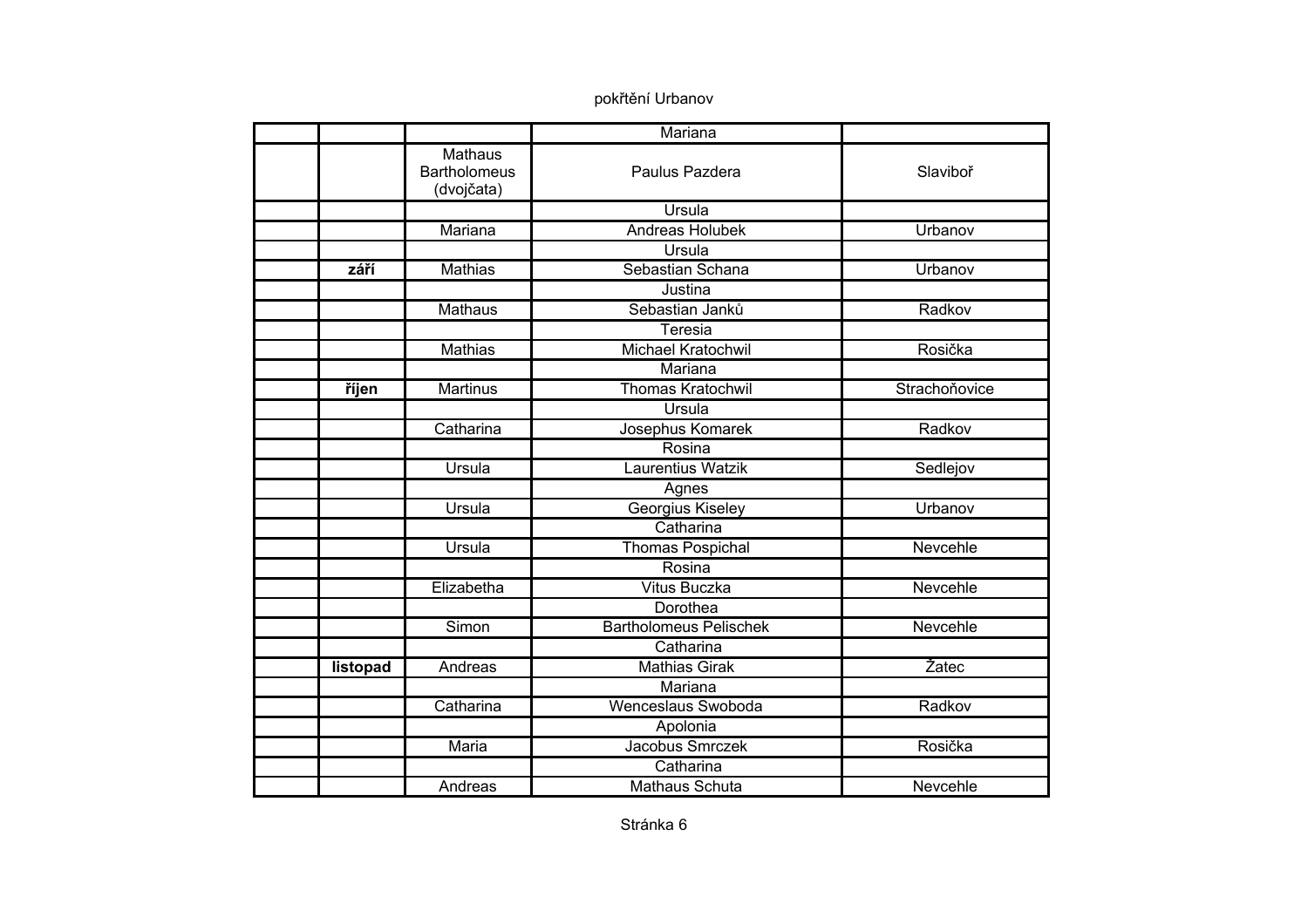|      |          |                | Mariana                     |                 |
|------|----------|----------------|-----------------------------|-----------------|
|      | prosinec | <b>Thomas</b>  | <b>Andreas Walena</b>       | <b>Nevcehle</b> |
|      |          |                | Rosina                      |                 |
|      |          | Thomas         | <b>Martinus Pazdersky</b>   | Radkov          |
|      |          |                | Anna                        |                 |
|      |          | Eva            | Laurentius Skala            | Sedlejov        |
|      |          |                | Mariana                     |                 |
| 1744 | leden    | Agnes          | <b>Mathias Rod</b>          | Radkov          |
|      |          |                | Catharina                   |                 |
|      |          | Franciscus     | <b>Bartholomeus Komzak</b>  | Žatec           |
|      |          |                | Catharina                   |                 |
|      |          | Dorothea       | Martinus Zadražil           | Rosička         |
|      |          |                | Catharina                   |                 |
|      |          | Petrus Josef.  | <b>Thomas Nosek</b>         | Urbanov         |
|      |          |                | <b>Ursula</b>               |                 |
|      | únor     | <b>Mathias</b> | <b>Wenceslaus Tomanek</b>   | Radkov          |
|      |          |                | Ursula                      |                 |
|      |          | <b>Mathias</b> | <b>Bartholomeus Nowotny</b> | Nevcehle        |
|      |          |                | Catharina                   |                 |
|      |          | <b>Mathias</b> | <b>Franciscus Tomann</b>    | Ořechová        |
|      |          |                | Rosina                      |                 |
|      |          | Anna           | Paulus Smegkal              | Rosička         |
|      |          |                | Mariana                     |                 |
|      |          | Rosina         | <b>Bartholomeus Czizek</b>  | Ořechová        |
|      |          |                | <b>Ursula</b>               |                 |
|      |          | Lucia          | Simon Litzka                | Strachoňovice   |
|      |          |                | Agnes                       |                 |
|      |          | Rosina         | Georgius Kolarz             | Strachoňovice   |
|      |          |                | Ursula                      |                 |
|      |          | Josephus       | Joannes Hossek              | Radkov          |
|      |          |                | Mariana                     |                 |
|      | březen   | Catharina      | <b>Franciscus Neuzilu</b>   | Strachoňovice   |
|      |          |                | Catharina                   |                 |
|      |          | Wenceslaus     | <b>Adalbertus Hrubesh</b>   | Nevcehle        |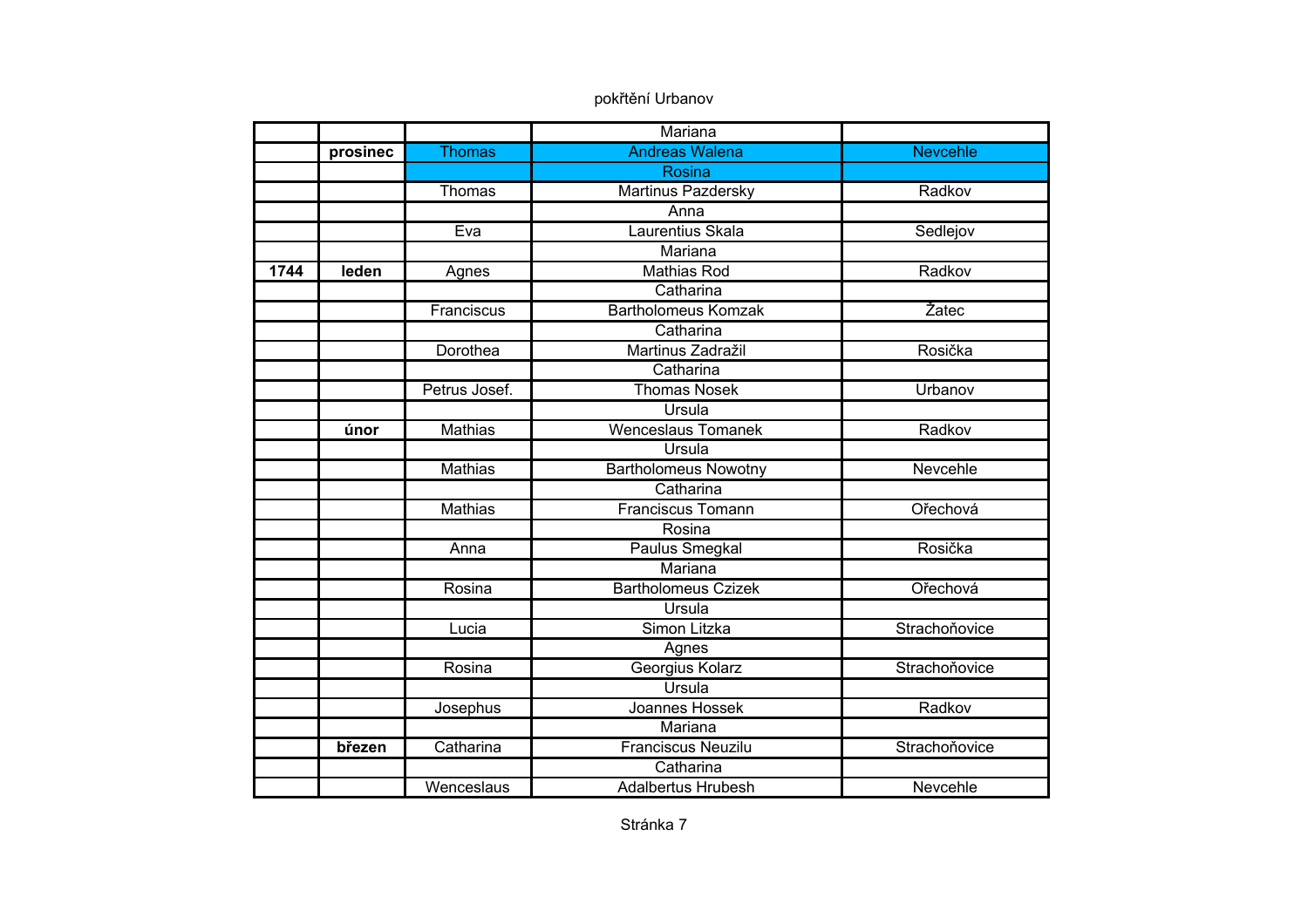|        |            | Rosina                       |               |
|--------|------------|------------------------------|---------------|
|        | Rosina     | Georgius Ruziczka            | Rosička       |
|        |            | Rosina                       |               |
|        | Josephus   | <b>Georgius Nowak</b>        | Ořechová      |
|        |            | Susanna                      |               |
|        | Justina    | <b>Casparus Nechwatal</b>    | Ořechová      |
|        |            | Ursula                       |               |
|        | Franciscus | Jacobus Pazdersky            | Strachoňovice |
|        |            | Ursula                       |               |
|        | Franciscus | <b>Mathias Kaukal</b>        | Strachoňovice |
|        |            | Elizabetha                   |               |
| duben  | Franciscus | Simon Czihowsky              | Urbanov       |
|        |            | Mariana                      |               |
|        | Mariana    | <b>Wenceslaus Slauha</b>     | Nevcehle      |
|        |            | Catharina                    |               |
|        | Georgius   | <b>Thomas Wegmnielek</b>     | Nevcehle      |
|        |            | Dorothea                     |               |
|        | Catharina  | Antonius Dworzak             | Urbanov       |
|        |            | Mariana                      |               |
|        | Jacobus    | <b>Thomas Chaluppa</b>       | Strachoňovice |
|        |            | Catharina                    |               |
| květen | Jacobus    | Lucas Schenkirz              | Rosička       |
|        |            | Rosina                       |               |
|        | Joannes    | <b>Martinus Michal</b>       | Radkov        |
|        |            | Susanna                      |               |
|        | Joanna     | <b>Gallus Rod</b>            | Radkov        |
|        |            | Margaritha                   |               |
|        | Antonius   | <b>Michael Brazda</b>        | Žatec         |
|        |            | Dorothea                     |               |
| červen | Antonius   | Paulus Wiwadil               | Nevcehle      |
|        |            | Dorothea                     |               |
|        | Mariana    | Jacobus Wospiel              | Nevcehle      |
|        |            | Barbara                      |               |
|        | Antonius   | <b>Bartholomeus Schantel</b> | Radkov        |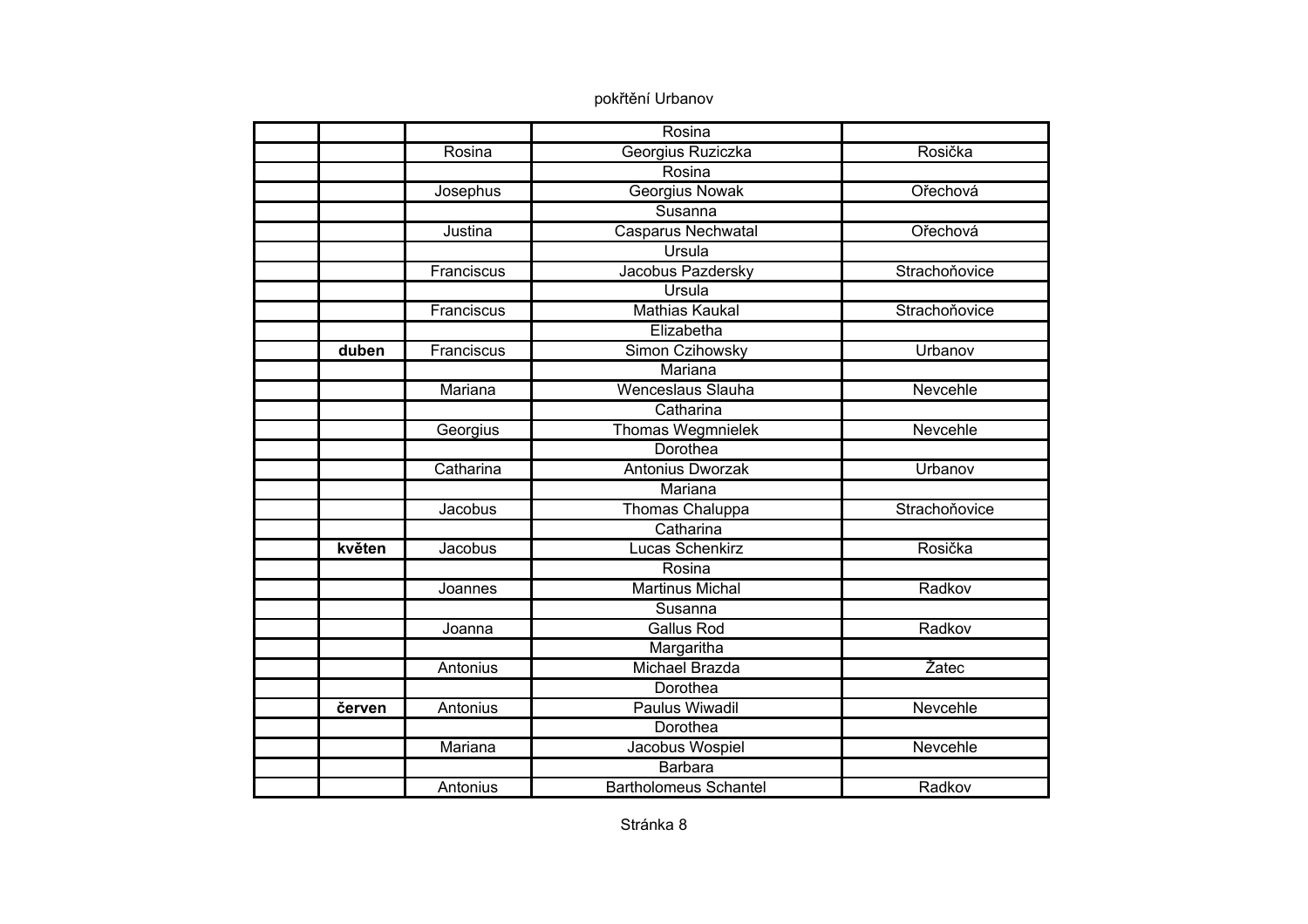|          |                     | Ursula                       |               |
|----------|---------------------|------------------------------|---------------|
|          | Margaritha          | <b>Thomas Nowaczek</b>       | Nevcehle      |
|          |                     | Mariana                      |               |
|          | Petrus Josef.       | Martinus Chalupa             | Urbanov       |
|          |                     | <b>Mariana</b>               |               |
| červenec | Jacobus             | Josephus Ziwneg              | Strachoňovice |
|          |                     | Margaritha                   |               |
|          | Anna                | Mathias Lyczka               | Rosička       |
|          |                     | Catharina                    |               |
|          | Jacobus             | <b>Wenceslaus Kowarz</b>     | Nevcehle      |
|          |                     | Catharina                    |               |
|          | Joannes             | <b>Franciscus Walenta</b>    | Urbanov       |
|          |                     | Magdalena                    |               |
|          | Anna                | <b>Thomas Slauha</b>         | Stranná       |
|          |                     | Ursula                       |               |
| srpen    | Mariana             | <b>Melchior Hruza</b>        | Stranná       |
|          |                     | Mariana                      |               |
|          | Mariana             | <b>Gregorius Podstransky</b> | Nevcehle      |
|          |                     | Catharina                    |               |
|          | Mariana             | Jacobus Janků                | Radkov        |
|          |                     | Catharina                    |               |
|          | Ursula              | Paulus Pasteyrz              | Slaviboř      |
|          |                     | Agnes                        |               |
|          | <b>Bartholomeus</b> | Adalbertus Petrů             | Nevcehle      |
|          |                     | Catharina                    |               |
|          | <b>Bartholomeus</b> | Gregorius Wawaczek           | Sedlejov      |
|          |                     | Margaritha                   |               |
|          | Mariana             | Georgius Lupatz              | Radkov        |
|          |                     | Mariana                      |               |
|          | Mariana             |                              | Rosička       |
|          |                     | Rosina                       |               |
| září     | <b>Mathaus</b>      | <b>Mathias Schenikl</b>      | Urbanov       |
|          |                     | Mariana                      |               |
|          | Mariana             | <b>Paulus Schoflak</b>       | Ořechová      |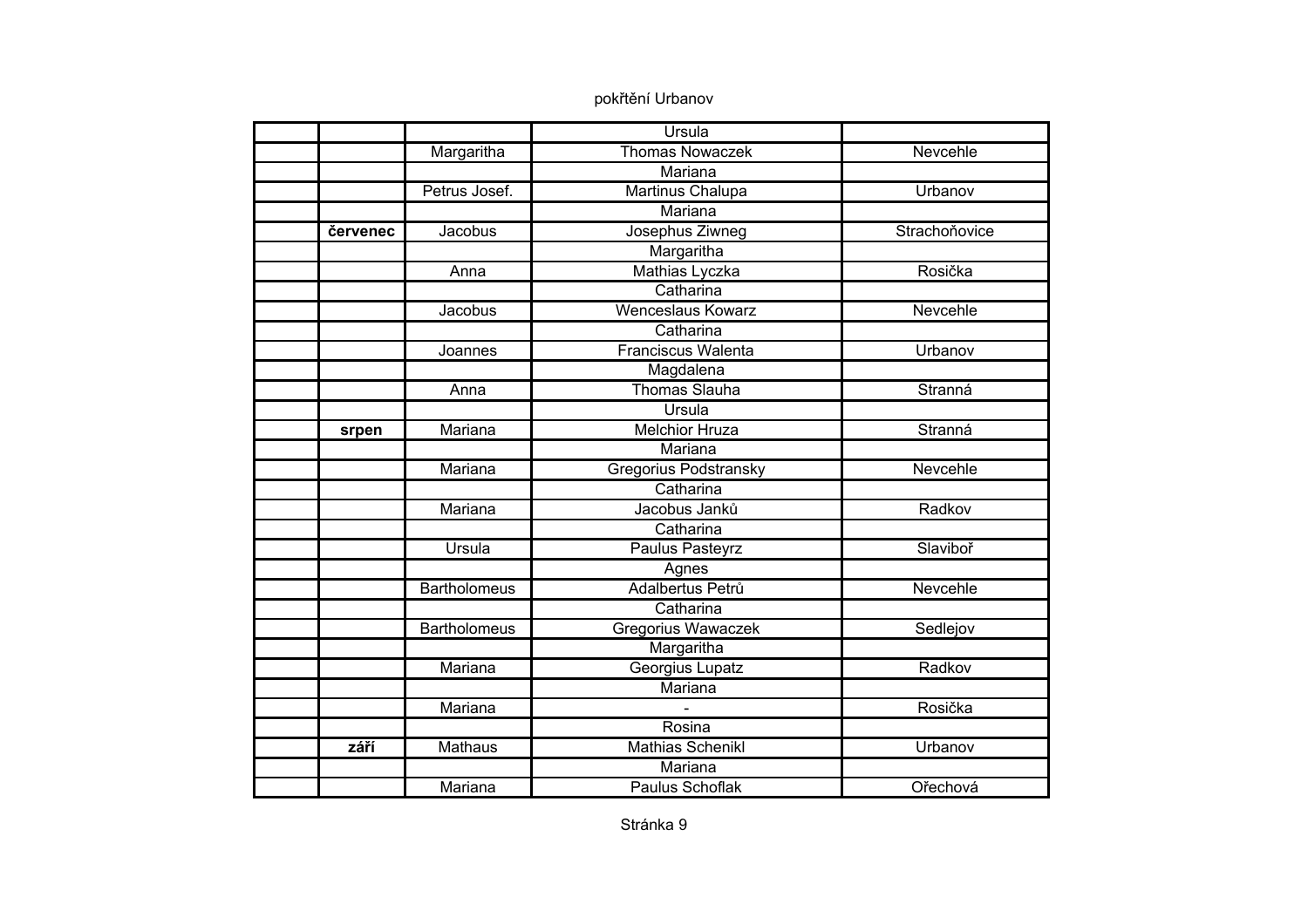|          |                 | Margaritha                  |               |
|----------|-----------------|-----------------------------|---------------|
|          | Wenceslaus      | Franciscus Swoboda          | Sedlejov      |
|          |                 | <b>Mariana</b>              |               |
|          | <b>Mathaus</b>  | <b>Melchior Mareczek</b>    | Urbanov       |
|          |                 | Eva                         |               |
|          | Franciscus      | Paulus Pazdera              | Slaviboř      |
|          |                 | Ursula                      |               |
|          | Ursula          | <b>Lucas Nechwatal</b>      | Sedlejov      |
|          |                 | Catharina                   |               |
| říjen    | Ursula          | Joannes Nowotney            | Sedlejov      |
|          |                 | Agnes                       |               |
|          | Catharina       | Lucas Houba                 | Rosička       |
|          |                 | <b>Mariana</b>              |               |
|          | Franciscus      | <b>Thomas Klika</b>         | Sedlejov      |
|          |                 | Mariana                     |               |
|          | <b>Martinus</b> | Martinus?                   | Rosička       |
|          |                 | Mariana                     |               |
|          | Martinus        | simon Kreyczi               | Rosička       |
|          |                 | Catharina                   |               |
|          | Catharina       | <b>Franciscus Pospichal</b> | Urbanov       |
|          |                 | Justina                     |               |
|          | Mariana         | Georgius Petrak             | Ořechová      |
|          |                 | Justina                     |               |
| listopad | <b>Martinus</b> | Martinus Lyczka             | Strachoňovice |
|          |                 | Magdalena                   |               |
|          | <b>Martinus</b> | Joannes Schantel            | Radkov        |
|          |                 | Mariana                     |               |
|          | Martinus        | <b>Franciscus Malik</b>     | Radkov        |
|          |                 | Agnes                       |               |
|          | Catharina       | Georgius Pospichal          | Nevcehle      |
|          |                 | Anastasia                   |               |
|          | Andreas         | <b>Bartholomeus Kawalik</b> | Sedlejov      |
|          |                 | Mariana                     |               |
|          | Andreas         | Adalbertus Hawů             | Sedlejov      |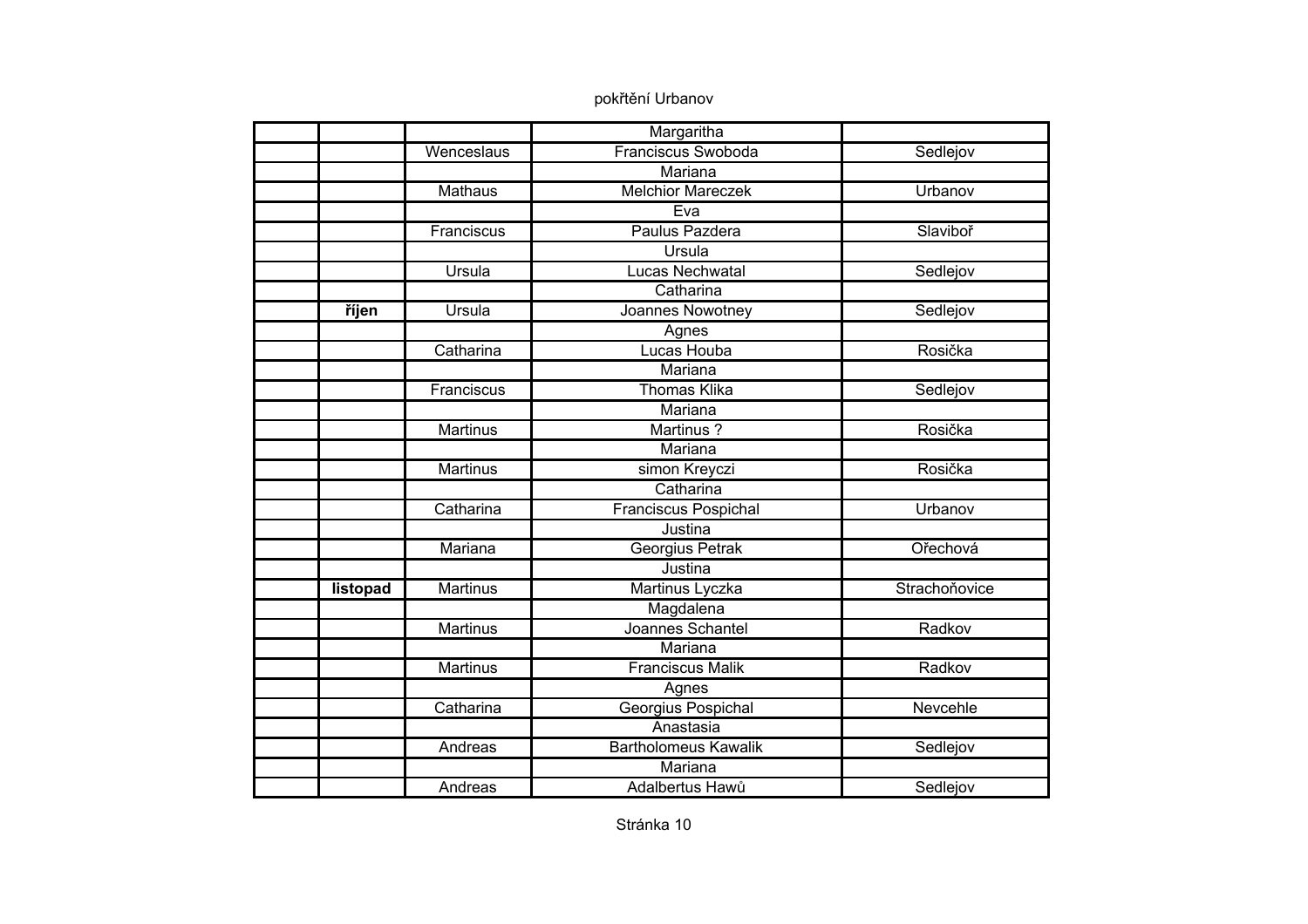|      |          |              | Agnes                         |               |
|------|----------|--------------|-------------------------------|---------------|
|      | prosinec | Franciscus   | <b>Wenceslaus Brichta</b>     | Nevcehle      |
|      |          |              | Agnes                         |               |
|      |          | Mariana      | Josephus Mazacz               | Ořechová      |
|      |          |              | Mariana                       |               |
|      |          | Mariana      | Laurentius Watzik             | Sedlejov      |
|      |          |              | Agnes                         |               |
|      |          | Mariana      | <b>Wenceslaus Zazimal</b>     | Sedlejov      |
|      |          |              | Catharina                     |               |
|      |          | Thomas       | Georgius Klat                 | Sedlejov      |
|      |          |              | Agnes                         |               |
| 1745 | leden    | Dorothea     | Sebastian Schana              | Urbanov       |
|      |          |              | Justina                       |               |
|      |          | Agnes        | Josephus Nowak                | Sedlejov      |
|      |          |              | Justina                       |               |
|      |          | Sebastian    | Paulus Petrů                  | Sedlejov      |
|      |          |              | <b>Mariana</b>                |               |
|      |          | Sebastian    | <b>Martinus Kotrbecz</b>      | Urbanov       |
|      |          |              | Catharina                     |               |
|      |          | Agnes        | Wenceslaus Swoboda            | Radkov        |
|      |          |              | Apolonia                      |               |
|      |          | Apolonia     | <b>Wenceslaus Schaffranek</b> | Urbanov       |
|      |          |              | Catharina                     |               |
|      |          | Melchior     | Jacobus Liczek                | Strachoňovice |
|      |          |              | Anna                          |               |
|      |          | Mariana      | Gregorius Schnoflak           | Sedlejov      |
|      |          |              | Justina                       |               |
|      | únor     | Rosina       | <b>Simon Karasek</b>          | Radkov        |
|      |          |              | Mariana                       |               |
|      |          | Josephus     | Paulus Freylach               | Ořechová      |
|      |          |              | Catharina                     |               |
|      | březen   | <b>Maria</b> | Georgius Klika                | Radkov        |
|      |          |              | Agnes                         |               |
|      |          | Josephus     | <b>Bartholomeus Freylach</b>  | Ořechová      |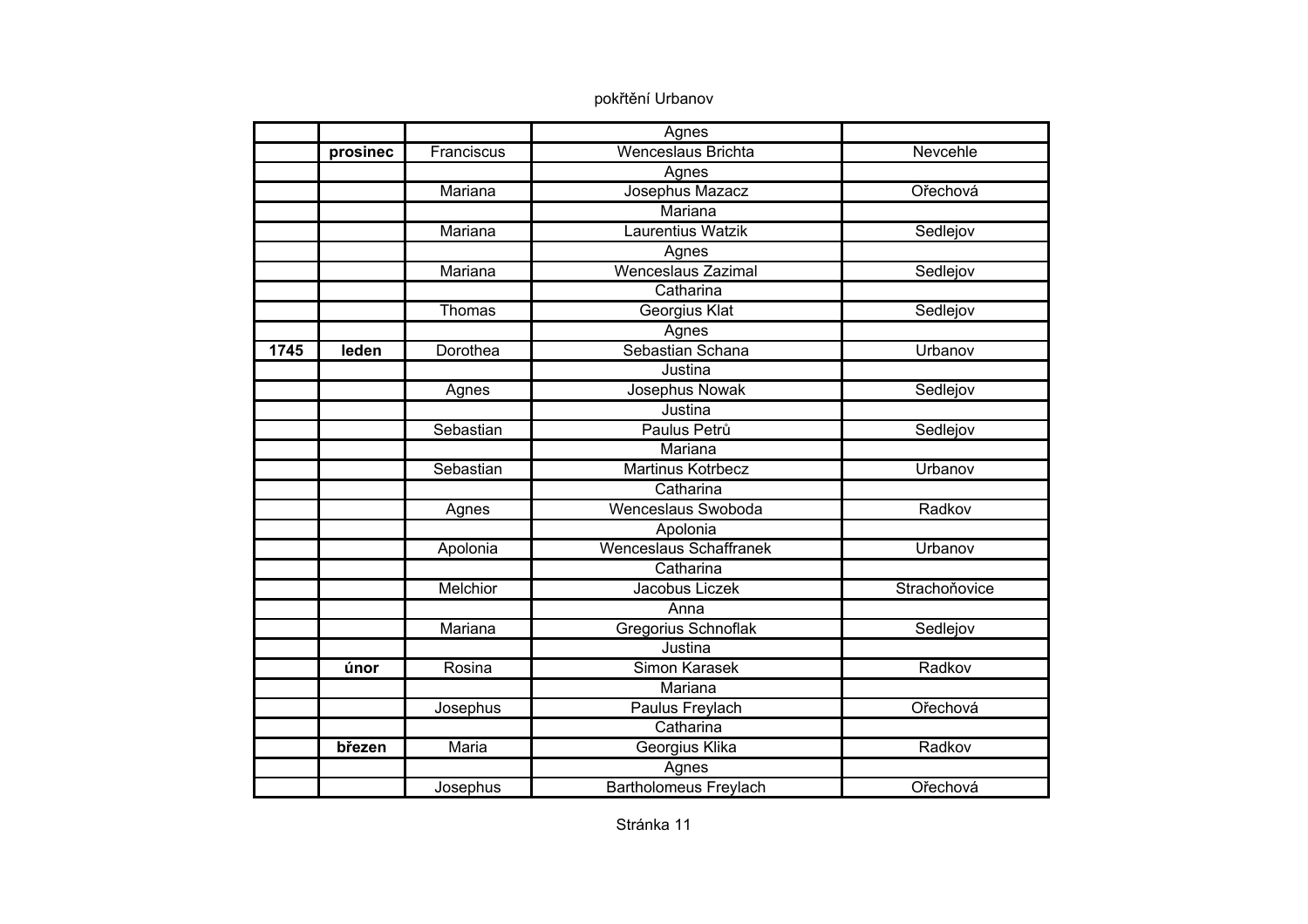|        |                   | Dorothea                  |               |
|--------|-------------------|---------------------------|---------------|
| duben  | Catharina         | Michael Kratochwil        | Rosička       |
|        |                   | Mariana                   |               |
|        | <b>Adalbertus</b> | <b>Franciscus Dworzak</b> | Žatec         |
|        |                   | Mariana                   |               |
|        | Agnes             | <b>Mathias Zednik</b>     | Urbanov       |
|        |                   | Rosina                    |               |
|        | Adalbertus        | Martinus Pawlů            | Sedlejov      |
|        |                   | Dorothea                  |               |
|        | Catharina         | Simon Schuta              | Nevcehle      |
|        |                   | Rosina                    |               |
|        | Catharina         | Jacobus Dworzak           | Slaviboř      |
|        |                   | Agnes                     |               |
|        | Agnes             | <b>Franciscus Neuzilu</b> | Strachoňovice |
|        |                   | Catharina                 |               |
|        | Mariana           | Georgius Kolarz           | Rosička       |
|        |                   | Rosina                    |               |
|        | Jacobus           | Michael Wetishka          | Strachoňovice |
|        |                   | Anna                      |               |
| květen | Florianus         | <b>Mathias Petrak</b>     | Žatec         |
|        |                   | Ludmila                   |               |
|        | Wenceslaus        | Josephus Pesht            | Urbanov       |
|        |                   | Catharina                 |               |
|        | Joannes           | Josephus Maresh           | Rosička       |
|        |                   | Anna                      |               |
|        | Joanna            | <b>Mathaus Lupatz</b>     | Radkov        |
|        |                   | Mariana                   |               |
|        | Antonius          | Wenceslaus Pawlik         | Radkov        |
|        |                   | Mariana                   |               |
| červen | Justina           | Georgius Kadlec           | Strachoňovice |
|        |                   | Ursula                    |               |
|        | Margaritha        | Josephus Komarek          | Radkov        |
|        |                   | Rosina                    |               |
|        | Mariana           | <b>Martinus Teply</b>     | Strachoňovice |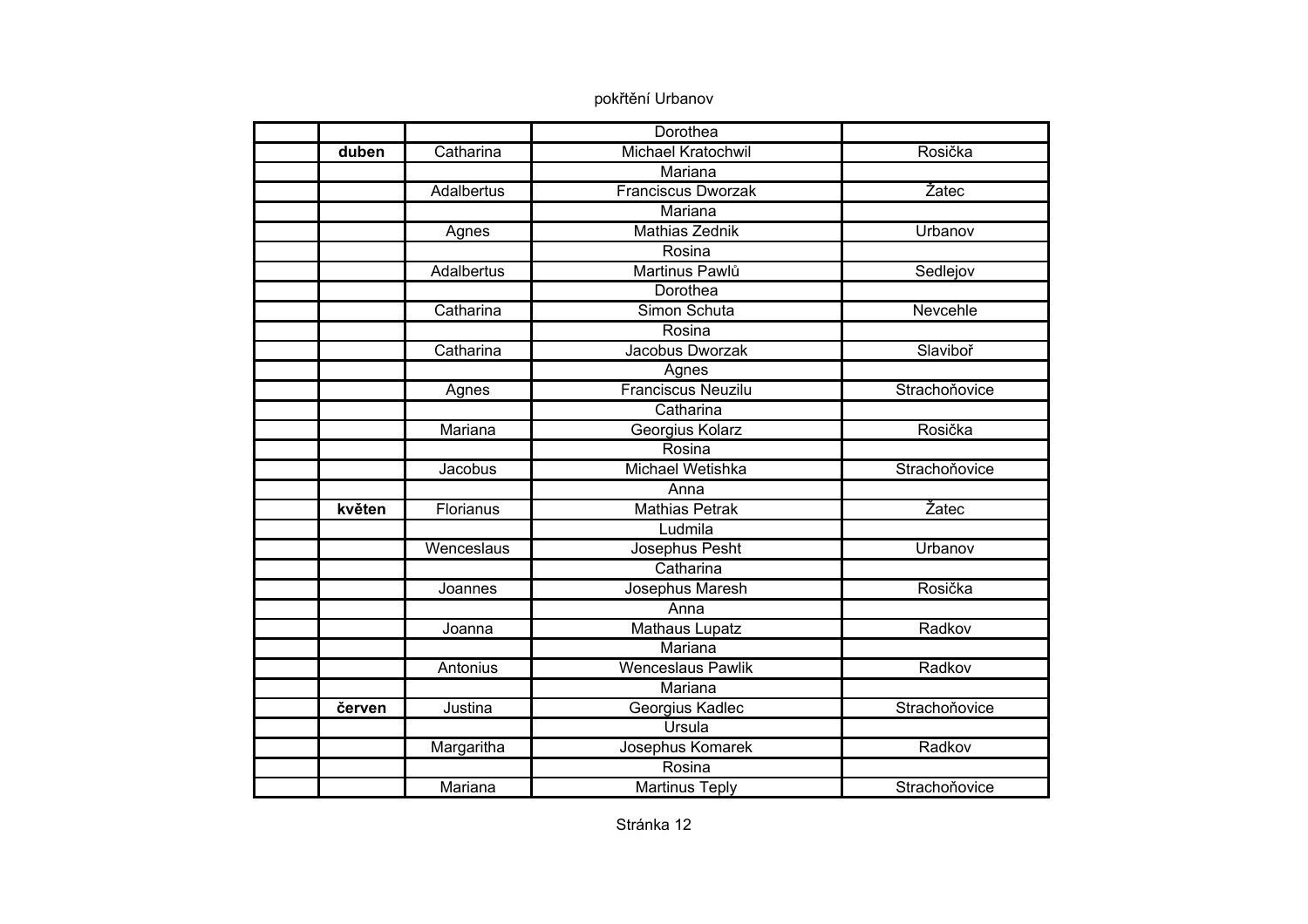|          |            | Catharina                   |               |
|----------|------------|-----------------------------|---------------|
|          | Antonius   | Ludovicus Przibyl           | Nevcehle      |
|          |            | Mariana                     |               |
|          | Mariana    | <b>Mathias Girak</b>        | Žatec         |
|          |            | Mariana                     |               |
|          | Joannes    | <b>Martinus Mottel</b>      | Stranná       |
|          |            | Susanna                     |               |
|          | Mariana    | <b>Mathias Neuzil</b>       | Radkov        |
|          |            | Mariana                     |               |
|          | Mariana    | Joannes Ruzitczka           | Sedlejov      |
|          |            | Dorothea                    |               |
| červenec | Procopius  | <b>Adalbertus Ondraczek</b> | Sedlejov      |
|          |            | Agnes                       |               |
|          | Jacobus    | Jacobus Trojan              | Rosička       |
|          |            | Agnes                       |               |
|          | Margaritha | <b>Martinus Mataussek</b>   | Radkov        |
|          |            | Anna                        |               |
|          | Margaritha | Simon Pernoha               | Nevcehle      |
|          |            | Catharina                   |               |
|          | Jacobus    | Georgius Hodek              | Rosička       |
|          |            | Catharina                   |               |
| srpen    | Laurentius | Joannes Walenta             | Radkov        |
|          |            | Agnes                       |               |
|          | Ludmilla   | Jacobus Wospiel             | Nevcehle      |
|          |            | <b>Barbara</b>              |               |
| září     | Rosalia    | <b>Martinus Komzak</b>      | Žatec         |
|          |            | Mariana                     |               |
|          | Wenceslaus | Martinus Slauha             | Strachoňovice |
|          |            | Agnes                       |               |
|          | Wenceslaus | <b>Thomas Hoshek</b>        | Sedlejov      |
|          |            | Ursula                      |               |
|          | Ursula     | Jacobus Mikesh              | Žatec         |
|          |            | Catharina                   |               |
|          | Michael    | <b>Mathias Wesely</b>       | Žatec         |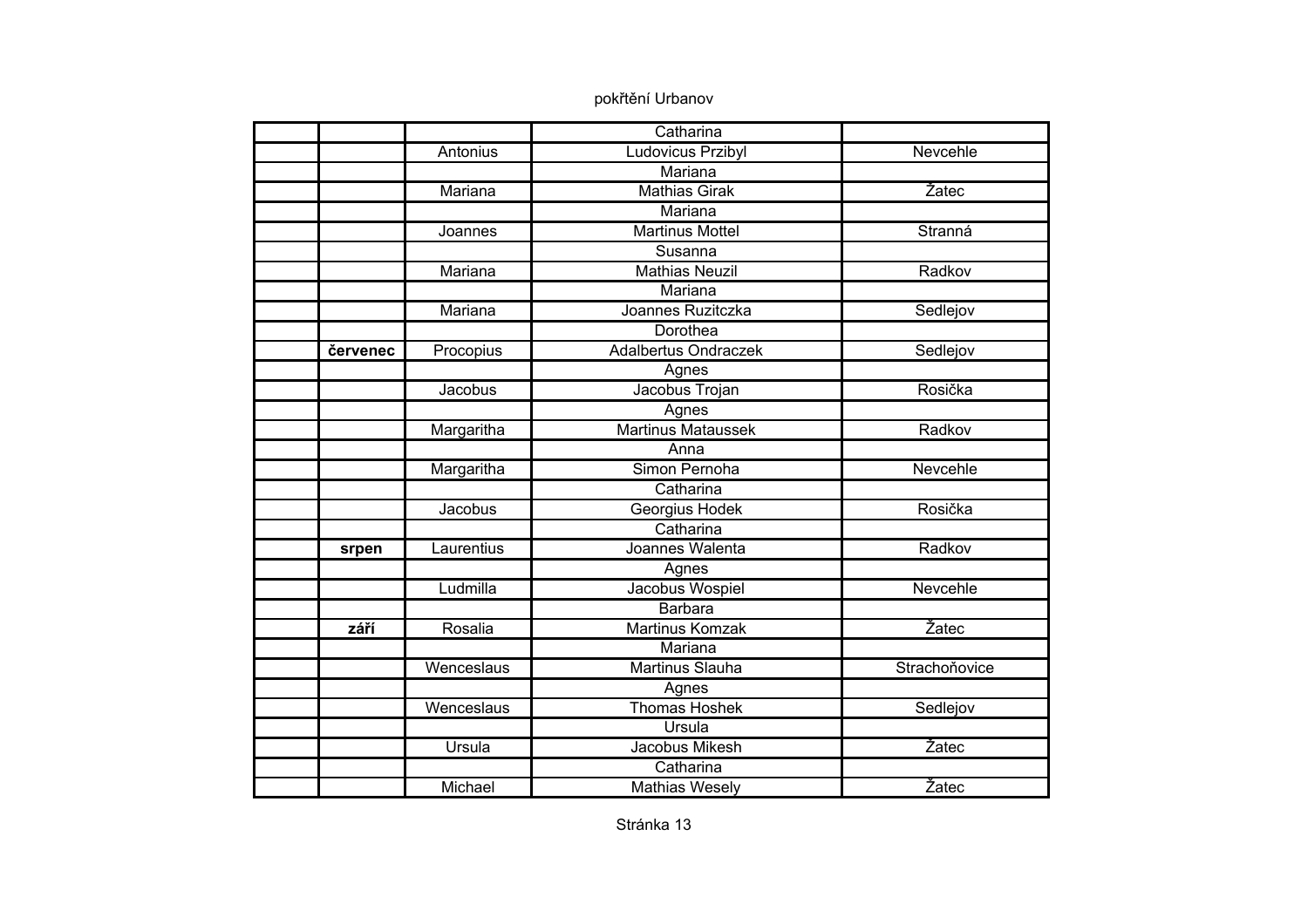|      |          |                 | Margaritha                     |               |
|------|----------|-----------------|--------------------------------|---------------|
|      | říjen    | Simon           | <b>Wenceslaus Tomanek</b>      | Radkov        |
|      |          |                 | <b>Ursula</b>                  |               |
|      |          | Simon           | <b>Franciscus Hrubesh</b>      | Nevcehle      |
|      |          |                 | Magdalena                      |               |
|      |          | Simon           | Laurentius Skala               | Urbanov       |
|      |          |                 | Mariana                        |               |
|      |          | <b>Martinus</b> | Laurentius Hrubesh             | Rosička       |
|      |          |                 | Mariana                        |               |
|      | listopad | <b>Martinus</b> | Paulus Slauha                  | Ořechová      |
|      |          |                 | Ursula                         |               |
|      |          | <b>Martinus</b> | Wenceslaus Girků               | Rosička       |
|      |          |                 | Anna                           |               |
|      |          | Martinus        | Sebastian Chalupnik            | Radkov        |
|      |          |                 | Rosina                         |               |
|      |          | Catharina       | Antonius Dworzak               | Urbanov       |
|      |          |                 | Mariana                        |               |
|      |          | <b>Martinus</b> | Georgius Petrak                | Ořechová      |
|      |          |                 | Justina                        |               |
|      |          | Barbara         | Andreas Berkowetz              | Radkov        |
|      |          |                 | Magdalena                      |               |
|      | prosinec | Thomas          | <b>Vitus Wiwadil</b>           | Nevcehle      |
|      |          |                 | Catharina                      |               |
|      |          |                 | Martinus Kotrbecz alias Proch. | Urbanov       |
|      |          | Mariana a Lucia | Catharina                      |               |
|      |          | Mariana         | <b>Martinus Kolarz</b>         | Strachoňovice |
|      |          |                 | Agnes                          |               |
|      |          | Agnes           | Georgius Wesely                | Urbanov       |
|      |          |                 | Catharina                      |               |
|      |          | Paulus          | Andreas Holubek                | Urbanov       |
|      |          |                 | Ursula                         |               |
| 1746 | leden    | Sebastian       | Mathaus Przibil                | Nevcehle      |
|      |          |                 | Mariana                        |               |
|      |          | Dorothea        | <b>Thomas Pospichal</b>        | Nevcehle      |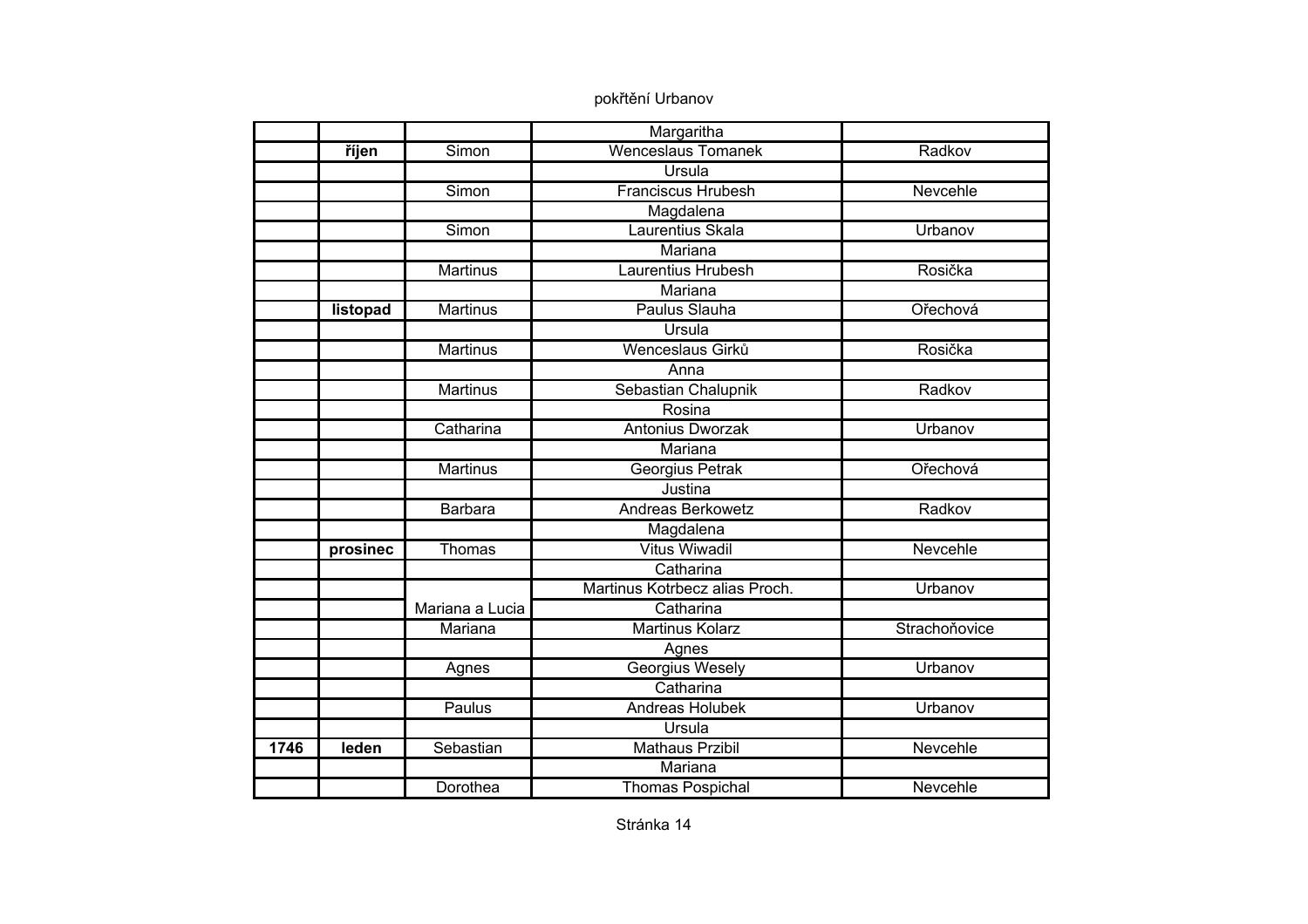|        |                | Rosina                    |          |
|--------|----------------|---------------------------|----------|
|        | <b>Mathias</b> | Jacobus Janků             | Radkov   |
|        |                | Catharina                 |          |
|        | <b>Mathias</b> | <b>Mathias Maresh</b>     | Rosička  |
|        |                | Mariana                   |          |
|        | Paulus         | <b>Thomas Nosek</b>       | Urbanov  |
|        |                | <b>Ursula</b>             |          |
|        | Agnes          | Martinus Lyczka           | Radkov   |
|        |                | Ursula                    |          |
|        | Dorothea       | Joannes Podstransky       | Nevcehle |
|        |                | Catharina                 |          |
|        | <b>Mathias</b> | Joannes Schantel          | Radkov   |
|        |                | Mariana                   |          |
|        | Josephus       | Josephus Nowaczek         | Urbanov  |
|        |                | Mariana                   |          |
|        | <b>Mathias</b> | Joannes Holoubek          | Urbanov  |
|        |                | Mariana                   |          |
| únor   | Franciscus     | Casparus Nechwatal        | Ořechová |
|        |                | Ursula                    |          |
|        | Rosina         | <b>Franciscus Kowarz</b>  | Slaviboř |
|        |                | Mariana                   |          |
|        | <b>Mathias</b> | <b>Paulus Schoflak</b>    | Ořechová |
|        |                | Margaritha                |          |
| březen | Josephus       | <b>Franciscus Tomann</b>  | Ořechová |
|        |                | Rosina                    |          |
|        | Gregorius      | <b>Thomas Wegmnielek</b>  | Nevcehle |
|        |                | Dorothea                  |          |
|        | Josephus       | <b>Thomas Klika</b>       | Sedlejov |
|        |                | Mariana                   |          |
|        | Mariana        |                           | Sedlejov |
|        |                | Rosalia Brunowa           |          |
|        | Josephus       | Martinus Pazdersky        | Radkov   |
|        |                | Anna                      |          |
|        | Josephus       | <b>Martinus Schnoflak</b> | Ořechová |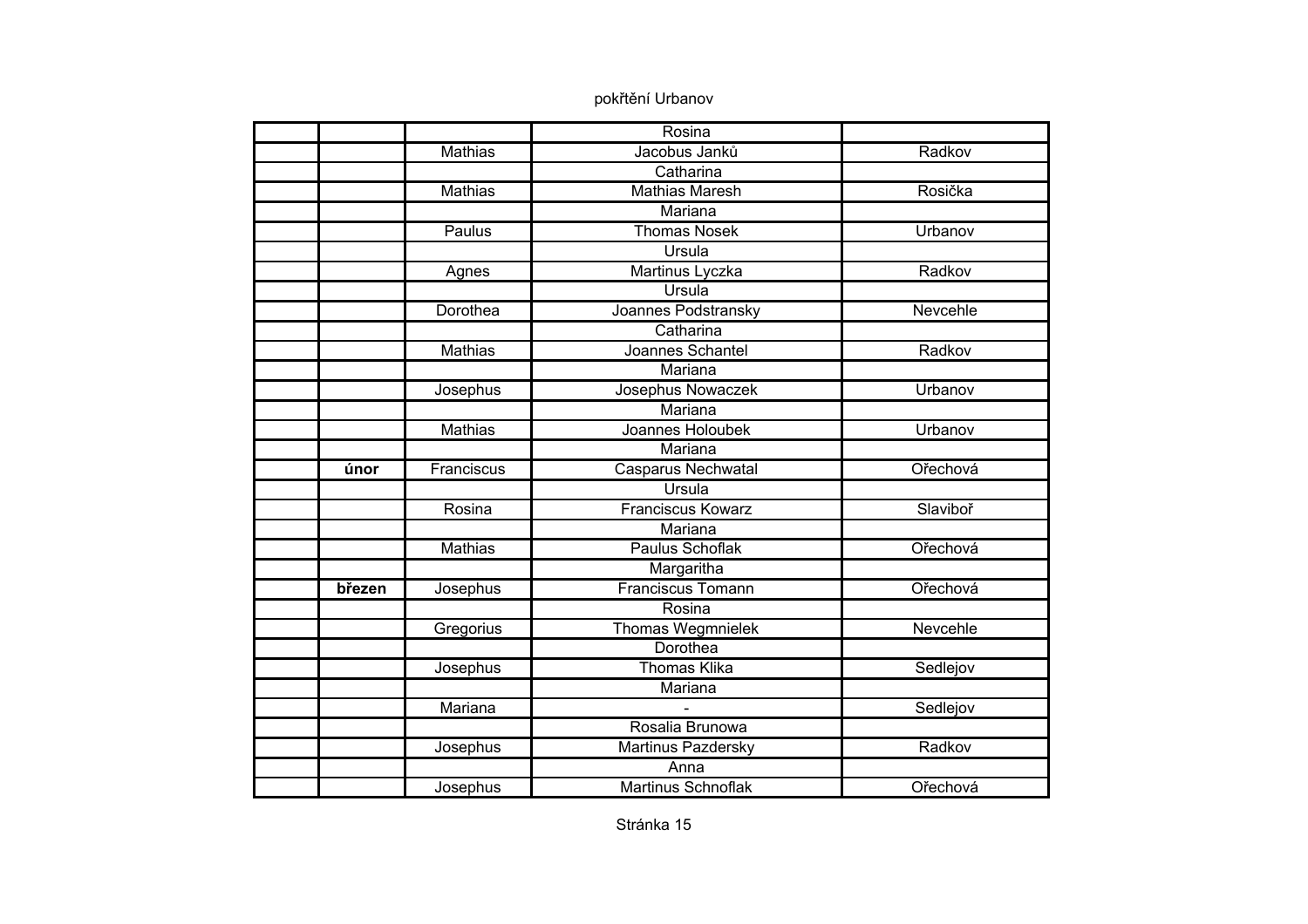|        |            | Ursula                     |               |
|--------|------------|----------------------------|---------------|
|        | Franciscus | <b>Mathias Rod</b>         | Radkov        |
|        |            | Catharina                  |               |
| duben  | Catharina  | <b>Bartholomeus Czizek</b> | Ořechová      |
|        |            | Rosina                     |               |
|        | Adalbertus | <b>Laurentius Mikesh</b>   | Strachoňovice |
|        |            | Mariana                    |               |
|        | Adalbertus | Adalbertus Slauha          | Sedlejov      |
|        |            | Agnes                      |               |
|        | Georgius   | Lucas Schenkirz            | Rosička       |
|        |            | Rosina                     |               |
|        | Philipus   | <b>Gallus Rod</b>          | Radkov        |
|        |            | Margaritha                 |               |
|        | Catharina  | <b>Georgius Nowak</b>      | Ořechová      |
|        |            | Susanna                    |               |
| květen | Jacobus    | Jacobus Ziwney             | Strachoňovice |
|        |            | Margaritha                 |               |
|        | Joanna     | Paulus Slauha              | Radkov        |
|        |            | Agnes                      |               |
|        | Joannes    | Joannes Nowotney           | Sedlejov      |
|        |            | Agnes                      |               |
|        | Maria      | <b>Martinus Schenkyrz</b>  | Rosička       |
|        |            | Mariana                    |               |
|        | Joanna     | <b>Mathias Kaukal</b>      | Strachoňovice |
|        |            | Elizabetha                 |               |
|        | Joanna     | <b>Melchior Hruza</b>      | Stranná       |
|        |            | Mariana                    |               |
|        | Joannes    | Jacobus Smrczek            | Rosička       |
|        |            | Catharina                  |               |
|        | Justina    | Joannes Hossek             | Radkov        |
|        |            | Mariana                    |               |
| červen | Joannes    | <b>Andreas Dworzak</b>     | Radkov        |
|        |            | Rosina                     |               |
|        | Mariana    | Joannes Kamenik            | Nevcehle      |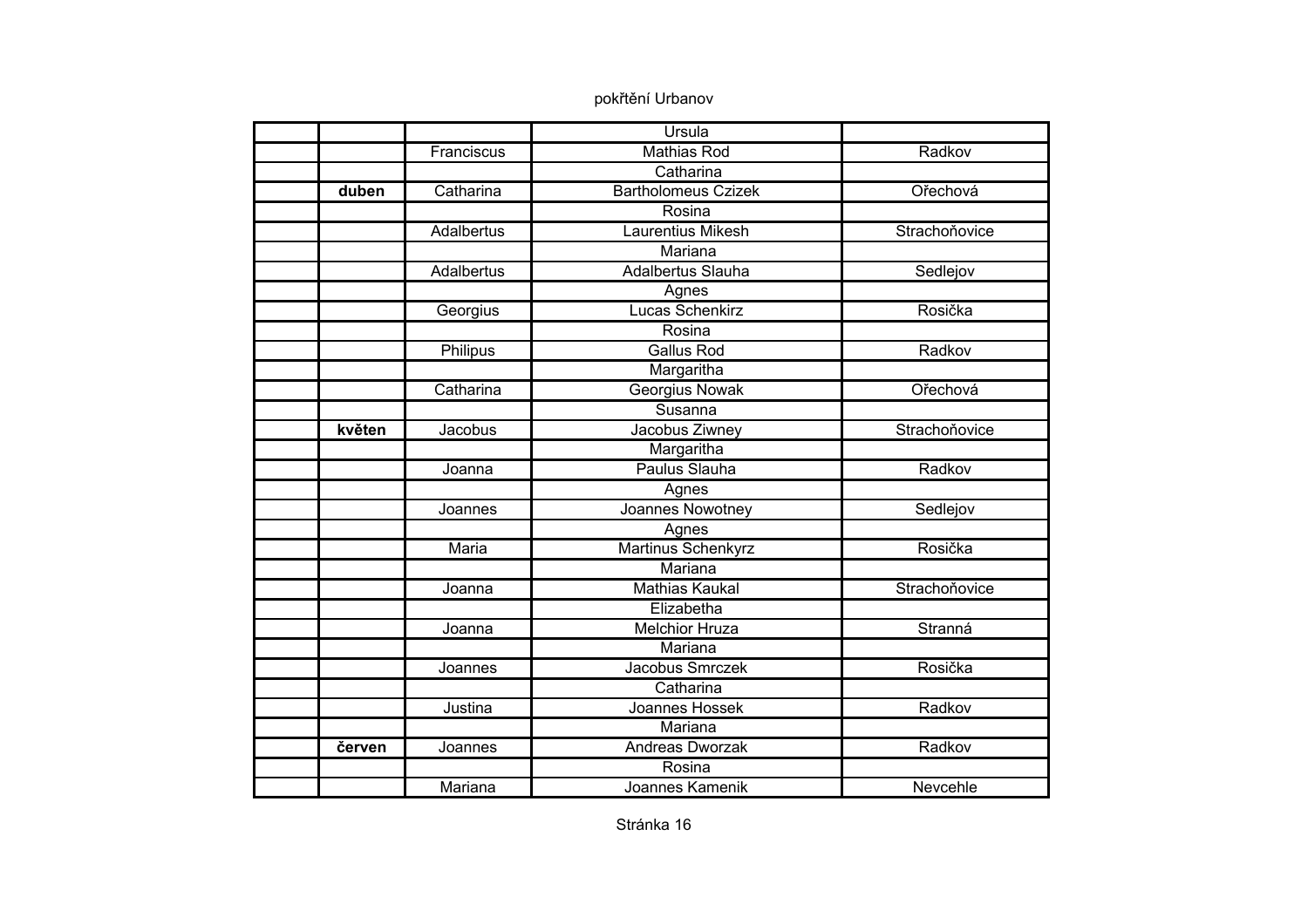|          |                     | Mariana                    |          |
|----------|---------------------|----------------------------|----------|
|          | Mariana             | Laurentius Watzik          | Sedlejov |
|          |                     | Agnes                      |          |
|          | Mariana             | Joannes Trojan             | Rosička  |
|          |                     | Anna                       |          |
| červenec | Rosina              | Georgius Nechwatal         | Rosička  |
|          |                     | Catharina                  |          |
|          | Margaritha          | <b>Georgius Nowaczek</b>   | Sedlejov |
|          |                     | Justina                    |          |
|          | Anna                | Lucas Wospiel              | Nevcehle |
|          |                     | Magdalena                  |          |
|          | Jacobus             | <b>Paulus Bilek</b>        | Rosička  |
|          |                     | Magdalena                  |          |
| srpen    | Maria               | Lucas Houba                | Rosička  |
|          |                     | <b>Maria</b>               |          |
|          | Mariana             | Jacobus Skala              | Slaviboř |
|          |                     | Agnes                      |          |
|          | Rosalia             | <b>Mathias Mataushek</b>   | Radkov   |
|          |                     | Anna                       |          |
|          | <b>Bartholomeus</b> | <b>Andreas Massek</b>      | Slaviboř |
|          |                     | Rosina                     |          |
| září     | Ludmilla            | <b>Franciscus Swoboda</b>  | Sedlejov |
|          |                     | Mariana                    |          |
|          | Justina             | <b>Franciscus Walenta</b>  | Urbanov  |
|          |                     | Magdalena                  |          |
|          | <b>Mathaus</b>      | Joannes Koczwarek          | Urbanov  |
|          |                     | Rosina                     |          |
|          | Ursula              | 2                          | Rosička  |
|          |                     | Catharina                  |          |
| říjen    | Ursula              | Josephus Mazacz            | Ořechová |
|          |                     | Magdalena                  |          |
|          | Maria               | <b>Bartholomeus Kowarz</b> | Nevcehle |
|          |                     | Catharina                  |          |
|          | Catharina a         | Laurentius Nechwatal       | Sedlejov |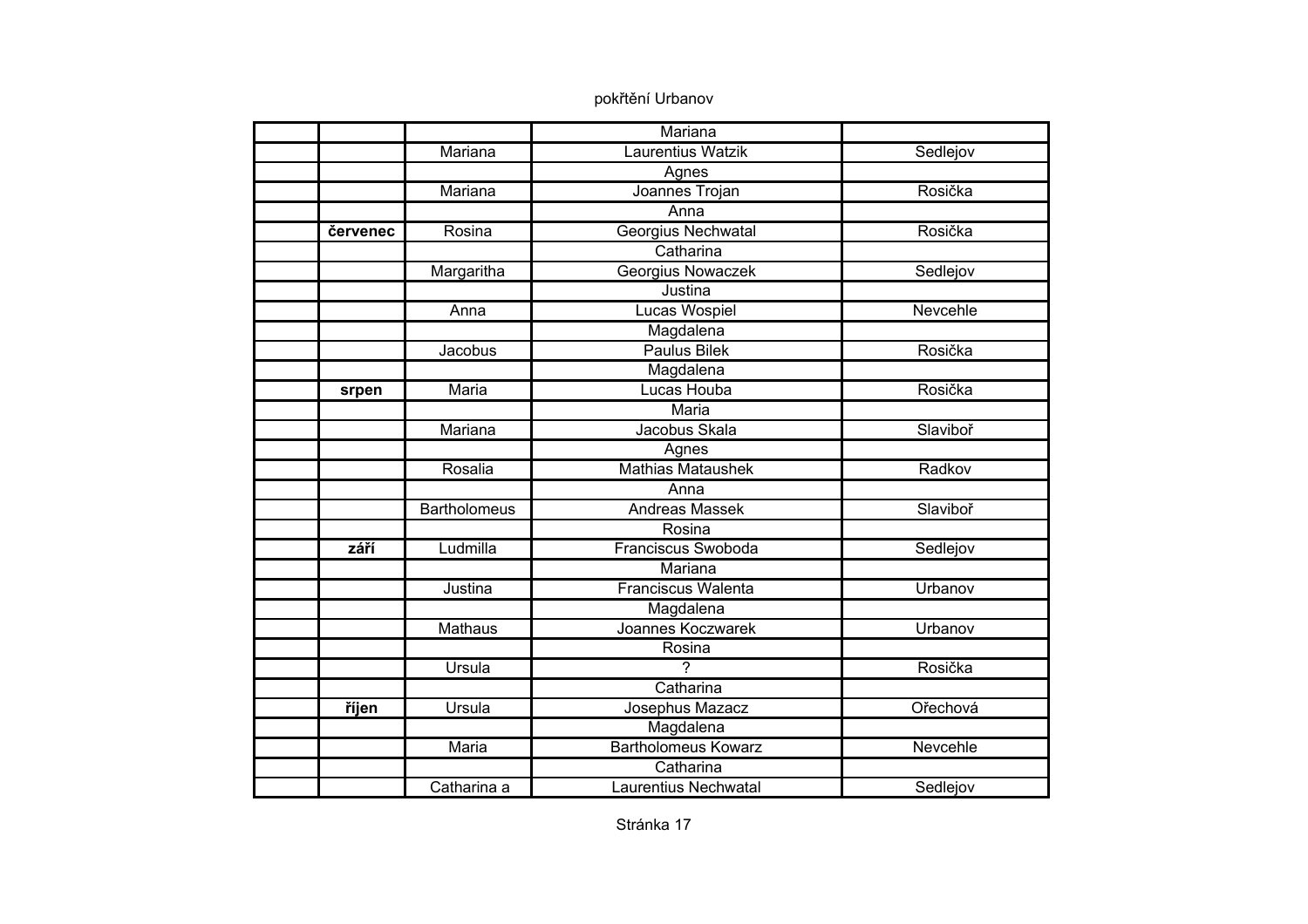|      |          | Simon(dvojč.)   | Rosina                      |                 |
|------|----------|-----------------|-----------------------------|-----------------|
|      |          | Catharina       | <b>Franciscus Buczek</b>    | Nevcehle        |
|      |          |                 | Magdalena                   |                 |
|      |          | <b>Martinus</b> | <b>Andreas Walena</b>       | <b>Nevcehle</b> |
|      |          |                 | Rosina                      |                 |
|      |          | Catharina       | Paulus Skala                | Urbanov         |
|      |          |                 | Catharina                   |                 |
|      | listopad | Rosina          | Martinus Chalupa            | Urbanov         |
|      |          |                 | Magdalena                   |                 |
|      |          | <b>Martinus</b> | Ludovicus Mertel?           | Ořechová        |
|      |          |                 | Mariana                     |                 |
|      |          | Andreas         |                             | Urbanov         |
|      |          |                 | Rosalia Kotrbeysowa         |                 |
|      |          | Andreas         | <b>Adalbertus Hrubesh</b>   | Nevcehle        |
|      |          |                 | Rosina                      |                 |
|      |          | Barbara a       | Georgius Kiseley            | Urbanov         |
|      |          | Andreas(dvojč.) | Catharina                   |                 |
|      |          | Rosina          | Simon Ziwney                | Strachoňovice   |
|      |          |                 | Agnes                       |                 |
|      |          | Rosina          | Paulus Pazdera              | Slaviboř        |
|      |          |                 | Ursula                      |                 |
| 1747 | leden    | Paulus          | Caroli Tomassek             | Mysliboř        |
|      |          |                 | Catharina                   |                 |
|      |          | <b>Maria</b>    | <b>Simon Karasek</b>        | Radkov          |
|      |          |                 | <b>Maria</b>                |                 |
|      |          | Casparus        | <b>Thomas Nowaczek</b>      | Nevcehle        |
|      |          |                 | Mariana                     |                 |
|      |          | Agnes           | <b>Martinus Kolarz</b>      | Strachoňovice   |
|      |          |                 | Agnes                       |                 |
|      |          | Agnes           | <b>Bartholomeus Kawalik</b> | Sedlejov        |
|      |          |                 | Mariana                     |                 |
|      |          | Paulus          | Josephus Pesht              | Urbanov         |
|      |          |                 | Catharina                   |                 |
|      |          | <b>Mathias</b>  |                             | $\overline{?}$  |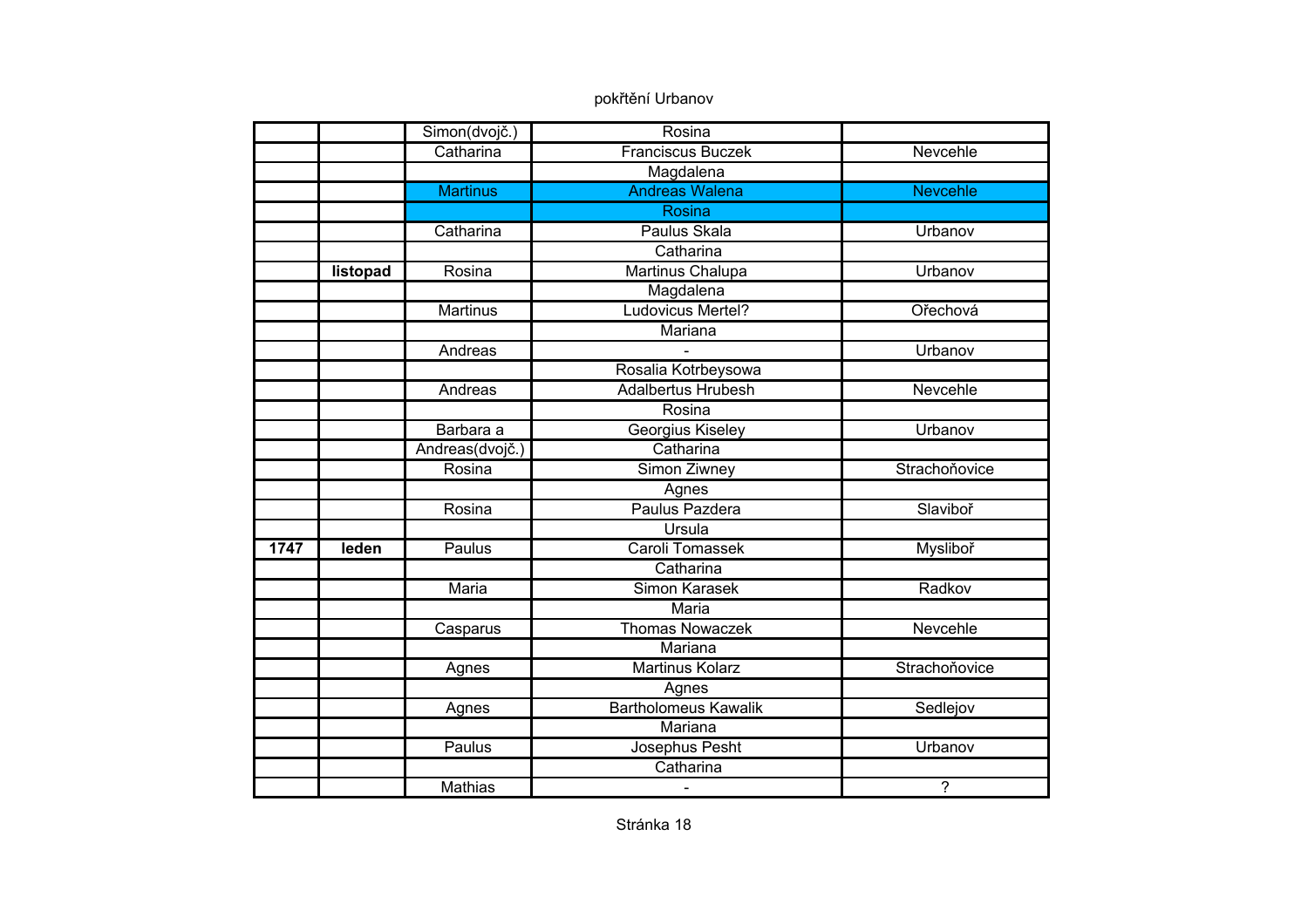|        |                   | Agnes                        |               |
|--------|-------------------|------------------------------|---------------|
| únor   | <b>Mathias</b>    | Lucas Drsska                 | Sedlejov      |
|        |                   | Catharina                    |               |
|        | Rosina            | <b>Mathaus Smerzka</b>       | Rosička       |
|        |                   | Anna                         |               |
|        | Mathias           | <b>Laurentius Maresh</b>     | Rosička       |
|        |                   | Mariana                      |               |
|        | Rosina            | Jacobus Liczek               | Strachoňovice |
|        |                   | Anna                         |               |
| březen | Thomas            | <b>Wenceslaus Zazimal</b>    | Sedlejov      |
|        |                   | Catharina                    |               |
|        | Catharina         | Michael Mlynarz              | Žatec         |
|        |                   | Dorothea                     |               |
|        | Josephus          |                              | Rosička       |
|        |                   | Mariana Smeykalowa           |               |
|        | Mariana           | <b>Gregorius Podstransky</b> | Nevcehle      |
|        |                   | Catharina                    |               |
|        | Josephus          | Sebastian Gyrak              | Žatec         |
|        |                   | Justina                      |               |
| duben  | Georgius          | Sebastian Schnoflak          | Sedlejov      |
|        |                   | Catharina                    |               |
|        | Maria             | <b>Vitus Buczka</b>          | Nevcehle      |
|        |                   | Catharina                    |               |
|        | Catharina         | Hierodim?                    | Žatec         |
|        |                   | Anna                         |               |
|        | <b>Adalbertus</b> | Paulus Pospichal             | Ořechová      |
|        |                   | Margaritha                   |               |
|        | Anna              | Georgius Hodek               | Rosička       |
|        |                   | Catharina                    |               |
| květen | Joanna            | <b>Thomas Klika</b>          | Sedlejov      |
|        |                   | Mariana                      |               |
|        | Mariana           | <b>Martinus Kotrbecz</b>     | Urbanov       |
|        |                   | Catharina                    |               |
| červen | Joannes           | Paulus Freylach              | Ořechová      |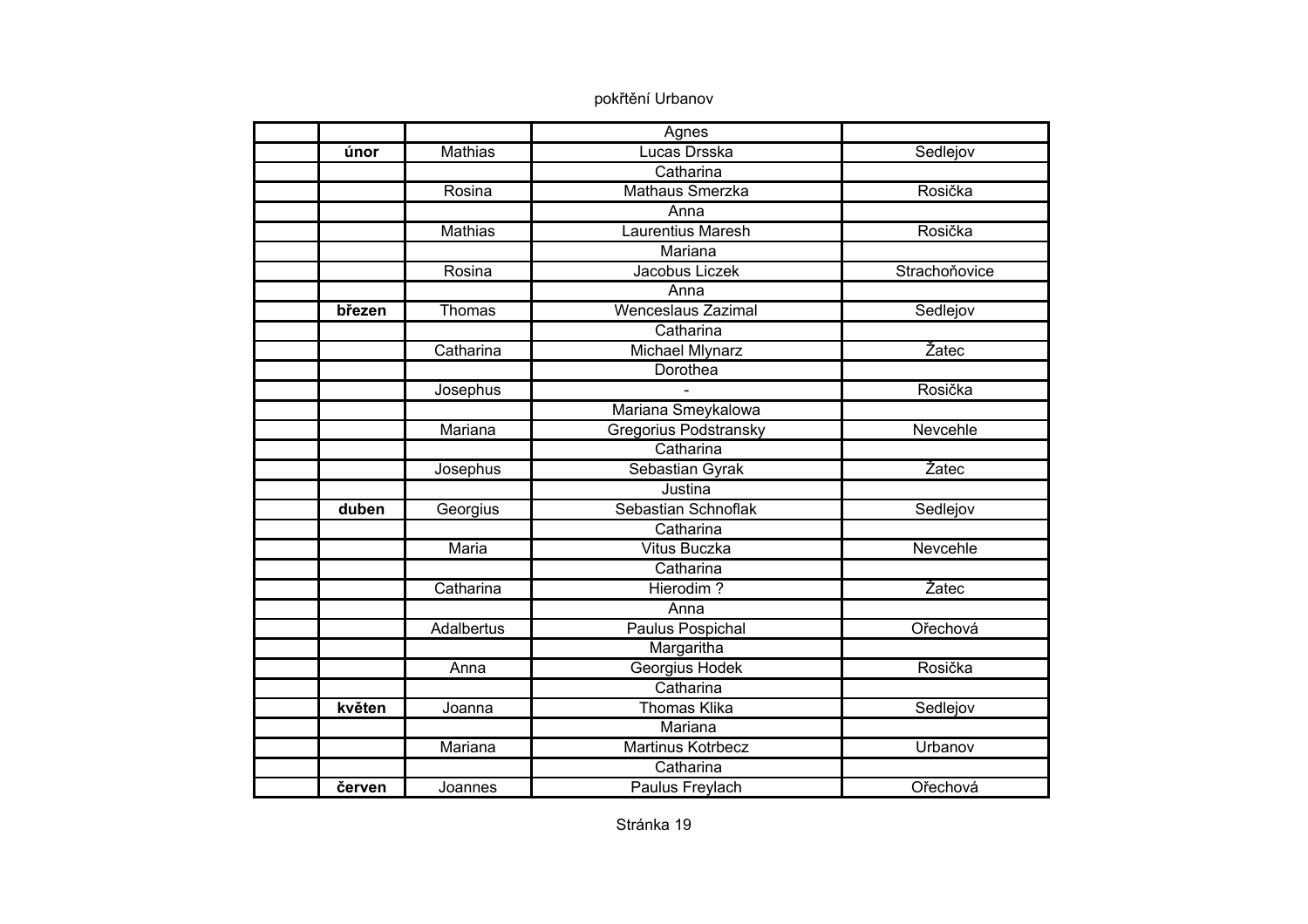|          |                     | Catharina                     |          |
|----------|---------------------|-------------------------------|----------|
|          | Margaritha          | <b>Mathias Petrak</b>         | Žatec    |
|          |                     | Ludmila                       |          |
|          | <b>Vitus</b>        | Josephus Nowak                | Sedlejov |
|          |                     | Justina                       |          |
|          | Mariana             | <b>Franciscus Dworzak</b>     | Žatec    |
|          |                     | Mariana                       |          |
|          | Petrus              | Paulus Petrů                  | Sedlejov |
|          |                     | Mariana                       |          |
| červenec | Procopius           | <b>Bartholomeus Nowotny</b>   | Nevcehle |
|          |                     | Catharina                     |          |
|          | Jacobus             | <b>Mathias Neuzil</b>         | Radkov   |
|          |                     | Mariana                       |          |
|          | Jacobus             | Georgius Nechwatal            | Rosička  |
|          |                     | Catharina                     |          |
|          | Jacobus             | Martinus Pawlů                | Sedlejov |
|          |                     | Dorothea                      |          |
|          | Anna                | <b>Wenceslaus Schaffranek</b> | Urbanov  |
|          |                     | Catharina                     |          |
|          | <b>Bartholomeus</b> | <b>Vitus Bielehrad</b>        | Radkov   |
|          |                     | Sofia                         |          |
| srpen    | Laurentius          | Simon Pernoha                 | Nevcehle |
|          |                     | Catharina                     |          |
|          | Mariana             | Georgius Pospichal            | Nevcehle |
|          |                     | Anastasia                     |          |
|          | Laurentius          | Joannes U?                    | Sedlejov |
|          |                     | Elizabetha                    |          |
|          | Mariana             | Wenceslaus Pawlik             | Radkov   |
|          |                     | Mariana                       |          |
|          | Mariana             | Simon Karasek                 | Rosička  |
|          |                     | Catharina                     |          |
| září     | Wenceslaus          | <b>Gallus Rod</b>             | Radkov   |
|          |                     | Margaritha                    |          |
|          | <b>Mathaus</b>      | <b>Martinus Tomssik</b>       | Rosička  |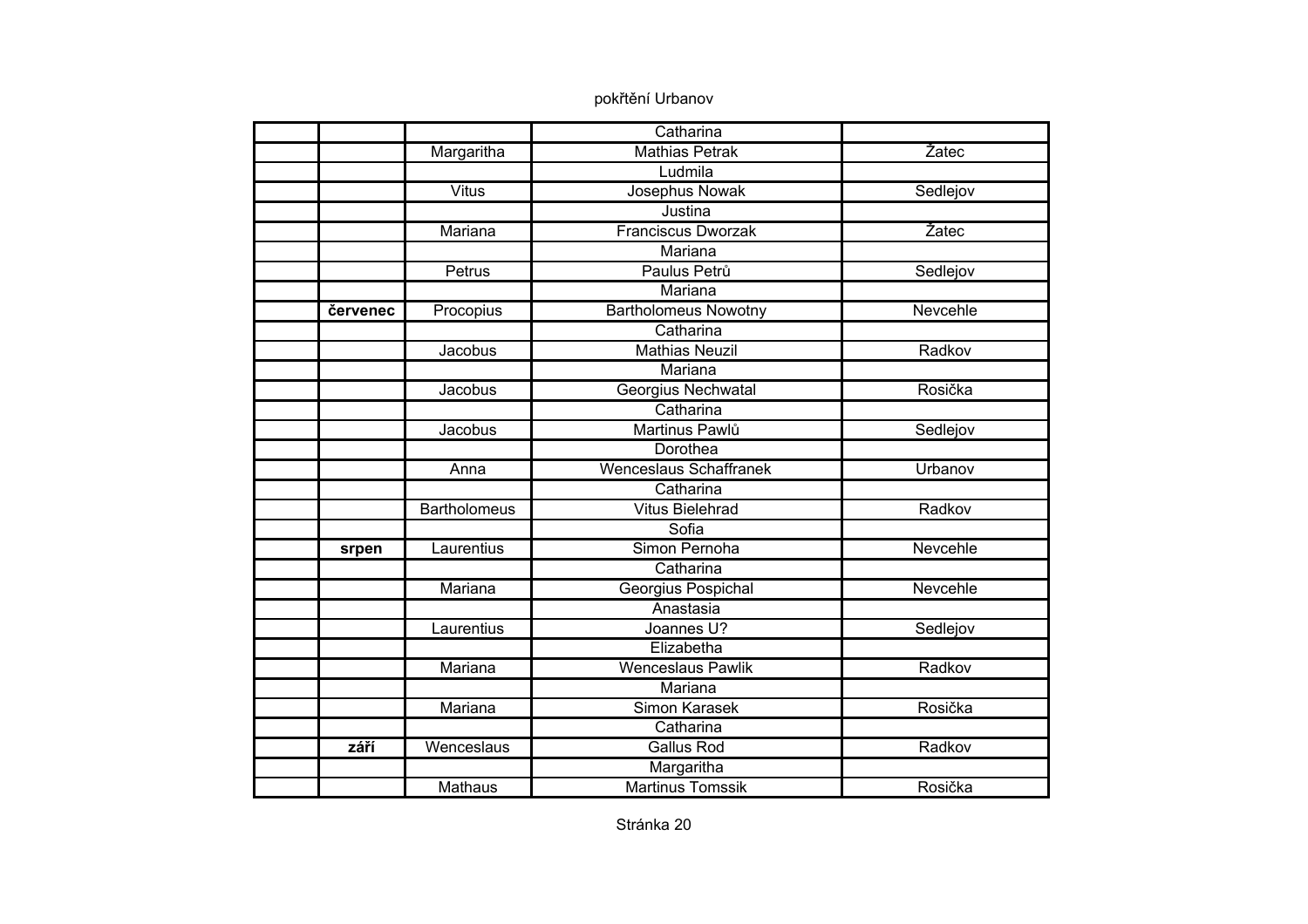|      |          |                 | Mariana                  |          |
|------|----------|-----------------|--------------------------|----------|
|      |          | Mariana         | Joannes Walenta          | Radkov   |
|      |          |                 | Agnes                    |          |
|      | říjen    | <b>Mathaus</b>  | Lucas Weywoda            | Rosička  |
|      |          |                 | Margaritha               |          |
|      |          | Ursula          | Joannes Kamarith         | Nevcehle |
|      |          |                 | Mariana                  |          |
|      |          | Catharina       | <b>Thomas Nowotney</b>   | Urbanov  |
|      |          |                 | Ursula                   |          |
|      | listopad | <b>Martinus</b> | Jacobus Trojan           | Rosička  |
|      |          |                 | Agnes                    |          |
|      |          | <b>Martinus</b> | Martinus Mykssů          | Urbanov  |
|      |          |                 | Elizabetha               |          |
| 1748 | leden    | <b>Melchior</b> | Sebastian?               | Radkov   |
|      |          |                 | Theresia                 |          |
|      |          | Mariana         | <b>Thomas Wegmnielek</b> | Nevcehle |
|      |          |                 | Dorothea                 |          |
|      |          | Paulus          | Simon Hoch               | Nevcehle |
|      |          |                 | Rosina                   |          |
|      |          | <b>Mathias</b>  | Laurentius Skala         | Urbanov  |
|      |          |                 | Mariana                  |          |
|      | únor     | Josephus        | Jacobus Janků            | Radkov   |
|      |          |                 | Catharina                |          |
|      |          | <b>Mathias</b>  | Andreas Dworzak          | Radkov   |
|      |          |                 | Rosina                   |          |
|      |          | Mariana         | Franciscus ?nil          | Radkov   |
|      |          |                 | Christiana               |          |
|      |          | Josephus        | Georgius Petrak          | Ořechová |
|      |          |                 | Justina                  |          |
|      | březen   | Mariana         | Joannes Czuczla          | Ořechová |
|      |          |                 | Mariana                  |          |
|      |          | Josephus        | Josephus Hinek           | Rosička  |
|      |          |                 | Dorothea                 |          |
|      |          | Mariana         | <b>Wenceslaus Daubek</b> | Radkov   |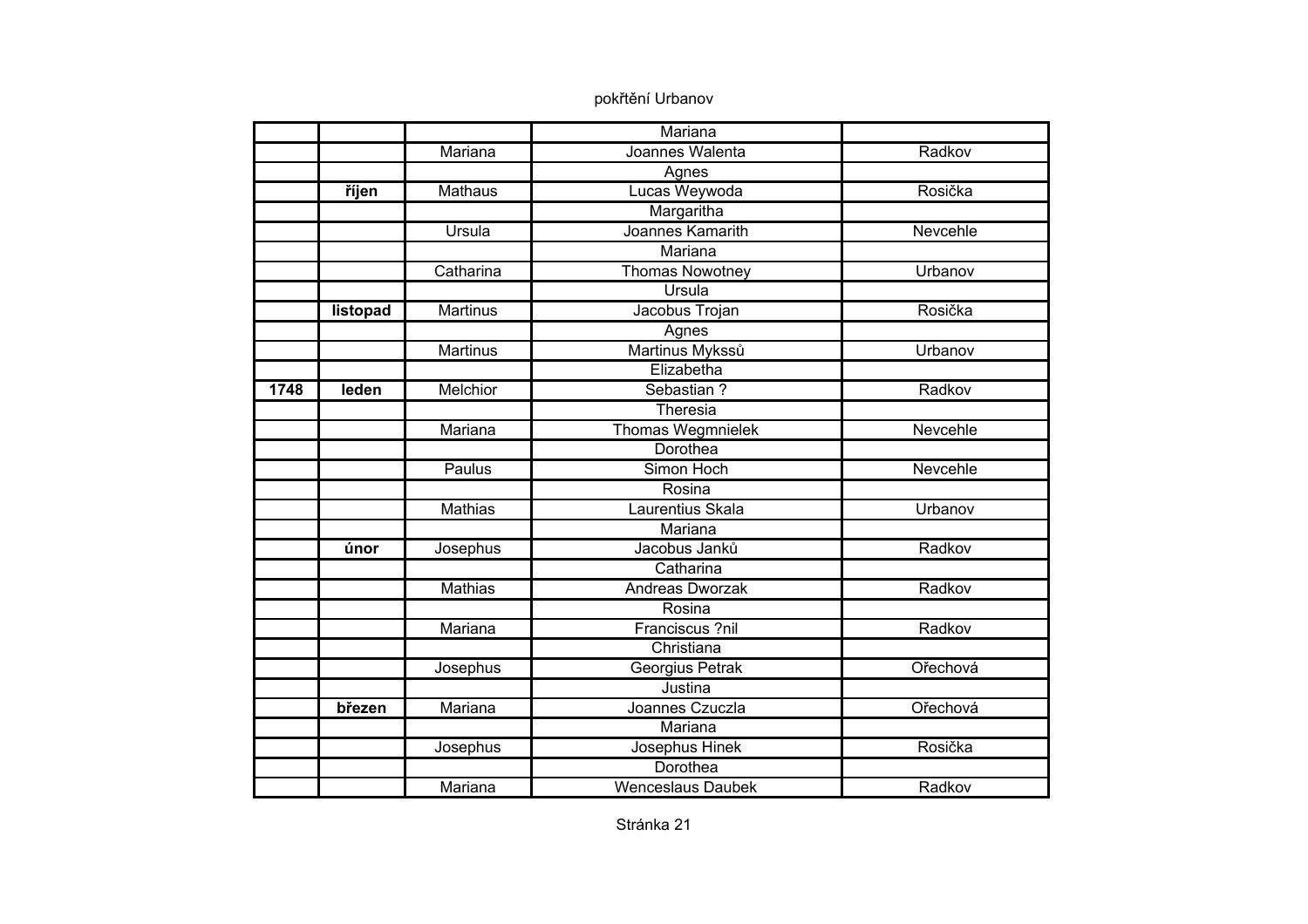|        |                   | Mariana                     |          |
|--------|-------------------|-----------------------------|----------|
|        |                   | Andreas Martinů             |          |
|        | Josephus          | Catharina                   | Sedlejov |
|        |                   |                             |          |
|        | <b>Adalbertus</b> | <b>Martinus Komzak</b>      | Žatec    |
|        |                   | Mariana                     |          |
| duben  | Catharina         | <b>Franciscus Tomann</b>    | Ořechová |
|        |                   | Rosina                      |          |
|        | Catharina         | <b>Franciscus Pospichal</b> | Urbanov  |
|        |                   | Justina                     |          |
|        | Catharina         | <b>Bartholomeus Beseda</b>  | Ořechová |
|        |                   | Mariana                     |          |
|        | Philipus          | Josephus Nowaczek           | Urbanov  |
|        |                   | Mariana                     |          |
| květen | Margaritha        | Joannes Schantel            | Radkov   |
|        |                   | Mariana                     |          |
|        | Joannes           | <b>Martinus Nikodim</b>     | Radkov   |
|        |                   | Catharina                   |          |
|        | Antonius          | <b>Thomas Nowaczek</b>      | Nevcehle |
|        |                   | Rosina                      |          |
|        | Margaritha        | Wenceslaus Swoboda          | Radkov   |
|        |                   | Apolonia                    |          |
|        | Jacobus a         | Josephus Maresh             | Rosička  |
|        | Anna(dvojč.)      | Anna                        |          |
|        | Antonius          | <b>Mathias Wesely</b>       | Žatec    |
|        |                   | Margaritha                  |          |
|        | Antonius          | <b>Melchior Hruza</b>       | Stranná  |
|        |                   | Mariana                     |          |
|        | Margaritha        | <b>Melchior Mareczek</b>    | Urbanov  |
|        |                   | Mariana                     |          |
| červen | Mariana           | Josephus Schuta             | Nevcehle |
|        |                   | Mariana                     |          |
|        | Joannes           | Joannes Nowotney            | Sedlejov |
|        |                   | Agnes                       |          |
|        | Petrus            | Paulus Petrů                | Sedlejov |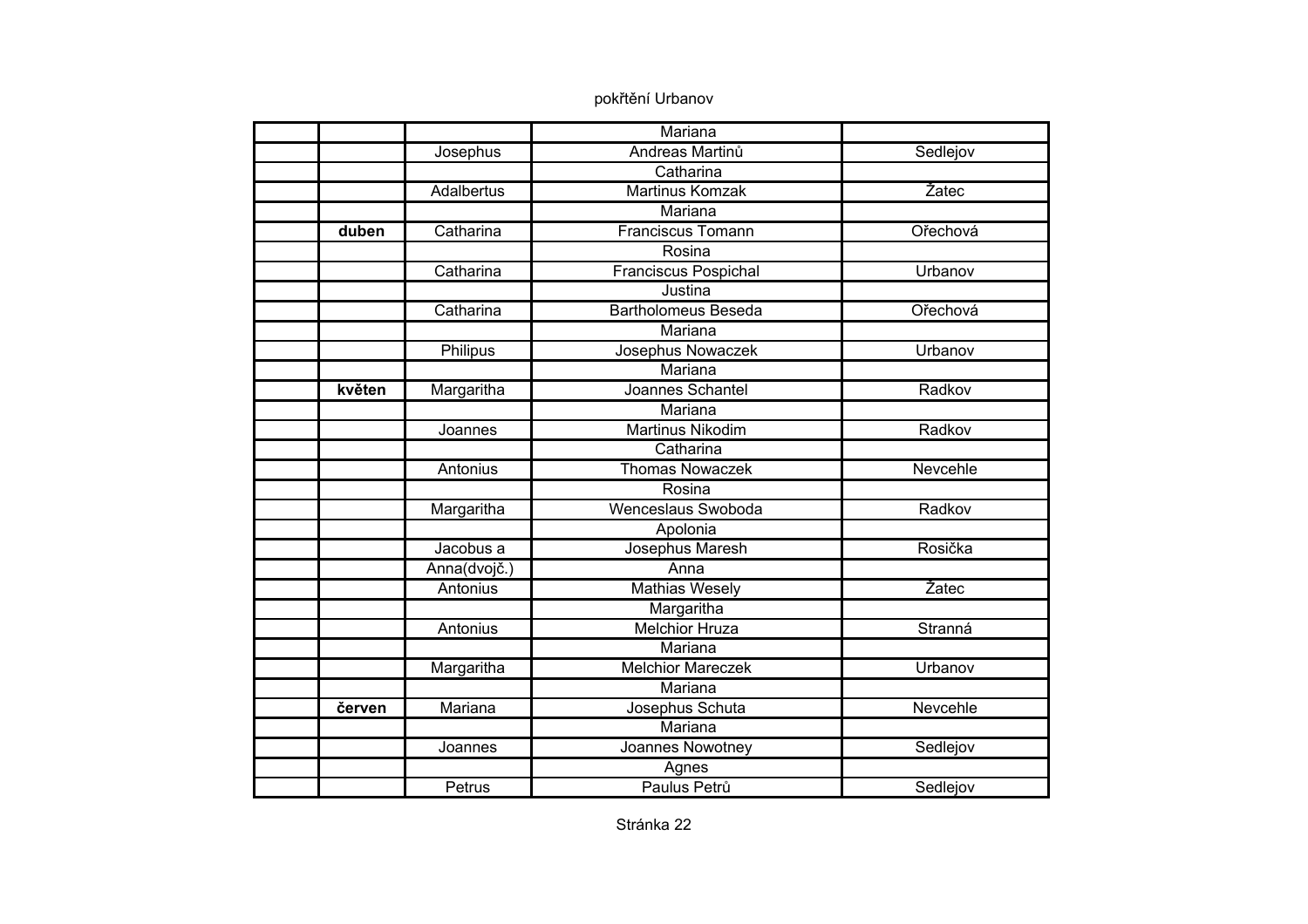|          |                     | Mariana                   |               |
|----------|---------------------|---------------------------|---------------|
| červenec | Jacobus             | Martinus?                 | Rosička       |
|          |                     | <b>Maria</b>              |               |
|          | Laurentius          | Josephus Ziwneg           | Strachoňovice |
|          |                     | Margaritha                |               |
|          | Margaritha          | Simon Ziwney              | Strachoňovice |
|          |                     | Agnes                     |               |
|          | Wenceslaus          | Lucas Schenkirz           | Rosička       |
|          |                     | Rosina                    |               |
|          | Magdalena           | <b>Wenceslaus Zazimal</b> | Sedlejov      |
|          |                     | Catharina                 |               |
|          | Jacobus             | <b>Mathias Kaukal</b>     | Strachoňovice |
|          |                     | Elizabetha                |               |
| srpen    | Wenceslaus          | Andreas Hayney            | Urbanov       |
|          |                     | Ursula                    |               |
|          | Mariana             | Paulus Slauha             | Urbanov       |
|          |                     | Ursula                    |               |
|          | <b>Bartholomeus</b> | Paulus Pazdera            | Radkov        |
|          |                     | Anna                      |               |
|          | <b>Bartholomeus</b> | <b>Martinus Kotrbecz</b>  | Urbanov       |
|          |                     | Catharina                 |               |
|          | <b>Bartholomeus</b> | <b>Thomas Hoshek</b>      | Sedlejov      |
|          |                     | Ursula                    |               |
|          | <b>Maria</b>        | <b>Vitus Wiwadil</b>      | Nevcehle      |
|          |                     | Catharina                 |               |
| září     | Maria               | Michael Wetishka          | Strachoňovice |
|          |                     | Anna                      |               |
|          | Mathaus             | Georgius Nowak            | Ořechová      |
|          |                     | Susanna                   |               |
|          | Mathaus             | Lucas Hruba               | Rosička       |
|          |                     | Maria                     |               |
|          | Maria               | Martinus Lyczka           | Radkov        |
|          |                     | Rosina                    |               |
|          | <b>Mathaus</b>      | Simon Klika               | Nevcehle      |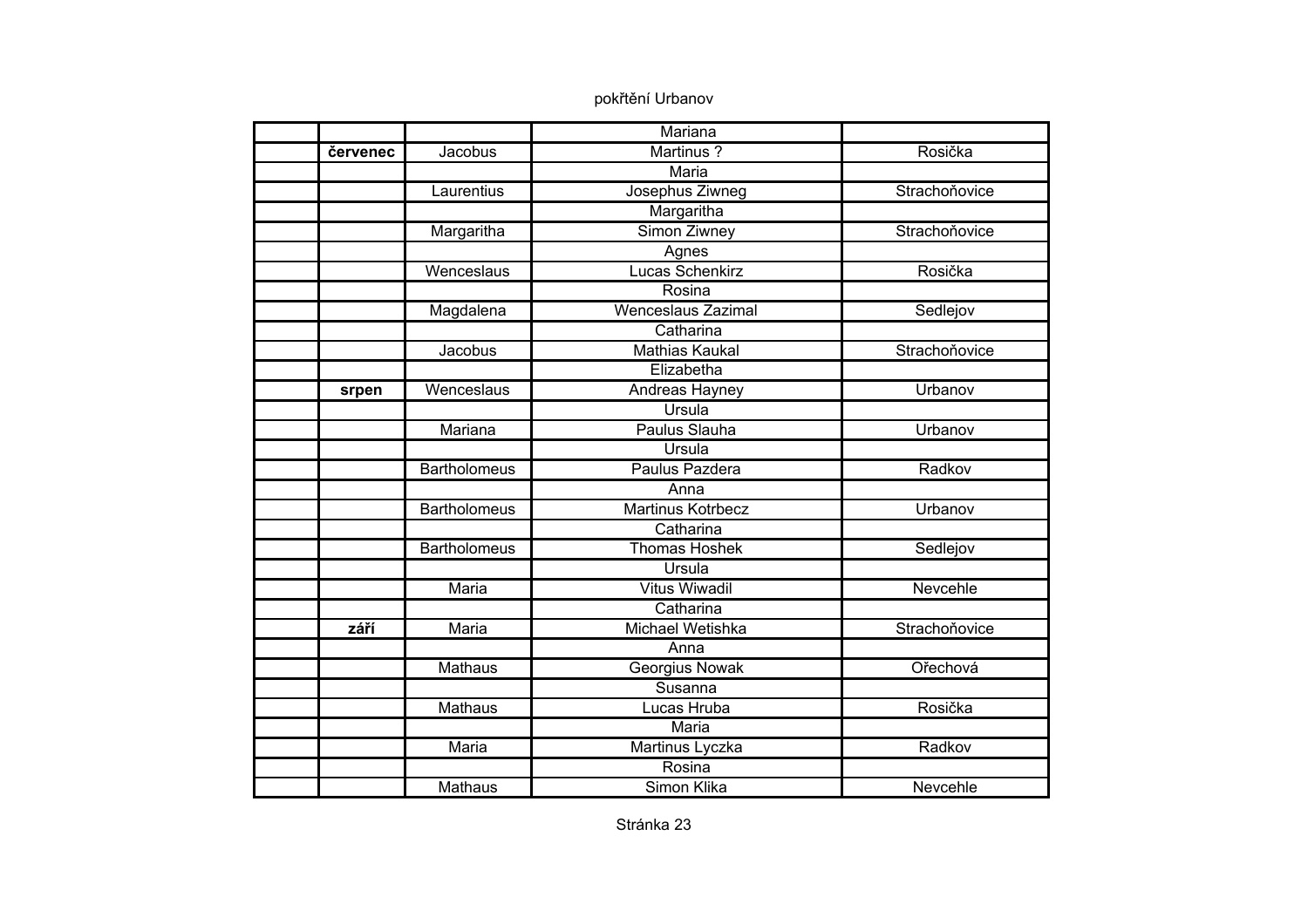|      |          |                 | Clara                       |               |
|------|----------|-----------------|-----------------------------|---------------|
|      | říjen    | Theresia        | <b>Thomas Pospichal</b>     | Nevcehle      |
|      |          |                 | Rosina                      |               |
|      | listopad | <b>Martinus</b> | <b>Bartholomeus ?sek</b>    | Nevcehle      |
|      |          |                 | Catharina                   |               |
|      |          | Andreas         | <b>Wenceslaus Tomanek</b>   | Radkov        |
|      |          |                 | Ursula                      |               |
|      |          | Andreas         | Jacobus Beness              | Sedlejov      |
|      |          |                 | Ursula                      |               |
|      |          | Andreas         | <b>Adalbertus Ondraczek</b> | Sedlejov      |
|      |          |                 | Agnes                       |               |
|      |          | Andreas         | Simon Karasek               | Rosička       |
|      |          |                 | Dorothea                    |               |
|      | prosinec | <b>Nicolaus</b> | <b>Thomas Nosek</b>         | Sedlejov      |
|      |          |                 | <b>Ursula</b>               |               |
|      |          | Thomas          | Joannes Dworzak             | Urbanov       |
|      |          |                 | Elizabetha                  |               |
| 1749 | leden    | <b>Mathias</b>  | Michael Kratochwil          | Rosička       |
|      |          |                 | Maria                       |               |
|      |          | Agnes           | Jacobus Wospiel             | Nevcehle      |
|      |          |                 | <b>Barbara</b>              |               |
|      |          | Mariana         | <b>Mathias Maresh</b>       | Rosička       |
|      |          |                 | Mariana                     |               |
|      | únor     | Dorothea        | Jacobus Toman               | Sedlejov      |
|      |          |                 |                             |               |
|      |          | Josephus        | Gregorius Podstransky       | Nevcehle      |
|      |          |                 | Catharina                   |               |
|      | březen   | Rosina          | <b>Mathaus Przibil</b>      | Nevcehle      |
|      |          |                 | Mariana                     |               |
|      |          | Josephus        | Georgius Kolarz             | Strachoňovice |
|      |          |                 | Ursula                      |               |
|      |          | Mariana         | Laurentius Mikesh           | Strachoňovice |
|      |          |                 | Mariana                     |               |
|      |          | Mariana         | <b>Joannes Uhlirz</b>       | Sedlejov      |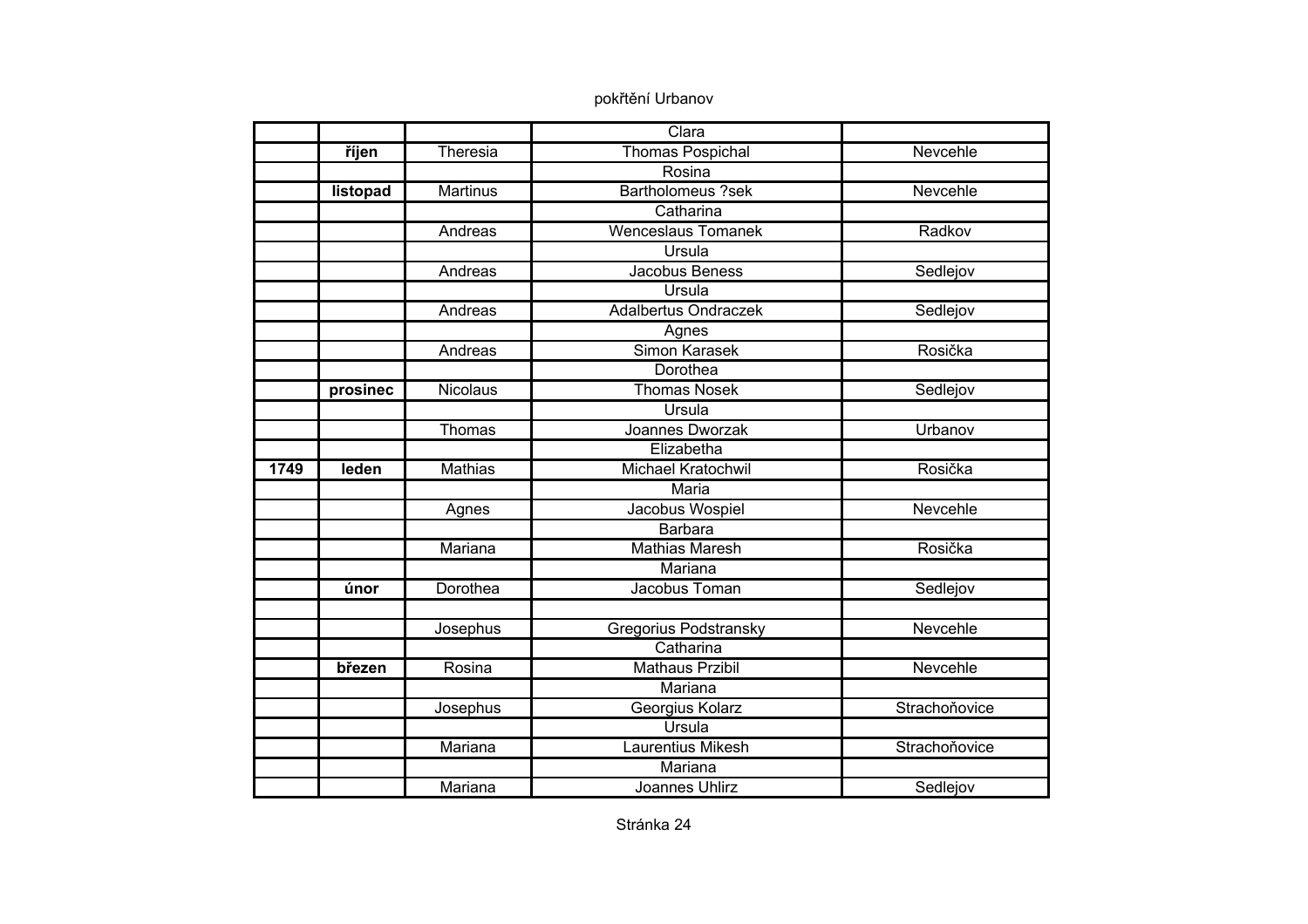|          |                   | Elizabetha                |               |
|----------|-------------------|---------------------------|---------------|
|          | maria             | <b>Thomas Klika</b>       | Sedlejov      |
|          |                   | <b>Mariana</b>            |               |
|          | Catharina         | <b>Franciscus Walenta</b> | Urbanov       |
|          |                   | Magdalena                 |               |
|          | Agnes             | Paulus Skala              | Sedlejov      |
|          |                   | Catharina                 |               |
|          | Josephus          | <b>Vitus Bielehrad</b>    | Radkov        |
|          |                   | Sofia                     |               |
|          | maria             | Sebastian Hossek?         | Sedlejov      |
|          |                   | Catharina                 |               |
| duben    | Adalbertus        | <b>Paulus Dolezal</b>     | Sedlejov      |
|          |                   | <b>Barbara</b>            |               |
|          | Adalbertus        | <b>Paulus Chalupa</b>     | Strachoňovice |
|          |                   | Agnes                     |               |
|          | <b>Adalbertus</b> | <b>Martinus Teply</b>     | Strachoňovice |
|          |                   | Agnes                     |               |
|          | Catharina         | Ludovicus Przibyl         | Nevcehle      |
|          |                   | Mariana                   |               |
|          | Catharina         | Josephus Hink             | Rosička       |
|          |                   | Dorothea                  |               |
| květen   | Joanna            | Laurentius Watzik         | Sedlejov      |
|          |                   | Agnes                     |               |
|          | Margaritha        | Martinus Chalupa          | Urbanov       |
|          |                   | Magdalena                 |               |
| červen   | Petrus            | <b>Martinus Mikess</b>    | Urbanov       |
|          |                   | Elizabetha                |               |
|          | Paulus            | <b>Lucas Nowak</b>        | Sedlejov      |
|          |                   | Catharina                 |               |
| červenec | Elizabetha        | <b>Mathias Neuzil</b>     | Radkov        |
|          |                   | Mariana                   |               |
|          | Margaritha        | Franciscus?               | Nevcehle      |
|          |                   | <b>Maria</b>              |               |
|          | Anna              | Andreas Dworzak           | Urbanov       |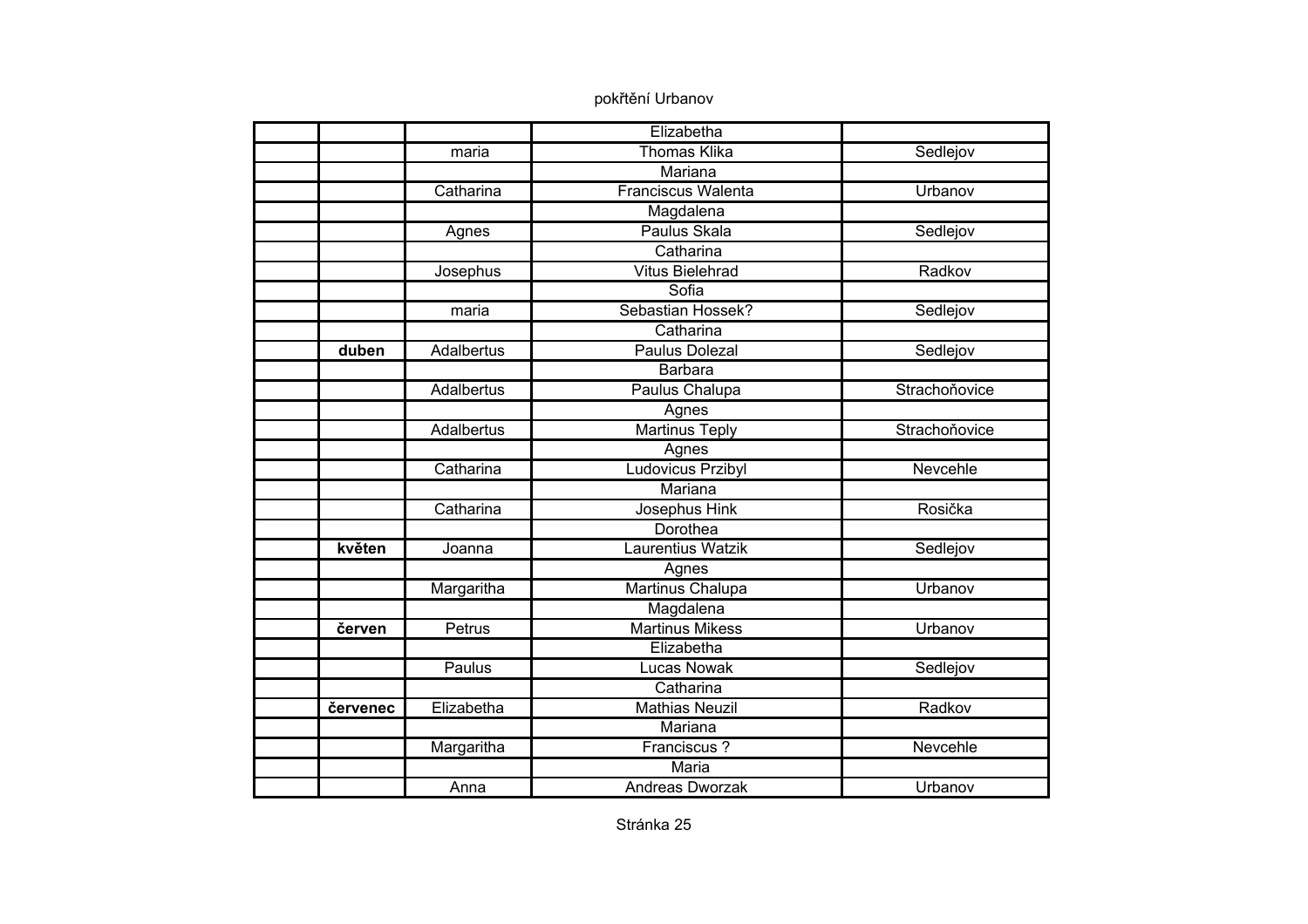|       |                 | Mariana                     |               |
|-------|-----------------|-----------------------------|---------------|
|       | Jacobus         | Lucas Krziz                 | Strachoňovice |
|       |                 | Mariana                     |               |
|       | Ignatius        | Jacobus Janků               | Radkov        |
|       |                 | Catharina                   |               |
|       | Jacobus         | Thomas Bartů                | Strachoňovice |
|       |                 | Ursula                      |               |
|       | Laurentius      | <b>Bartholomeus Kawalik</b> | Sedlejov      |
|       |                 | Maria                       |               |
| srpen | Franciscus      | Georgius Klima              | Žatec         |
|       |                 | Agnes                       |               |
|       | maria           | Joannes Koczwarek           | Ořechová      |
|       |                 | Rosina                      |               |
|       | Rosalia         | <b>Gallus Blazek</b>        | Žatec         |
|       |                 | Catharina                   |               |
| září  | Wenceslaus      | Joannes Schantel            | Radkov        |
|       |                 | Mariana                     |               |
|       | Franciscus      | Sebastian Krzizek           | Radkov        |
|       |                 | joanna                      |               |
|       | Ursula          | Sebastian Gyrak             | Žatec         |
|       |                 | Justina                     |               |
|       | Theresia        | <b>Franciscus Dworzak</b>   | Žatec         |
|       |                 | Mariana                     |               |
| říjen | Simon           | <b>Franciscus Liczek</b>    | Nevcehle      |
|       |                 | Magdalena                   |               |
|       | Ursula          | <b>Martinus Mottel</b>      | Stranná       |
|       |                 | Susanna                     |               |
|       | Ursula          | Wenceslaus Antonů           | Urbanov       |
|       |                 | <b>Barbara</b>              |               |
|       | Agnes           | Petrus Petrů                | Sedlejov      |
|       |                 | Mariana                     |               |
|       | Franciscus      | <b>Andreas Holubek</b>      | Urbanov       |
|       |                 | Ursula                      |               |
|       | <b>Martinus</b> | Ludovicus Korbel            | Rosička       |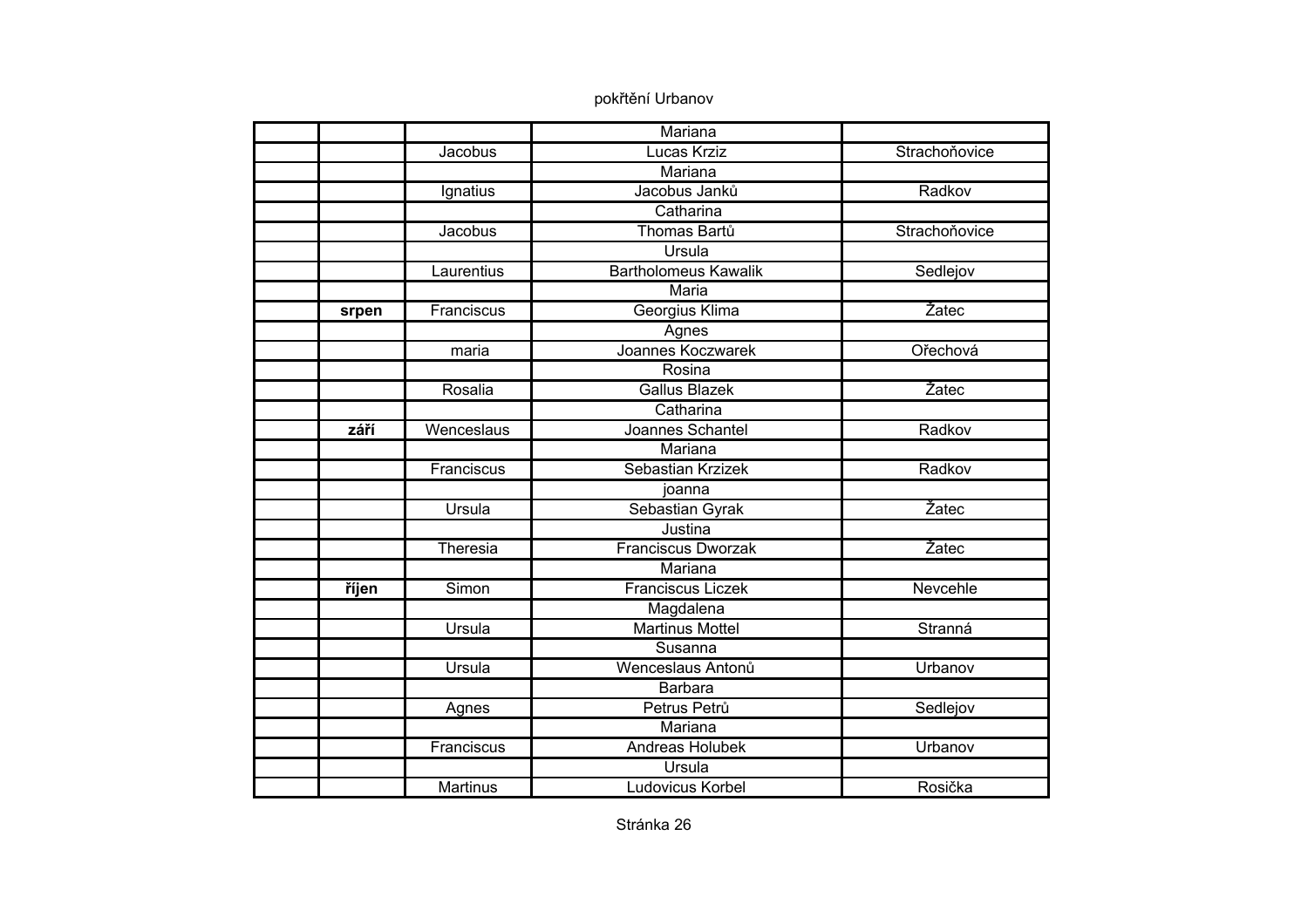|      |          |                 | Catharina                  |          |
|------|----------|-----------------|----------------------------|----------|
|      | listopad | <b>Martinus</b> | Jacobus Swoboda            | Radkov   |
|      |          |                 | Apolonia                   |          |
|      |          | Rosalia         | <b>Thomas Nowaczek</b>     | Nevcehle |
|      |          |                 | Mariana                    |          |
|      |          | Andreas         | Laurentius Ruziczka        | Ořechová |
|      |          |                 | Juliana                    |          |
|      |          | Martinus        | Georgius Paukar            | Nevcehle |
|      |          |                 | Anna                       |          |
|      |          | Andreas         | <b>Vitus Buczka</b>        | Nevcehle |
|      |          |                 | Ursula                     |          |
|      |          | Catharina       | <b>Jacobus Nowak</b>       | Sedlejov |
|      |          |                 | Justina                    |          |
|      |          | Andreas         | Paulus Freylach            | Ořechová |
|      |          |                 | Catharina                  |          |
|      | prosinec | Mariana         | <b>Bartholomeus Beseda</b> | Ořechová |
|      |          |                 | <b>Mariana</b>             |          |
|      |          | Maria           | Andreas Dworzak            | Radkov   |
|      |          |                 | Rosina                     |          |
|      |          | Dorothea        | Jacobus Smerzka            | Rosička  |
|      |          |                 | Anna                       |          |
|      |          | Melchior        | Joannes Czuczla            | Ořechová |
|      |          |                 | Mariana                    |          |
| 1750 | leden    | Dorothea        | Jacobus Trojan             | Rosička  |
|      |          |                 | Agnes                      |          |
|      |          | Paulus          | Martinus Pawlů             | Sedlejov |
|      |          |                 | Dorothea                   |          |
|      |          | Sebastian       | <b>Adalbertus Pawlik</b>   | Nevcehle |
|      |          |                 | Rosina                     |          |
|      | únor     | Catharina       | Mathaus Smerzka            | Rosička  |
|      |          |                 | Anna                       |          |
|      |          | <b>Mathias</b>  | <b>Thomas Nowotney</b>     | Urbanov  |
|      |          |                 | Ursula                     |          |
|      |          | Rosina          | <b>Melchior Hruza</b>      | Stranná  |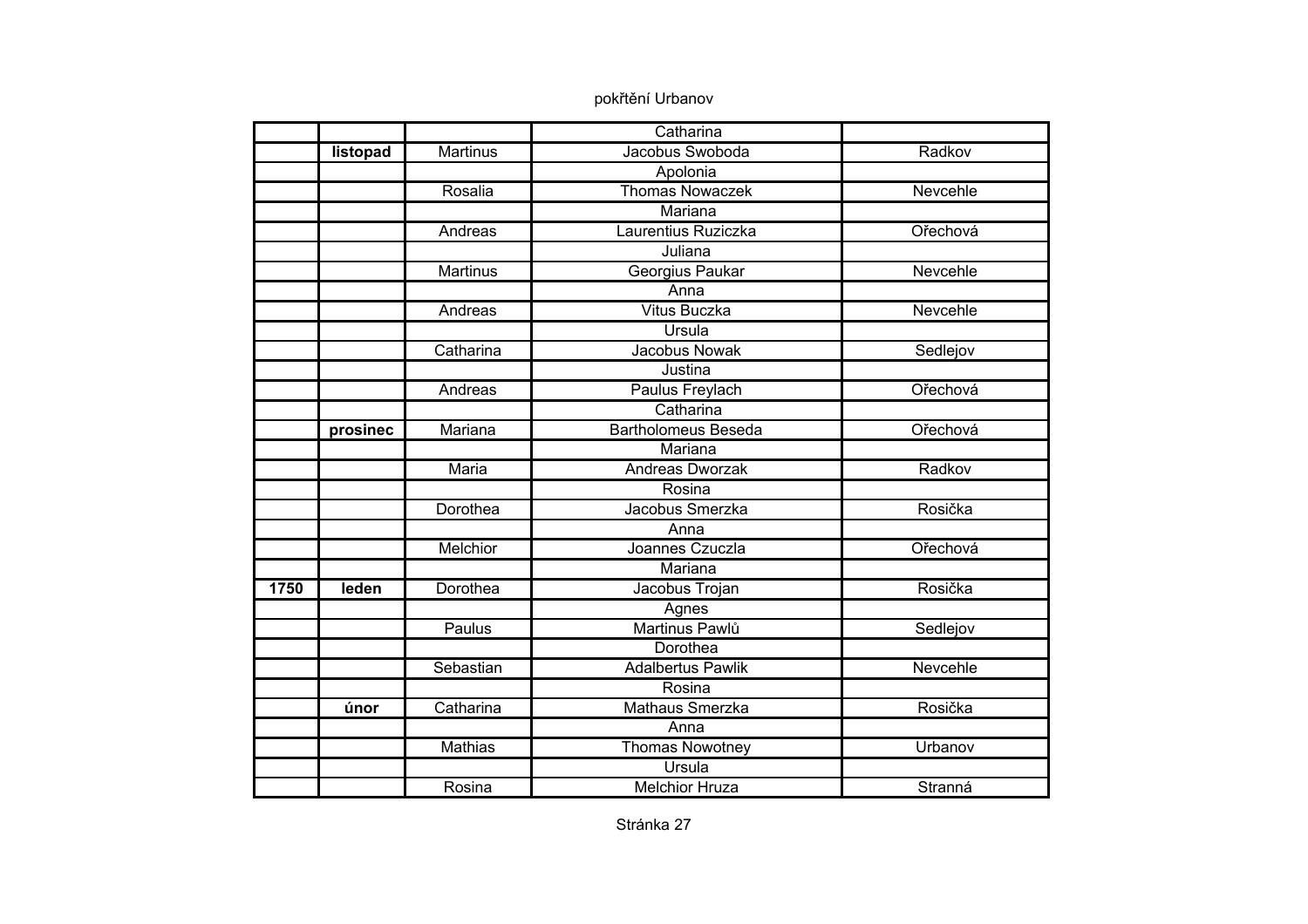|          |                   | Mariana                 |               |
|----------|-------------------|-------------------------|---------------|
|          | <b>Mathias</b>    | Jacobus Beness          | Sedlejov      |
|          |                   | <b>Ursula</b>           |               |
| březen   | Rosina            | Joannes Nowotney        | Sedlejov      |
|          |                   | Agnes                   |               |
|          | Josephus          | <b>Gregorius Hawa</b>   | Nevcehle      |
|          |                   | Rosina                  |               |
|          | <b>Adalbertus</b> | Georgius Pospichal      | Nevcehle      |
|          |                   | Anastasia               |               |
| duben    | Agnes             | Mathias Chalupa         | Strachoňovice |
|          |                   | Juliana                 |               |
|          | Agnes             | <b>Martinus Nikodim</b> | Radkov        |
|          |                   | Catharina               |               |
|          | <b>Adalbertus</b> | Joannes Kamarith        | Nevcehle      |
|          |                   | Maria                   |               |
|          | Georgius          | <b>Thomas Mleynek</b>   | Černíč        |
|          |                   | Elizabetha              |               |
|          | Catharina         | Paulus Kaukal           | Strachoňovice |
|          |                   | Agnes                   |               |
| květen   | Elizabetha        | Franciscus?             | Urbanov       |
|          |                   | Juliana                 |               |
|          | Joannes           | Laurentius Skala        | Urbanov       |
|          |                   | Mariana                 |               |
|          | <b>Vitus</b>      | Josephus Pesht          | Urbanov       |
|          |                   | Catharina               |               |
|          | Antonius          | <b>Mathias Petrak</b>   | Žatec         |
|          |                   | Ludmila                 |               |
| červen   | Margaritha        | Martinus Komzak         | Žatec         |
|          |                   | Maria                   |               |
|          | Margaritha        | Thomas Wegmnielek       | Nevcehle      |
|          |                   | Dorothea                |               |
|          | maria             |                         | Sedlejov      |
|          |                   | Justina Wawaczkowa      |               |
| červenec | Anna              | Martinus Smejkal        | Rosička       |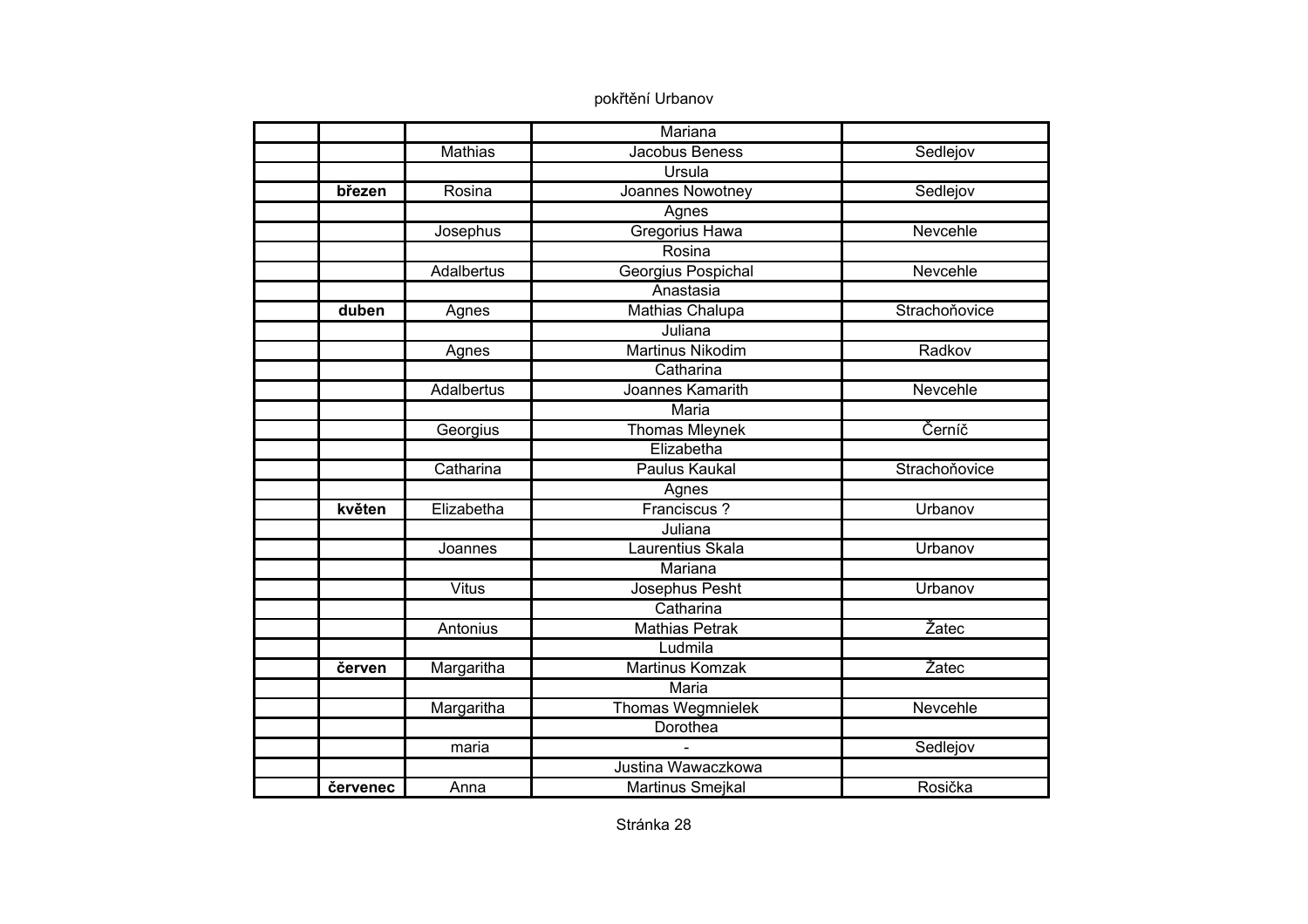|       |                     | Catharina                   |               |
|-------|---------------------|-----------------------------|---------------|
|       | Margaritha          | <b>Franciscus Tomann</b>    | Ořechová      |
|       |                     | Rosina                      |               |
|       | Jacobus             | Franciscus Knil?            | Radkov        |
|       |                     | Kristina                    |               |
|       | Margaritha          | Simon Hoch                  | Nevcehle      |
|       |                     | Rosina                      |               |
|       | Joannes             | Thomas Hoshek               | Sedlejov      |
|       |                     | Ursula                      |               |
|       | Anna                | Georgius Rod                | Radkov        |
|       |                     | Ursula                      |               |
| srpen | maria               | Josephus Mazacz             | Ořechová      |
|       |                     | <b>Maria</b>                |               |
|       | Laurentius          | Simon Ziwney                | Strachoňovice |
|       |                     | Agnes                       |               |
|       | maria               |                             | Sedlejov      |
|       |                     | Magdalena                   |               |
|       | Rosalia             | <b>Vitus Wiwadil</b>        | Nevcehle      |
|       |                     | Catharina                   |               |
|       | <b>Bartholomeus</b> | Jacobus Dworzak             | Slaviboř      |
|       |                     | Agnes                       |               |
|       | maria               | <b>Simon Nowak</b>          | Nevcehle      |
|       |                     | <b>Maria</b>                |               |
|       | Joannes             | Lucas Krziz                 | Strachoňovice |
|       |                     | Mariana                     |               |
| září  | Franciscus          | <b>Franciscus Pospichal</b> | Urbanov       |
|       |                     | Justina                     |               |
|       | maria               | Martinus Popelin            | Sedlejov      |
|       |                     | Agnes                       |               |
|       | Mathias             | Jacobus Zednik              | Urbanov       |
|       |                     | Catharina                   |               |
|       | <b>Mathias</b>      | Josephus Nowaczek           | Urbanov       |
|       |                     | Maria                       |               |
|       | maria               | Martinus Schenkyrz          | Rosička       |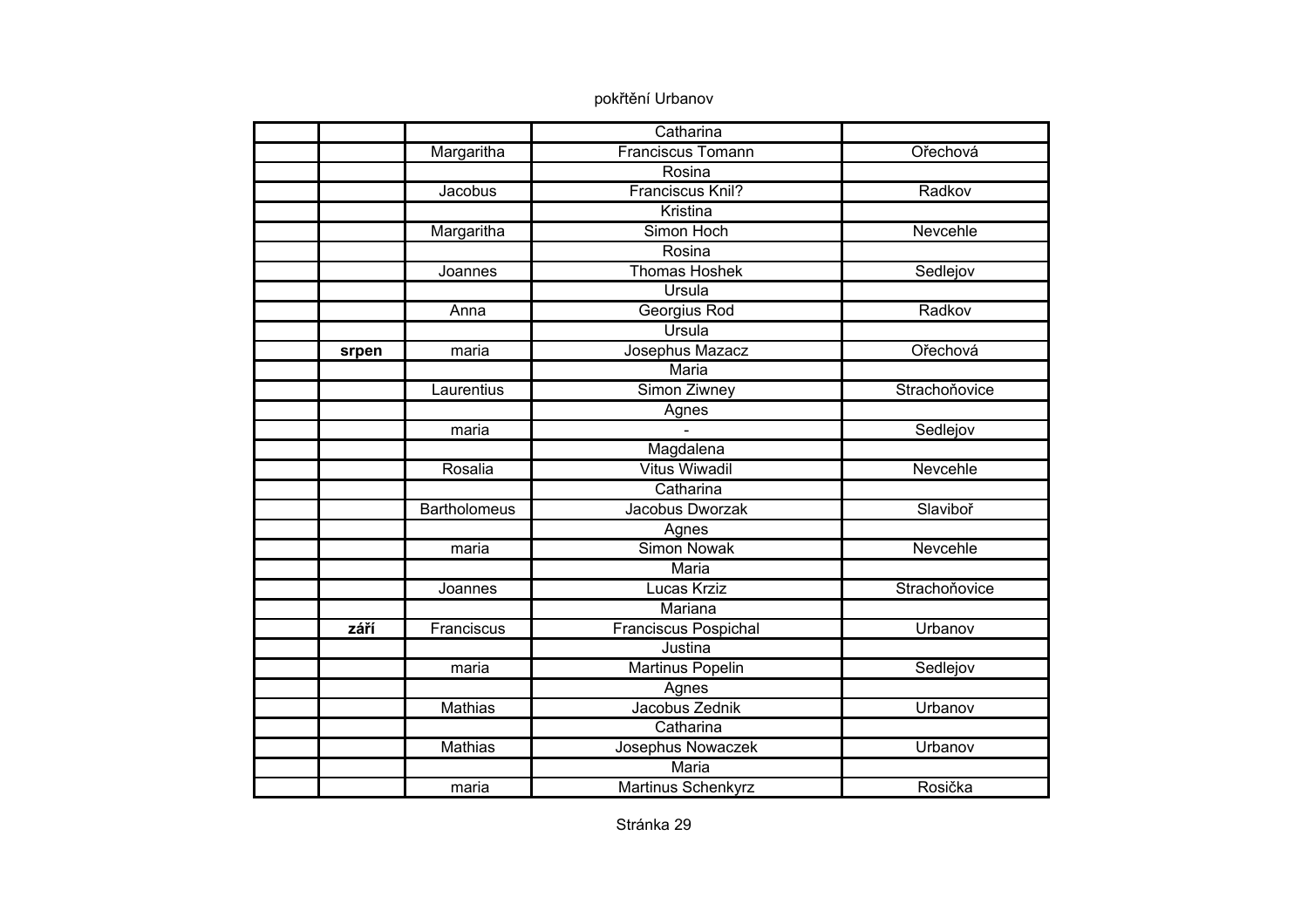|      |          |               | Maria                     |                 |
|------|----------|---------------|---------------------------|-----------------|
|      |          | <b>Ursula</b> | Georgius Bartů            | Nevcehle        |
|      |          |               | Ludmila                   |                 |
|      |          | Ursula        | Jacobus Janaussek         | Strachoňovice   |
|      |          |               | Anna                      |                 |
|      | říjen    | Simon         | Simon Pernoha             | Nevcehle        |
|      |          |               | Catharina                 |                 |
|      |          | Catharina     | <b>Wenceslaus Nerad</b>   | Nevcehle        |
|      |          |               | Rosina                    |                 |
|      | listopad | Andreas       | Jacobus Wospiel           | Nevcehle        |
|      |          |               | <b>Barbara</b>            |                 |
|      |          | Andreas       | <b>Mathias Mataushek</b>  | Radkov          |
|      |          |               | Catharina                 |                 |
|      |          | Andreas       | <b>Thomas Blaha</b>       | Strachoňovice   |
|      |          |               | Catharina                 |                 |
|      | prosinec | Laurentius    | Lucas Hruba               | Rosička         |
|      |          |               | Maria                     |                 |
|      |          | Thomas        | Vitus Buczka              | Nevcehle        |
|      |          |               | Ursula                    |                 |
|      |          | Agnes         | Thomas Bartů              | Strachoňovice   |
|      |          |               | Ursula                    |                 |
| 1751 | leden    | <b>Paulus</b> | <b>Andreas Walena</b>     | <b>Nevcehle</b> |
|      |          |               | <b>Mariana</b>            |                 |
|      |          | Paulus        | Lucas Schenkirz           | Rosička         |
|      |          |               | Rosina                    |                 |
|      |          | Paulus        | <b>Franciscus Liczek</b>  | Nevcehle        |
|      |          |               | Magdalena                 |                 |
|      |          | Agnes         | Jacobus Toman             | Sedlejov        |
|      |          |               | Mariana                   |                 |
|      |          | Dorothea      | Ludovicus Przibyl         | Nevcehle        |
|      |          |               | Maria                     |                 |
|      |          | maria         | <b>Franciscus Swoboda</b> | Sedlejov        |
|      |          |               | Maria                     |                 |
|      |          | maria         | <b>Martinus Schofflak</b> | Ořechová        |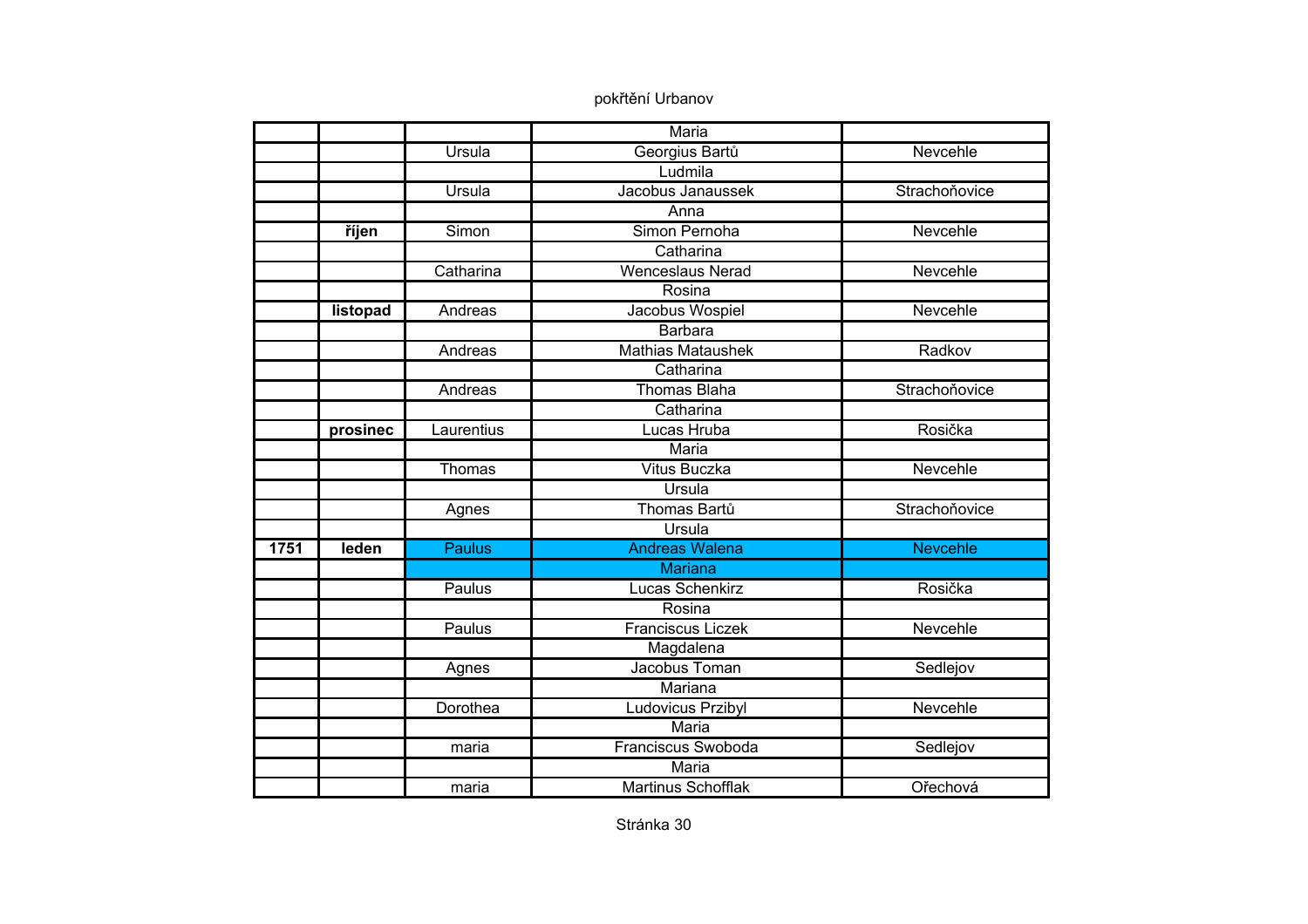|        |                | Rosina                    |               |
|--------|----------------|---------------------------|---------------|
|        | Mathias        | <b>Thomas Nosek</b>       | Sedlejov      |
|        |                | <b>Ursula</b>             |               |
| únor   | <b>Mathias</b> | Paulus Petrů              | Sedlejov      |
|        |                | <b>Maria</b>              |               |
|        | <b>Mathias</b> | Andreas Martinů           | Sedlejov      |
|        |                | Catharina                 |               |
| březen | Catharina      | Georgius Nechwatal        | Rosička       |
|        |                | Catharina                 |               |
| duben  | Adalbertus     | <b>Thomas Klika</b>       | Sedlejov      |
|        |                | Maria                     |               |
|        | Georgius a     | Joannes Walenta           | Radkov        |
|        | Agnes(dvojč.)  | Agnes                     |               |
|        | Joanna         | <b>Vitus Holub</b>        | Nevcehle      |
|        |                | Catharina                 |               |
|        | Jacobus        |                           | Strachoňovice |
|        |                | Mariana Krzizkowa         |               |
| květen | Jacobus        | <b>Mathias Nechwatal</b>  | Nevcehle      |
|        |                | Maria                     |               |
|        | Joannes        | Georgius Paukar           | Nevcehle      |
|        |                | Anna                      |               |
|        | Joannes        | <b>Franciscus Hawa</b>    | Sedlejov      |
|        |                | Agnes                     |               |
|        | maria          | <b>Laurentius Maresh</b>  | Rosička       |
|        |                | Maria                     |               |
|        | <b>Vitus</b>   | <b>Adalbertus Dworzak</b> | Sedlejov      |
|        |                | Agnes                     |               |
| červen | Antonius       | <b>Martinus Teply</b>     | Strachoňovice |
|        |                | Agnes                     |               |
|        | Margaritha     | Joannes Dworzak           | Urbanov       |
|        |                | Elizabetha                |               |
|        | Petrus         | Georgius Kolarz           | Strachoňovice |
|        |                | Ursula                    |               |
|        | Petrus         | $\blacksquare$            | Rosička       |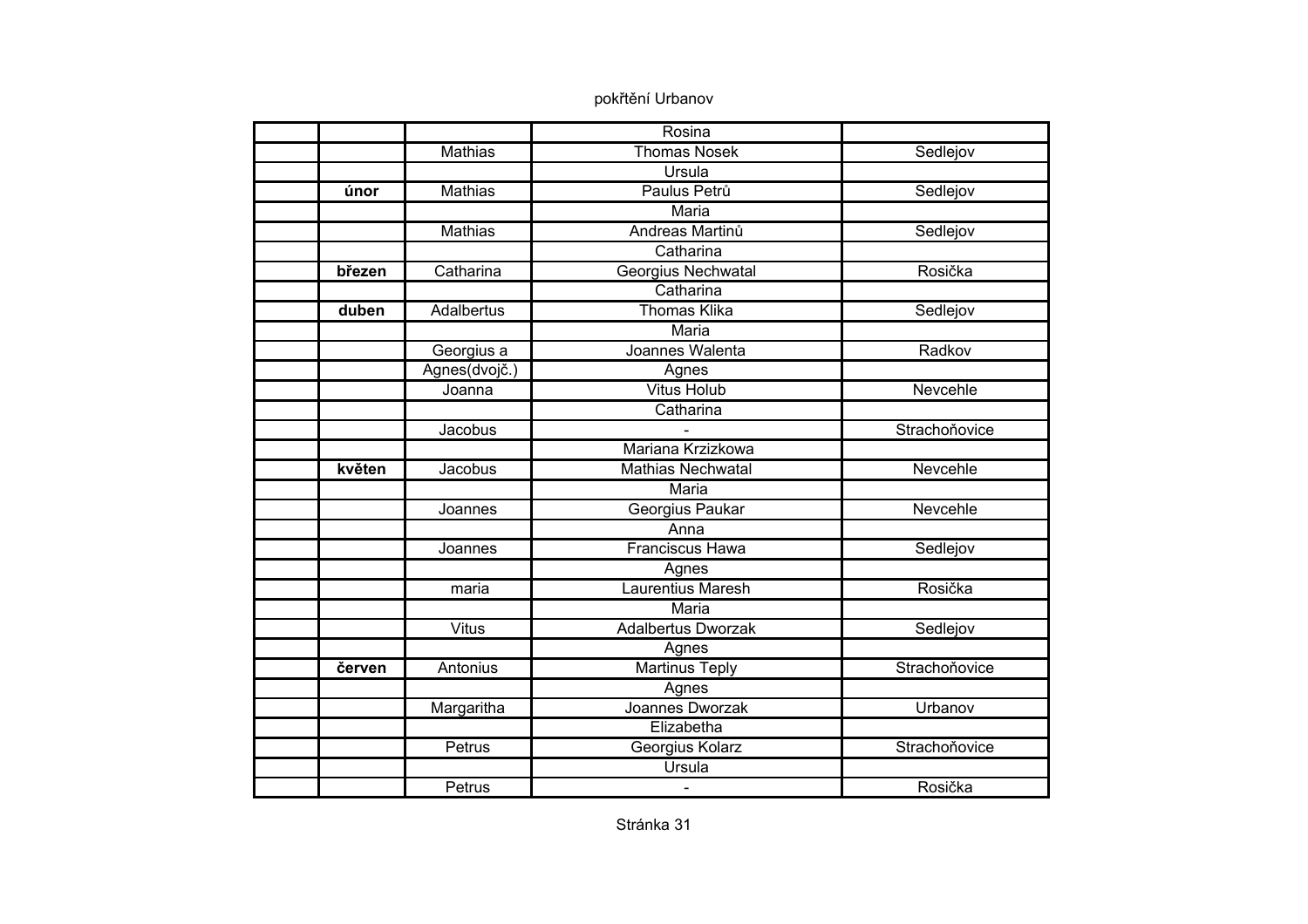|          |                | Mariana                    |               |
|----------|----------------|----------------------------|---------------|
| červenec | Jacobus        | <b>Bartholomeus Beseda</b> | Ořechová      |
|          |                | Mariana                    |               |
|          | Elizabetha     |                            | Sedlejov      |
|          |                | Mariana Wawaczek           |               |
|          | Jacobus        | <b>Wenceslaus Daubek</b>   | Radkov        |
|          |                | Mariana                    |               |
|          | Jacobus        | <b>Thomas Pospichal</b>    | Nevcehle      |
|          |                | Rosina                     |               |
|          | Jacobus        |                            | Urbanov       |
|          |                | Margaritha Nowotna         |               |
|          | Jacobus        | Gregorius Podstransky      | Nevcehle      |
|          |                | Catharina                  |               |
| srpen    | Catharina      | <b>Mathaus Smerzka</b>     | Rosička       |
|          |                | Anna                       |               |
|          | Rosina         | Franciscus ?nil            | Radkov        |
|          |                | $\overline{?}$             |               |
|          | maria          | <b>Mathaus Przibil</b>     | Nevcehle      |
|          |                |                            |               |
| září     | maria          | <b>Martinus Mikess</b>     | Urbanov       |
|          |                | Elizabetha                 |               |
|          | maria          | ?                          | Sedlejov      |
|          |                | ᡔ                          |               |
|          | <b>Mathaus</b> | <b>Mathias Neuzil</b>      | Radkov        |
|          |                | Mariana                    |               |
|          | <b>Mathias</b> | Paulus Pazdera             | Radkov        |
|          |                | Anna                       |               |
| říjen    | Ursula         | Michael Wetishka           | Strachoňovice |
|          |                | Agnes                      |               |
|          | Catharina      | Georgius Kregczy           | Rosička       |
|          |                | Maria                      |               |
|          | Simon          |                            | Žatec         |
|          |                | Rosalia Kotrbeysowa        |               |
|          | Elizabetha     | Paulus Swoboda             | Žatec         |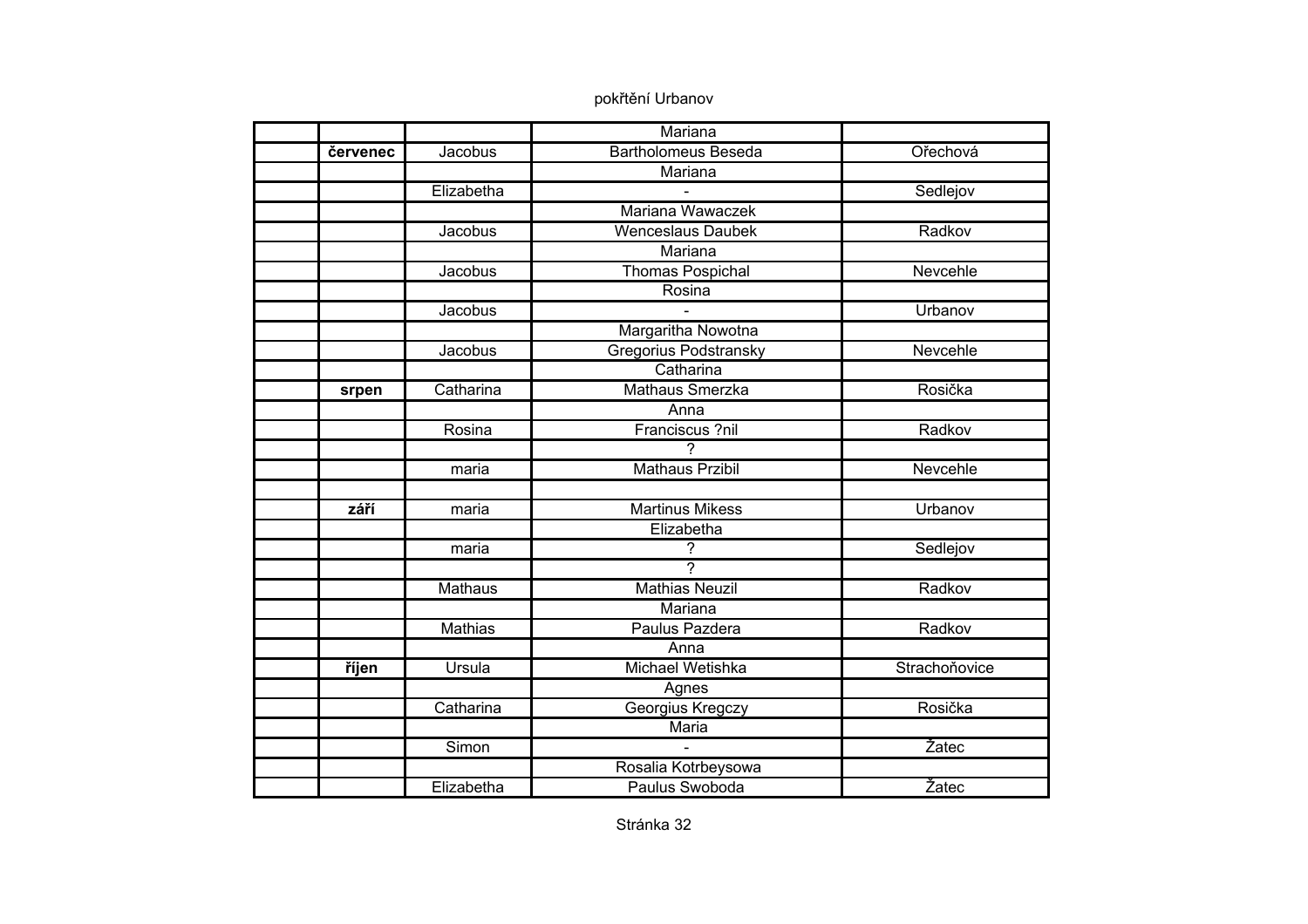|      |          |              | Apolonia                  |                |
|------|----------|--------------|---------------------------|----------------|
|      |          | Catharina    | Josephus Maresh           | Rosička        |
|      |          |              | Catharina                 |                |
|      | listopad | Andreas      | <b>Joannes Uhlirz</b>     | Sedlejov       |
|      |          |              | Elizabetha                |                |
|      |          | Jacobus      | <b>Martinus Zadrazil</b>  | Rosička        |
|      |          |              | Lucia                     |                |
|      |          | Franciscus   | Georgius Petrak           | Ořechová       |
|      |          |              | Justina                   |                |
|      |          | Andreas      | <b>Mathias Karasek</b>    | Radkov         |
|      |          |              | Maria                     |                |
|      |          | Franciscus   | Lucas Krziz               | strachoňovice? |
|      |          |              | Mariana                   |                |
|      |          | Catharina    | <b>Laurentius Mikesh</b>  | Strachoňovice  |
|      |          |              | <b>Maria</b>              |                |
|      |          | Franciscus   | <b>Laurentius Wassek</b>  | Ořechová       |
|      |          |              | Juliana                   |                |
|      | prosinec | Franciscus   | Jacobus Beness            | Sedlejov       |
|      |          |              | Ursula                    |                |
|      |          | Thomas a     | Andreas Dworzak           | Radkov         |
|      |          | Adam(dvojč.) | Rosina                    |                |
|      |          | Rosina       | <b>Vitus Schuta</b>       | Nevcehle       |
|      |          |              | <b>Maria</b>              |                |
|      |          | Thomas       | Lucas Drsska              | Sedlejov       |
|      |          |              | Catharina                 |                |
|      |          | Joannes      | Martinus Chalupa          | Urbanov        |
|      |          |              | Rosina                    |                |
|      |          | Joannes      | Laurentius Watzik         | Sedlejov       |
|      |          |              | Agnes                     |                |
| 1752 | leden    | Melchior     | <b>Franciscus Walenta</b> | Urbanov        |
|      |          |              | Magdalena                 |                |
|      |          | Agnes        | <b>Martinus Prochaska</b> | Urbanov        |
|      |          |              | Catharina                 |                |
|      |          | Balthazar    | <b>Martinus Popelin</b>   | Sedlejov       |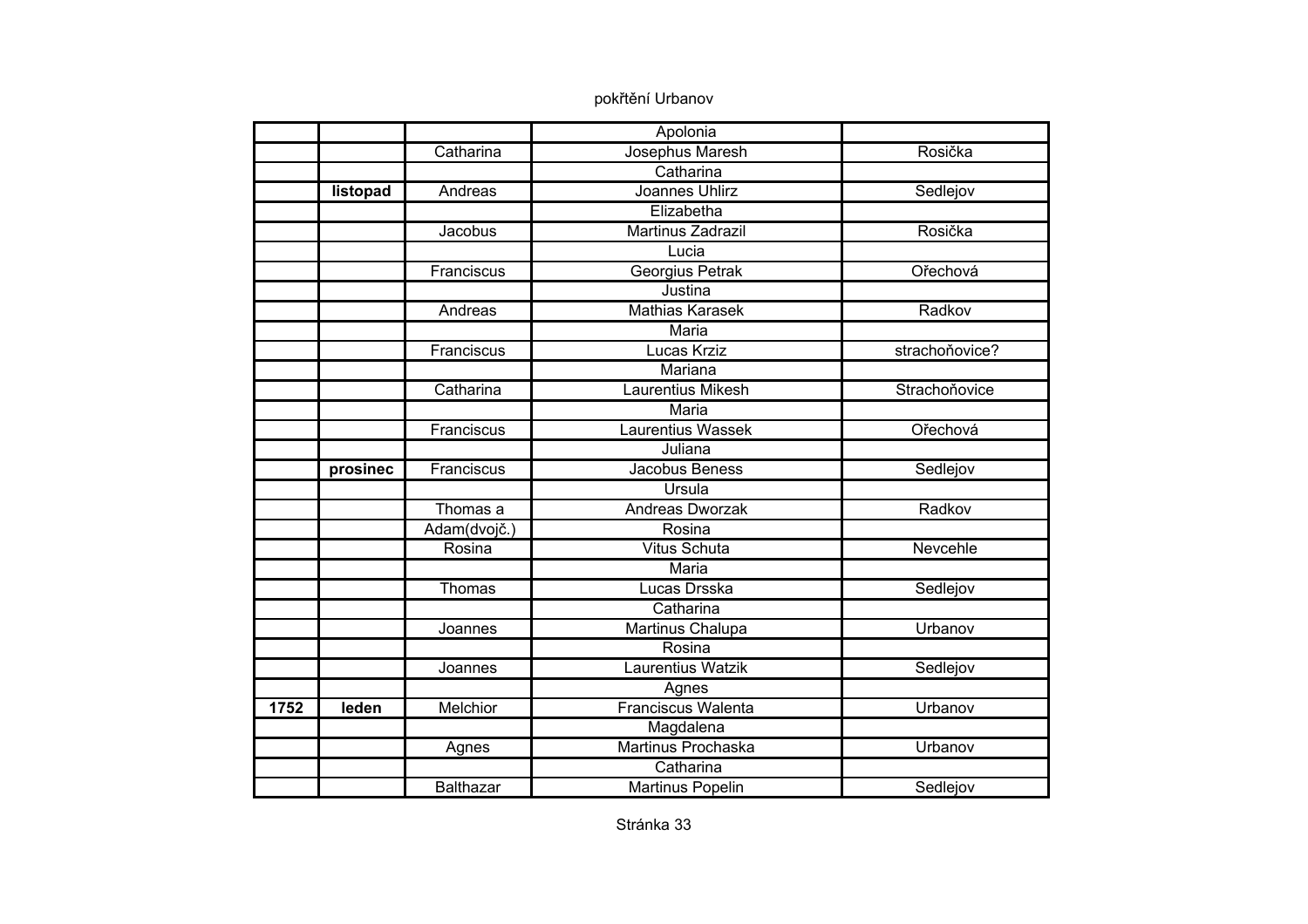|        |                | Agnes                    |               |
|--------|----------------|--------------------------|---------------|
|        | Agnes          | Sebastian Gyrak          | Žatec         |
|        |                | Justina                  |               |
|        | Antonius       | Paulus Skala             | Sedlejov      |
|        |                | Catharina                |               |
|        | Paulus         | <b>Thomas Nowaczek</b>   | Strachoňovice |
|        |                | Catharina                |               |
|        | Paulus         | Gregorius Hawa           | Nevcehle      |
|        |                | Rosina                   |               |
|        | maria          | Simon Karasek            | Rosička       |
|        |                | Ursula                   |               |
| únor   | <b>Mathias</b> | Joannes Tomassek?        | Sedlejov      |
|        |                | Catharina                |               |
|        | Dorothea       | Franciscus?              | Nevcehle      |
|        |                | <b>Maria</b>             |               |
|        | <b>Mathias</b> | Andreas Martinů          | Sedlejov      |
|        |                | <b>Maria</b>             |               |
|        | Maria          | Wenceslaus Janaussek     | Slaviboř      |
|        |                | Maria                    |               |
| březen | Wenceslaus     |                          | Sedlejov      |
|        |                | rosalia Smejkalowa       |               |
|        | Rosina         | Jacobus Swoboda          | Radkov        |
|        |                | Apolonia                 |               |
|        | Josephus       | <b>Gallus Rod</b>        | Radkov        |
|        |                | Margaritha               |               |
|        | Franciscus     | Georgius Rod             | Radkov        |
|        |                | Ursula                   |               |
|        | Maria          | Laurentius Przihoda      | Urbanov       |
|        |                | Theresia                 |               |
|        | Adalbertus     | <b>Franciscus Neuzil</b> | Strachoňovice |
|        |                | Catharina                |               |
|        | Adalbertus     | <b>Vitus Wiwadil</b>     | Nevcehle      |
|        |                | Catharina                |               |
| duben  |                | <b>Franciscus Kowarz</b> | Slaviboř      |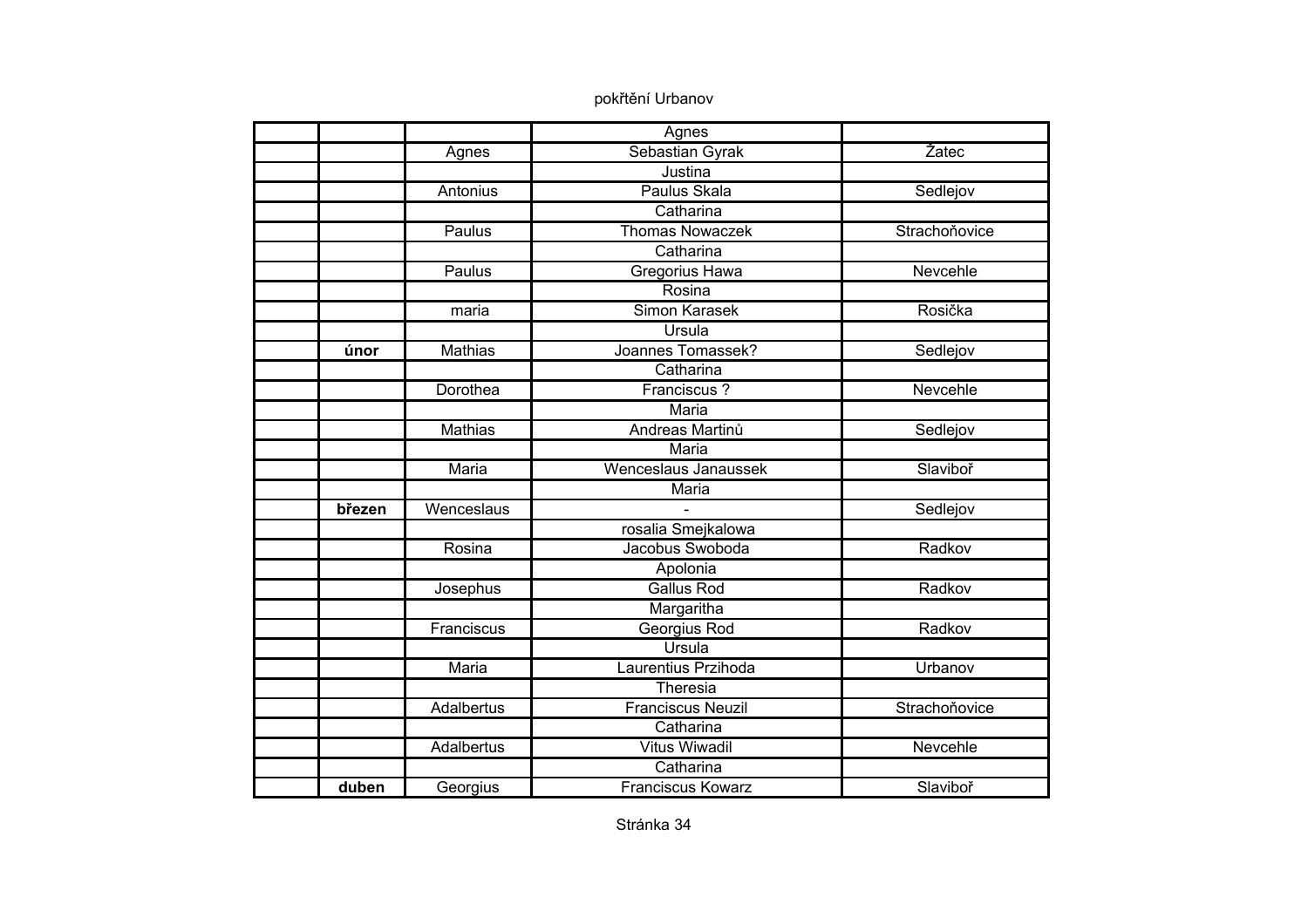|          |                   | Maria                     |               |
|----------|-------------------|---------------------------|---------------|
|          | Catharina         | Georgius Paukar           | Nevcehle      |
|          |                   | Anna                      |               |
|          | Agnes             | Sebastian Krzizek         | Radkov        |
|          |                   | joanna                    |               |
|          | Catharina         | <b>Vitus Buczka</b>       | Nevcehle      |
|          |                   | Ursula                    |               |
|          | <b>Adalbertus</b> | Martinus Nikodim          | Radkov        |
|          |                   | Catharina                 |               |
|          | Agnes             | <b>Thomas Blaha</b>       | Strachoňovice |
|          |                   | Catharina                 |               |
|          | Georgius          | Martinus?                 | Nevcehle      |
|          |                   | Theresia                  |               |
|          | Catharina         | <b>Thomas Nowaczek</b>    | Nevcehle      |
|          |                   | <b>Maria</b>              |               |
| květen   | Joannes           | Joannes Schantel          | Radkov        |
|          |                   | Mariana                   |               |
|          | maria             | Joannes Koczwarek         | Ořechová      |
|          |                   | Rosina                    |               |
| červen   | Antonius          | Sebastian Schnoflak       | Sedlejov      |
|          |                   | Catharina                 |               |
|          | Joannes           | Jacobus Trojan            | Rosička       |
|          |                   | Agnes                     |               |
| červenec | Jacobus           | Wenceslaus Antonů         | Urbanov       |
|          |                   | <b>Barbara</b>            |               |
|          | Jacobus           | <b>Thomas Klika</b>       | Sedlejov      |
|          |                   | Maria                     |               |
|          | Margaritha        | <b>Thomas Hoshek</b>      | Sedlejov      |
|          |                   | Ursula                    |               |
|          | maria             | <b>Franciscus Tomann</b>  | Ořechová      |
|          |                   | Rosina                    |               |
|          | Anna              | <b>Franciscus Dworzak</b> | Žatec         |
|          |                   | Maria                     |               |
|          | Anna              | <b>Paulus Kaukal</b>      | Strachoňovice |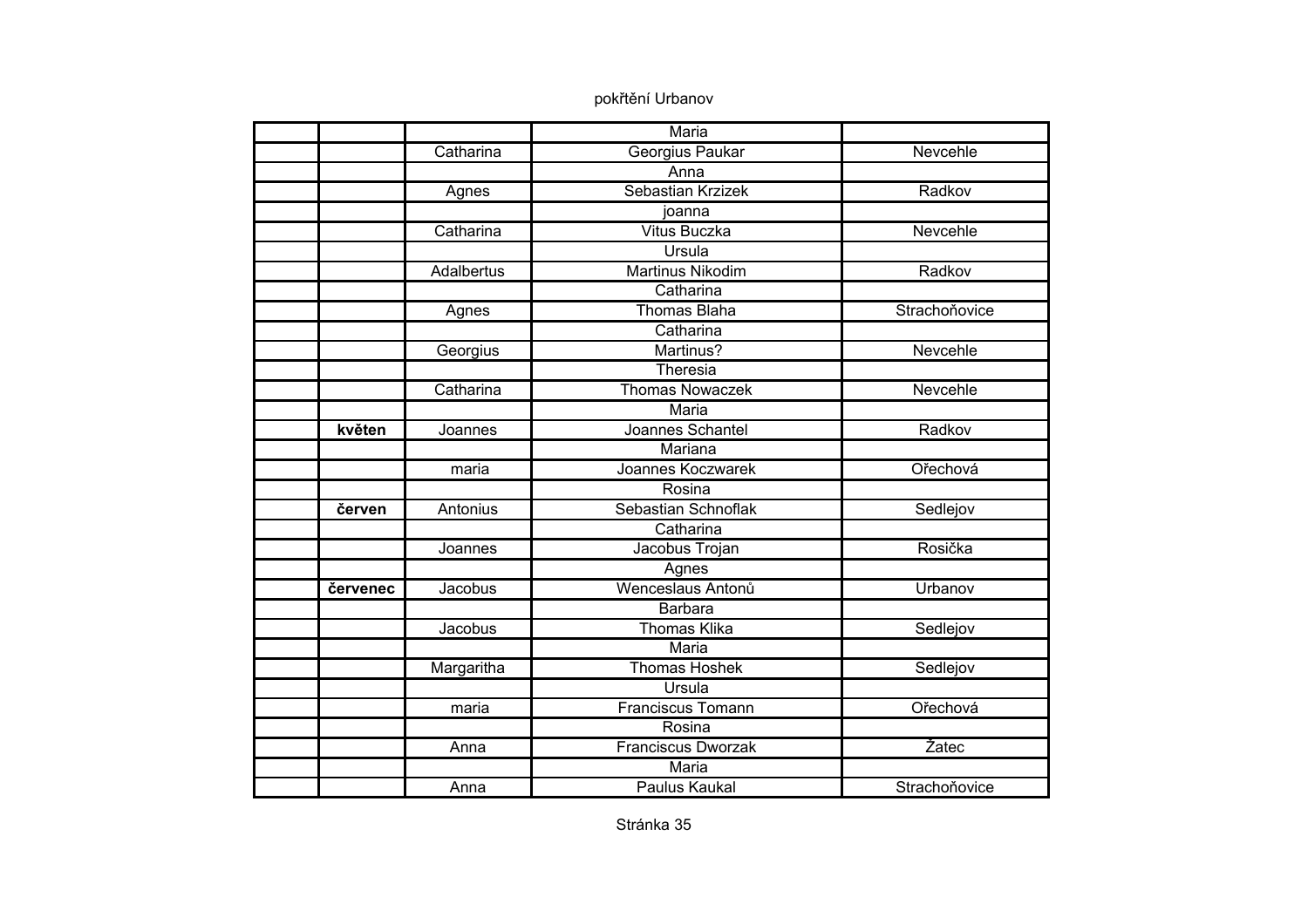|      |              |                     | Agnes                       |          |
|------|--------------|---------------------|-----------------------------|----------|
|      | srpen        | Laurentius          | Martinus Pawlů              | Sedlejov |
|      |              |                     | Dorothea                    |          |
|      |              | <b>Bartholomeus</b> | Simon Karasek               | Radkov   |
|      |              |                     | <b>Maria</b>                |          |
|      | září         | maria               | <b>Mathias Mikess</b>       | Sedlejov |
|      |              |                     | Maria                       |          |
|      |              | Ludmilla            | Jacobus Toman               | Sedlejov |
|      |              |                     | Mariana                     |          |
|      |              | Ursula              | Martinus Schenkyrz          | Rosička  |
|      |              |                     | Maria                       |          |
|      |              | Ursula              | <b>Thomas Nowotney</b>      | Urbanov  |
|      |              |                     | Ursula                      |          |
|      |              | Ursula              | Joannes Prochaska           | Nevcehle |
|      |              |                     | <b>Maria</b>                |          |
|      |              | Wenceslaus          | Joannes Kamarith            | Nevcehle |
|      |              |                     | Mariana                     |          |
|      |              | Wenceslaus          | <b>Mathias Petrak</b>       | Žatec    |
|      |              |                     | Ludmila                     |          |
|      | <i>říjen</i> | Lucas               |                             | Sedlejov |
|      |              |                     | Justina                     |          |
|      |              | Catharina           | <b>Melchior Hruza</b>       | Stranná  |
|      |              |                     | Mariana                     |          |
|      | listopad     | Catharina           | Laurentius Skala            | Urbanov  |
|      |              |                     | Mariana                     |          |
|      |              | <b>Martinus</b>     | <b>Paulus Dolezal</b>       | Sedlejov |
|      |              |                     | <b>Barbara</b>              |          |
|      |              | maria               | <b>Bartholomeus Kawalik</b> | Sedlejov |
|      |              |                     | Mariana                     |          |
|      | prosinec     | Dorothea            | Martinus Smejkal            | Rosička  |
|      |              |                     | Catharina                   |          |
|      |              | Thomas              | Jacobus Beness              | Sedlejov |
|      |              |                     | Ursula                      |          |
| 1753 | leden        | Agnes               | <b>Wenceslaus Pawlik</b>    | Radkov   |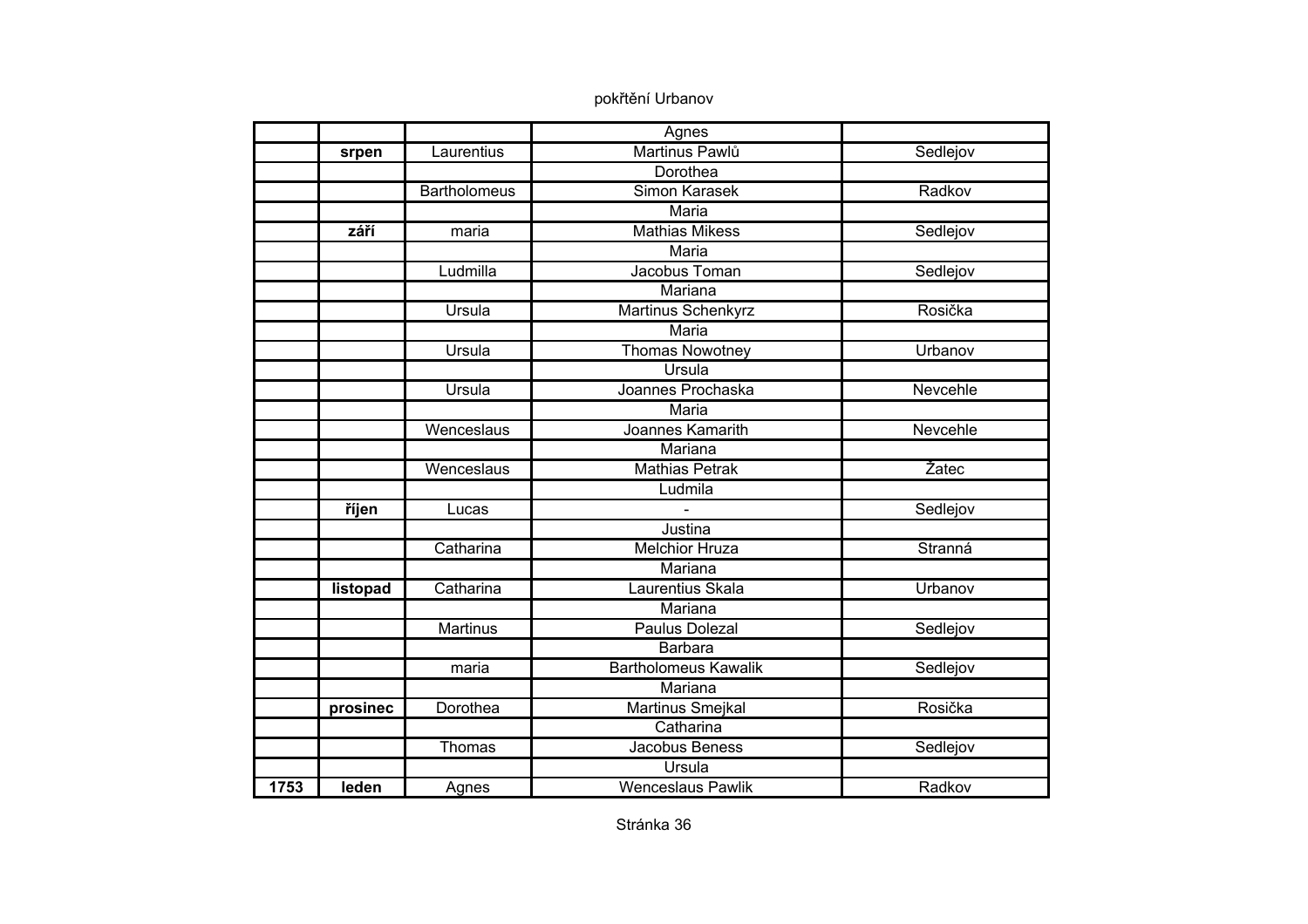|        |            | Maria                    |               |
|--------|------------|--------------------------|---------------|
|        | Agnes      | Georgius Pospichal       | Nevcehle      |
|        |            | <b>Maria</b>             |               |
|        | maria      | <b>Antonius Holubek</b>  | Urbanov       |
|        |            | Margaritha               |               |
|        | Antonius   | Josephus Nowaczek        | Urbanov       |
|        |            | Maria                    |               |
|        | Paulus     | Lucas Hruba              | Rosička       |
|        |            | Maria                    |               |
|        | maria      | Mathias Chalupa          | Strachoňovice |
|        |            | Justina                  |               |
|        | Apolonia   | <b>Mathias Nowak</b>     | Nevcehle      |
|        |            | <b>Maria</b>             |               |
| únor   | Dorothea   | <b>Wenceslaus Nerad</b>  | Nevcehle      |
|        |            | Rosina                   |               |
|        | Dorothea   | Paulus Pazdera           | Slaviboř      |
|        |            | Ursula                   |               |
|        | maria      | Mathias Bruchta?         | Nevcehle      |
|        |            | Maria                    |               |
| březen | Rosina     | Simon Hoch               | Nevcehle      |
|        |            | Rosina                   |               |
|        | Rosina     | <b>Martinus Lyczka</b>   | Radkov        |
|        |            | Rosina                   |               |
|        | Franciscus | <b>Paulus Wesely</b>     | Žatec         |
|        |            | Apolonia                 |               |
|        | maria      | <b>Martinus Komzak</b>   | Žatec         |
|        |            | Maria                    |               |
|        | Adalbertus | Thomas Bartů             | Strachoňovice |
|        |            | Ursula                   |               |
|        | Franciscus | Paulus Freylach          | Ořechová      |
|        |            | Catharina                |               |
|        | Adalbertus | <b>Lucas Krziz</b>       | Strachoňovice |
|        |            | Maria                    |               |
|        | Catharina  | <b>Mathias Nechwatal</b> | Nevcehle      |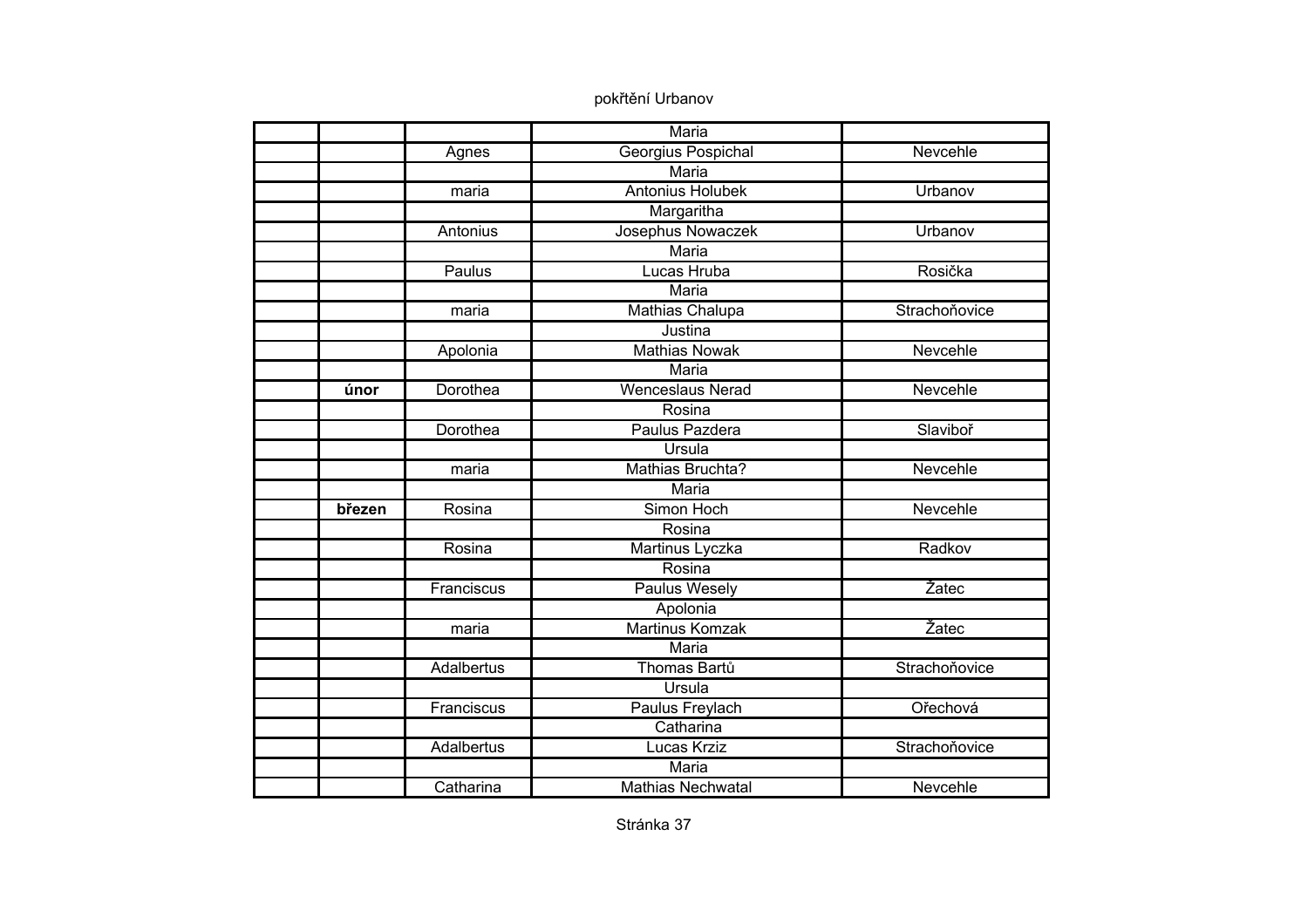|          |                   | Maria                      |               |
|----------|-------------------|----------------------------|---------------|
| duben    | Catharina         | <b>Mathias Schenkirz</b>   | Rosička       |
|          |                   | Dorothea                   |               |
|          | <b>Adalbertus</b> | <b>Michael Klika</b>       | Sedlejov      |
|          |                   | <b>Maria</b>               |               |
|          | Catharina         |                            | Rosička       |
|          |                   | Maria                      |               |
|          | Georgius          | Jacobus Dworzak            | Slaviboř      |
|          |                   | Agnes                      |               |
|          | Joanna            | Franciscus Liczek          | Nevcehle      |
|          |                   | Magdalena                  |               |
|          | Catharina         | <b>Melchior Mareczek</b>   | Urbanov       |
|          |                   | Eva                        |               |
| květen   | Joanna            | Paulus Petrů               | Sedlejov      |
|          |                   | <b>Maria</b>               |               |
|          | Joannes           | <b>Mathias Gezek</b>       | Nevcehle      |
|          |                   | Catharina                  |               |
|          | Joannes           | Martinus Zadrazil          | Rosička       |
|          |                   | Lucia                      |               |
|          | Antonius          | <b>Bartholomeus Komzak</b> | Žatec         |
|          |                   | Catharina                  |               |
| červen   | Joannes           | Ludovicus Przibyl          | Nevcehle      |
|          |                   | <b>Maria</b>               |               |
|          | Joannes           | <b>Mathias Hejda</b>       | Rosička       |
|          |                   | Anna                       |               |
|          | maria             | Josephus Slauha            | Ořechová      |
|          |                   | Maria                      |               |
| červenec | Procopius         | Gregorius Podstransky      | Nevcehle      |
|          |                   | Catharina                  |               |
|          | Margaritha        | Jacobus Janaussek          | Strachoňovice |
|          |                   | Anna                       |               |
| srpen    | Laurentius        | <b>Vitus Bielehrad</b>     | Radkov        |
|          |                   | Sofia                      |               |
|          | maria             | <b>Franciscus Zazimal</b>  | Sedlejov      |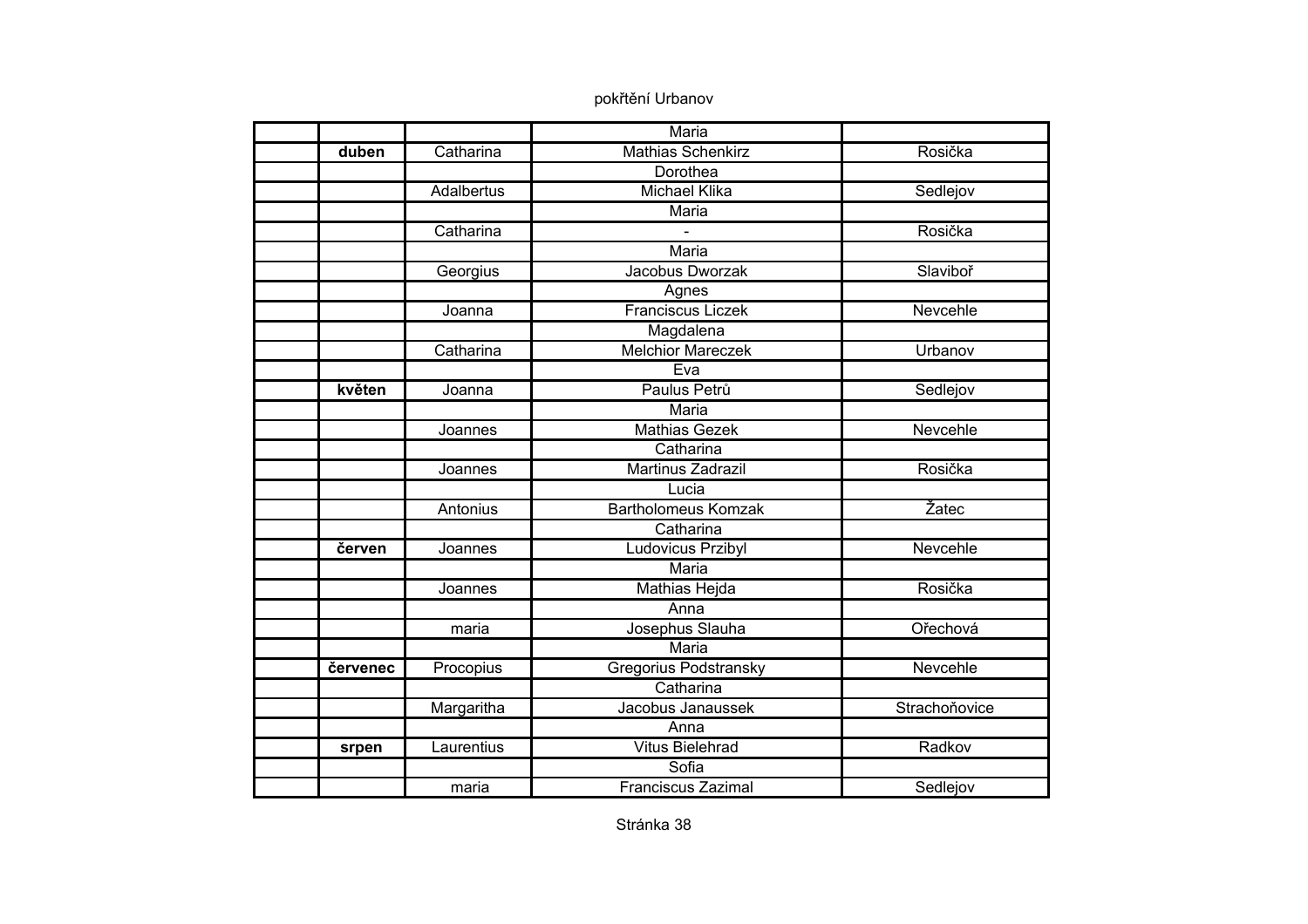|          |                 | Maria                     |                 |
|----------|-----------------|---------------------------|-----------------|
|          | maria           | <b>Franciscus Hawa</b>    | Sedlejov        |
|          |                 | Agnes                     |                 |
|          | Ludovicus       | <b>Thomas Nosek</b>       | Urbanov         |
|          |                 | <b>Ursula</b>             |                 |
|          | maria           |                           | Ořechová        |
|          |                 | Catharina Buczkowa        |                 |
|          | Wenceslaus      | Simon?                    | Žatec           |
|          |                 | Dorothea                  |                 |
| září     | <b>Mathaus</b>  | Josephus Maresh           | Rosička         |
|          |                 | Catharina                 |                 |
|          | Wenceslaus      | <b>Casparus Nechwatal</b> | Ořechová        |
|          |                 | Catharina                 |                 |
|          | Ursula          | Jacobus Wospiel           | Nevcehle        |
|          |                 | <b>Barbara</b>            |                 |
|          | Wenceslaus      | <b>Thomas Kadletz</b>     | Rosička         |
|          |                 | Anna                      |                 |
| říjen    | Franciscus      | <b>Mathias Mataushek</b>  | Radkov          |
|          |                 | Anna                      |                 |
|          | <b>Martinus</b> | Mathias Krzen             | Nevcehle        |
|          |                 | Elizabetha                |                 |
|          | Simon           | Lucas Korbel              | Rosička         |
|          |                 | Catharina                 |                 |
|          | maria           | <b>Laurentius Wassek</b>  | Ořechová        |
|          |                 | Justina                   |                 |
| listopad | Catharina       | Martinus Chalupa          | Urbanov         |
|          |                 | Rosina                    |                 |
|          | Andreas         | <b>Mathias Neuzil</b>     | Radkov          |
|          |                 | Mariana                   |                 |
|          | Andreas         | Andreas Dworzak           | Radkov          |
|          |                 | Rosina                    |                 |
|          | Andreas         | <b>Martinus Teply</b>     | Strachoňovice   |
|          |                 | Agnes                     |                 |
|          | <b>Barbara</b>  | <b>Andreas Walena</b>     | <b>Nevcehle</b> |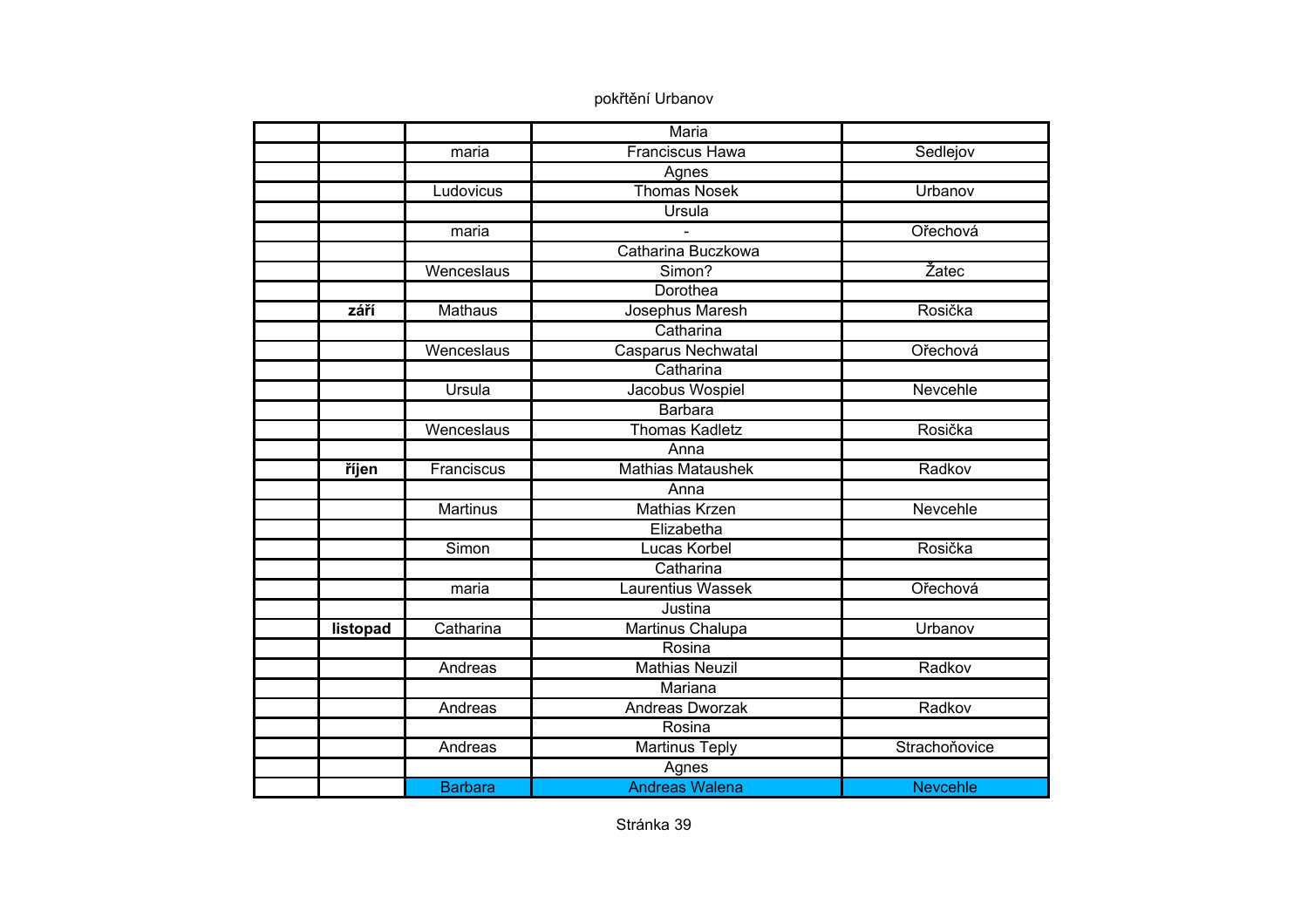|      |          |                | <b>Maria</b>              |               |
|------|----------|----------------|---------------------------|---------------|
|      | prosinec | Thomas         | Franciscus Khnil?         | Radkov        |
|      |          |                | Kristina                  |               |
|      |          | Andreas        | <b>Thomas Mleynek</b>     | Černíč        |
|      |          |                | Elizabetha                |               |
|      |          | Thomas         | <b>Thomas Klika</b>       | Sedlejov      |
|      |          |                | <b>Maria</b>              |               |
|      |          | Thomas         | Sebastian Krzizek         | Radkov        |
|      |          |                | joanna                    |               |
|      |          | maria          | Georgius Rod              | Radkov        |
|      |          |                | Maria                     |               |
|      |          | Thomas         | $\overline{2}$            | Sedlejov      |
|      |          |                | <b>Maria</b>              |               |
|      |          | Thomas         | Josephus Ziwney           | Strachoňovice |
|      |          |                | Margaritha                |               |
| 1754 | leden    | Antonius       | $\overline{?}$            | Ořechová      |
|      |          |                | <b>Maria</b>              |               |
|      |          | Paulus         | Jacobus Zednik            | Urbanov       |
|      |          |                | Catharina                 |               |
|      |          | maria          | Jacobus Beness            | Sedlejov      |
|      |          |                | Ursula                    |               |
|      | únor     | Veronica       | Georgius Nechwatal        | Rosička       |
|      |          |                | Catharina                 |               |
|      |          | <b>Mathias</b> |                           | Nevcehle      |
|      |          |                | Mariana                   |               |
|      |          | Catharina      | Joannes?                  | Urbanov       |
|      |          |                | Rosina                    |               |
|      |          | Josephus       | Bartholomeus Beseda       | Ořechová      |
|      |          |                | Maria                     |               |
|      | březen   | Josephus       | <b>Wenceslaus Tomanek</b> | Radkov        |
|      |          |                | <b>Ursula</b>             |               |
|      |          | Josephus       | <b>Joannes Uhlirz</b>     | Sedlejov      |
|      |          |                | Elizabetha                |               |
|      |          | Josephus       | Sebastian Gyrak           | Žatec         |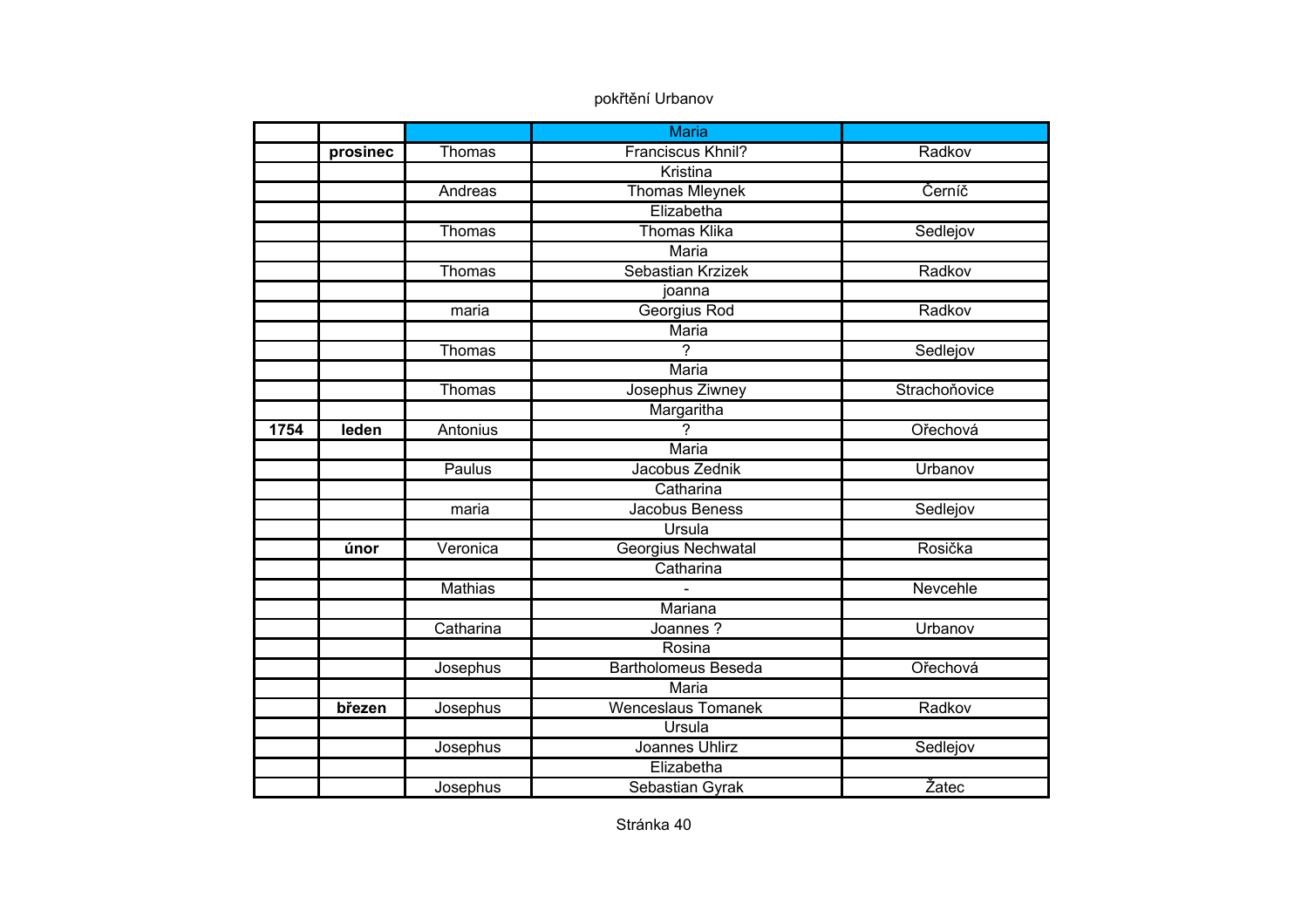|          |              | Justina                   |               |
|----------|--------------|---------------------------|---------------|
|          | Josephus     | $\overline{\phantom{0}}$  | Sedlejov      |
|          |              | Anna                      |               |
|          | maria        | Georgius Paukar           | Nevcehle      |
|          |              | Anna                      |               |
| duben    | Adalbertus   | <b>Melchior Hruza</b>     | Stranná       |
|          |              | Maria                     |               |
|          | Catharina    | <b>Gregorius Hawa</b>     | Nevcehle      |
|          |              | Rosina                    |               |
| květen   | Joannes      | Mathias B?da              | Rosička       |
|          |              | Maria                     |               |
|          | Joannes      | <b>Martinus Schofflak</b> | Ořechová      |
|          |              | Rosina                    |               |
|          | Joannes      | <b>Thomas Pospichal</b>   | Nevcehle      |
|          |              | Rosina                    |               |
|          | Joanna       | <b>Franciscus Neuzil</b>  | Strachoňovice |
|          |              | Catharina                 |               |
|          | Antonius     | Franciscus Walenta        | Urbanov       |
|          |              | Magdalena                 |               |
|          | Anna         | Joannes Trojan            | Rosička       |
|          |              | Anna                      |               |
|          | Joannes      | <b>Vitus Przibil</b>      | Sedlejov      |
|          |              | Salomena                  |               |
|          | Joannes      | Georgius Kregczy          | Rosička       |
|          |              | Maria                     |               |
|          | Joannes      | martinus Martinů          | Nevcehle      |
|          |              | Theresia                  |               |
| červen   | maria        | <b>Martinus Wawaczek</b>  | Sedlejov      |
|          |              | Veronica                  |               |
|          | <b>Vitus</b> | <b>Mathias Kaukal</b>     | Strachoňovice |
|          |              | Elizabetha                |               |
|          | Joannes      | Josephus Burda            | Rosička       |
|          |              | <b>Maria</b>              |               |
| červenec | maria        | <b>Thomas Nowaczek</b>    | Strachoňovice |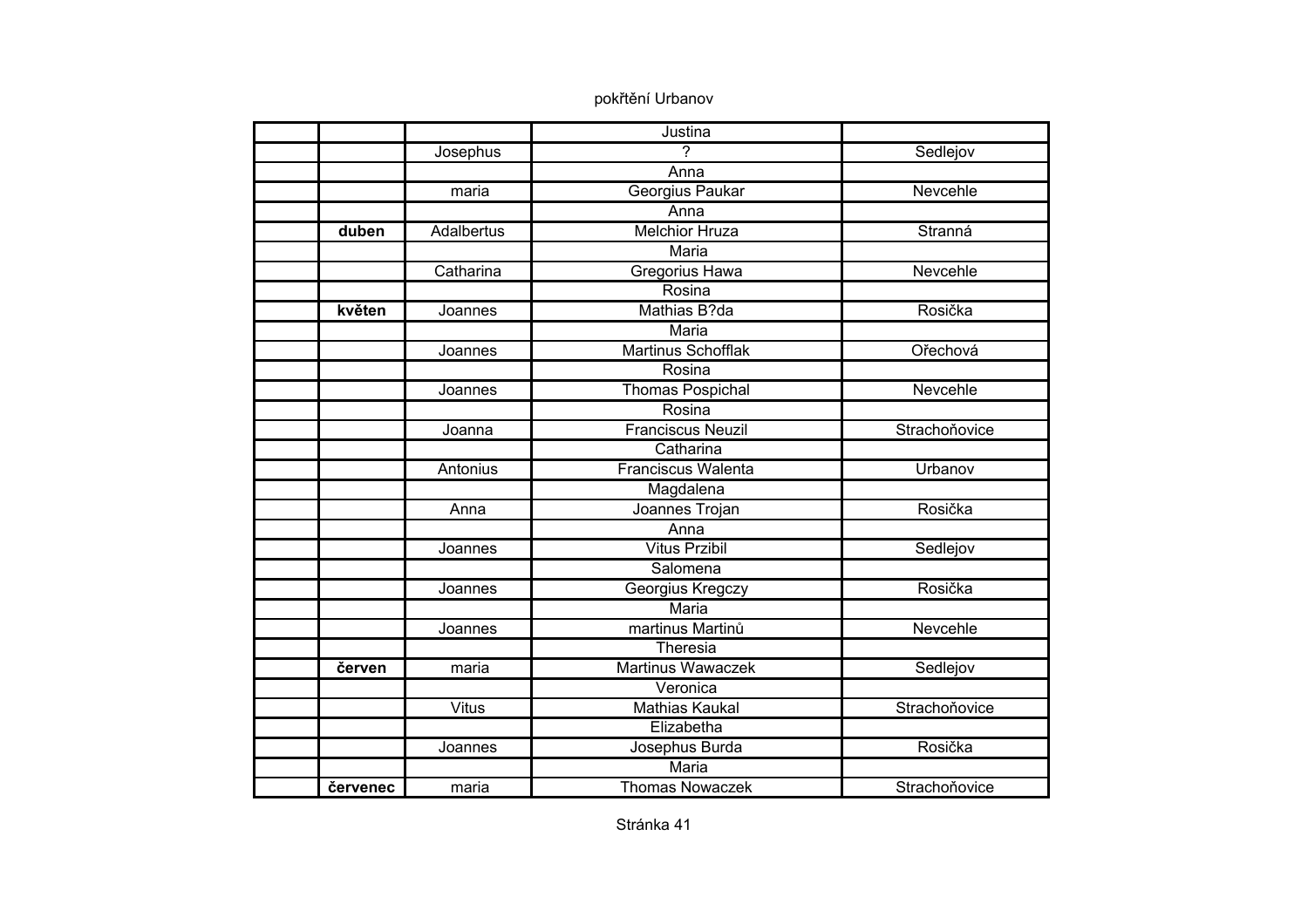|       |                     | Catharina                     |               |
|-------|---------------------|-------------------------------|---------------|
|       | Jacobus             | Joannes Nowotney              | Sedlejov      |
|       |                     | Agnes                         |               |
|       | Jacobus             | Joannes Hayney                | Radkov        |
|       |                     | <b>Maria</b>                  |               |
|       | Jacobus             | <b>Paulus Kaukal</b>          | Strachoňovice |
|       |                     | Agnes                         |               |
| srpen | Franciscus          | paulus ?                      | Radkov        |
|       |                     | Maria                         |               |
|       | <b>Bartholomeus</b> | <b>Wenceslaus Schaffranek</b> | Urbanov       |
|       |                     | Elizabetha                    |               |
|       | maria               | Joannes Prochaska             | Nevcehle      |
|       |                     | <b>Maria</b>                  |               |
|       | Antonius            | Laurentius Zidek              | Rosička       |
|       |                     | <b>Maria</b>                  |               |
| září  | Rosalia             | Laurentius Mikesh             | Strachoňovice |
|       |                     | Maria                         |               |
|       | Franciscus          | Georgius Lupacz               | Radkov        |
|       |                     | Maria                         |               |
|       | <b>Mathias</b>      | <b>Martinus Przibyl</b>       | Žatec         |
|       |                     | Catharina                     |               |
|       | Franciscus          | Joannes Schantel              | Radkov        |
|       |                     | Maria                         |               |
|       | <b>Teresia</b>      | <b>Franciscus Tomann</b>      | Ořechová      |
|       |                     | Rosina                        |               |
|       | Martinus a          | Joannes Kolarz                | Rosička       |
|       | Caharina(dvojč.)    | Maria                         |               |
|       | Wenceslaus          | <b>Martinus Nechwatal</b>     | Sedlejov      |
|       |                     | Elizabetha                    |               |
|       | maria               | Joannes Pawliczek             | Radkov        |
|       |                     | Anna                          |               |
| říjen | Simon               | Joannes Dworzak               | Radkov        |
|       |                     | Magdalena                     |               |
|       | Teresia             | Joannes Toner                 | Mikulovice    |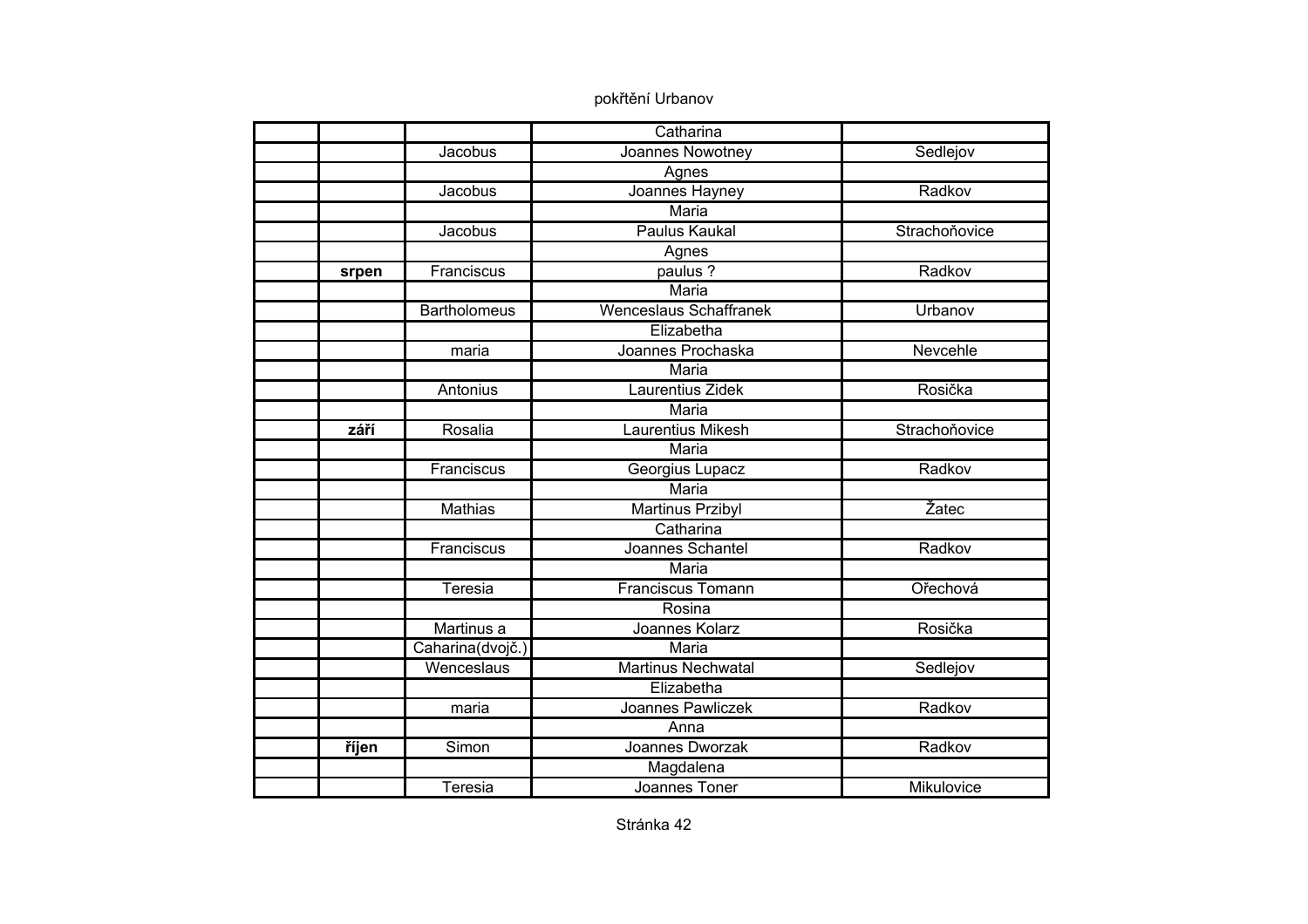|      |          |                   | Catharina                 |                |
|------|----------|-------------------|---------------------------|----------------|
|      |          | Catharina         |                           | Strachoňovice  |
|      |          |                   | Dorota Neužilová          |                |
|      |          | maria             | Andreas Chalupa           | Nevcehle       |
|      |          |                   | Maria Anna                |                |
|      | listopad | <b>Martinus</b>   | Joannes Tomassek          | Sedlejov       |
|      |          |                   | Catharina                 |                |
|      |          | maria             | Georgius Hoschek          | Sedlejov       |
|      |          |                   | Justina                   |                |
|      |          | Andreas           | <b>Petrus Tesarz</b>      | Radkov         |
|      |          |                   | Catharina                 |                |
|      | prosinec | maria             | <b>Thomas Kadletz</b>     | Rosička        |
|      |          |                   | Anna                      |                |
|      |          | Thomas            | Franciscus Pospichal      | Urbanov        |
|      |          |                   | Justina                   |                |
|      |          | Dorothea          | <b>Franciscus Dworzak</b> | Žatec          |
|      |          |                   | Maria Anna                |                |
|      |          | Joannes           |                           | <b>Batelov</b> |
|      |          |                   | Regina Beywom?            |                |
|      |          | Joannes           | <b>Mathias Gezek</b>      | Nevcehle       |
|      |          |                   | Catharina                 |                |
| 1755 | únor     | <b>Mathias</b>    | <b>Thomas Nowaczek</b>    |                |
|      |          |                   | Maria Anna                |                |
|      |          | Catharina         | Wenceslaus Janaussek      |                |
|      |          |                   | Maria Anna                |                |
|      |          | Mathias a         | Joannes Kamarith          |                |
|      |          | Maria(dvojč.)     | Maria Anna                |                |
|      | březen   | Catharina         | Simon Karasek             |                |
|      |          |                   | <b>Ursula</b>             |                |
|      |          | Franciscus        | <b>Mathias Mikess</b>     |                |
|      |          |                   | Maria                     |                |
|      |          | <b>Adalbertus</b> | Antonius Holubek          |                |
|      |          |                   | Margaretha                |                |
|      | duben    | Adalbertus a      | Andreas Martinů           |                |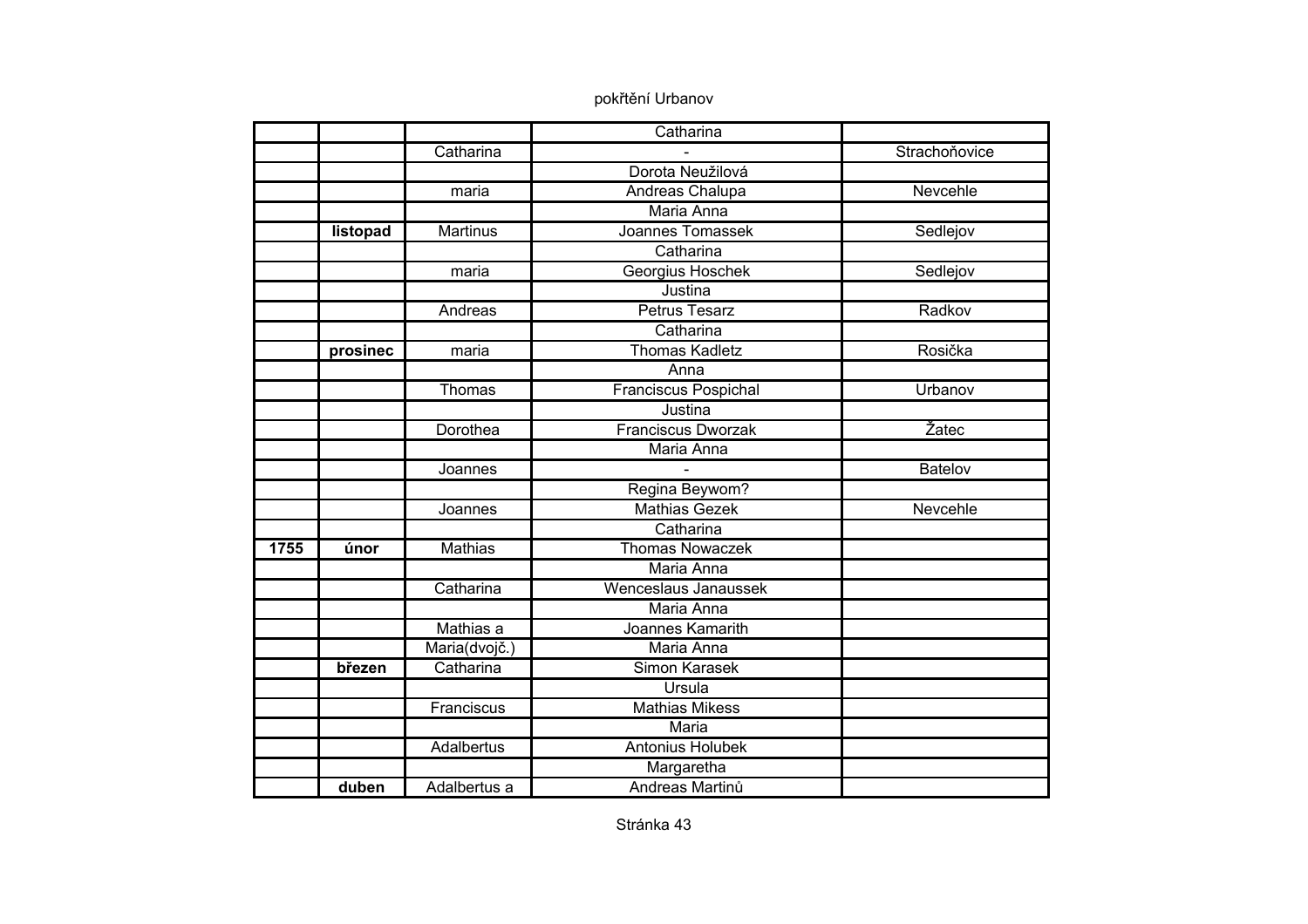|        | Catharina(dvojč.) | Catharina                 |  |
|--------|-------------------|---------------------------|--|
|        | Catharina         | Martinus Schenkyrz        |  |
|        |                   | Maria                     |  |
|        | Georgius          | Sebastian Schnoflak       |  |
|        |                   | Catharina                 |  |
|        | Catharina         | Georgius Pospichal        |  |
|        |                   | Justina                   |  |
|        | Rosalia           | Georgius Paukar           |  |
|        |                   | Anna                      |  |
|        | Adalbertus        | <b>Franciscus Zazimal</b> |  |
|        |                   | Maria                     |  |
|        | Georgius          | Martinus Pawlů            |  |
|        |                   | Dorothea                  |  |
|        | maria             | <b>Vitus Schuta</b>       |  |
|        |                   | <b>Maria</b>              |  |
| květen | Joannes           | <b>Martinus Nikodim</b>   |  |
|        |                   | Catharina                 |  |
|        | Joannes           | <b>Mathias Krzen</b>      |  |
|        |                   | Elizabetha                |  |
|        | Joannes           | Sebastian Gyrak           |  |
|        |                   | Justina                   |  |
|        | Margaretha        | <b>Franciscus Klima</b>   |  |
|        |                   | <b>Maria</b>              |  |
|        | Margaretha        | Josephus Nowaczek         |  |
|        |                   | <b>Maria</b>              |  |
| červen | Antonius          | <b>Paulus Berkowetz</b>   |  |
|        |                   | Catharina                 |  |
|        | Margaretha        | Paulus Skala              |  |
|        |                   | Catharina                 |  |
|        | <b>Vitus</b>      | Gregorius Podstransky     |  |
|        |                   | Catharina                 |  |
|        | Antonius          | Paulus Petrů              |  |
|        |                   | Ursula                    |  |
|        | <b>Maria</b>      | Lucas Krziz               |  |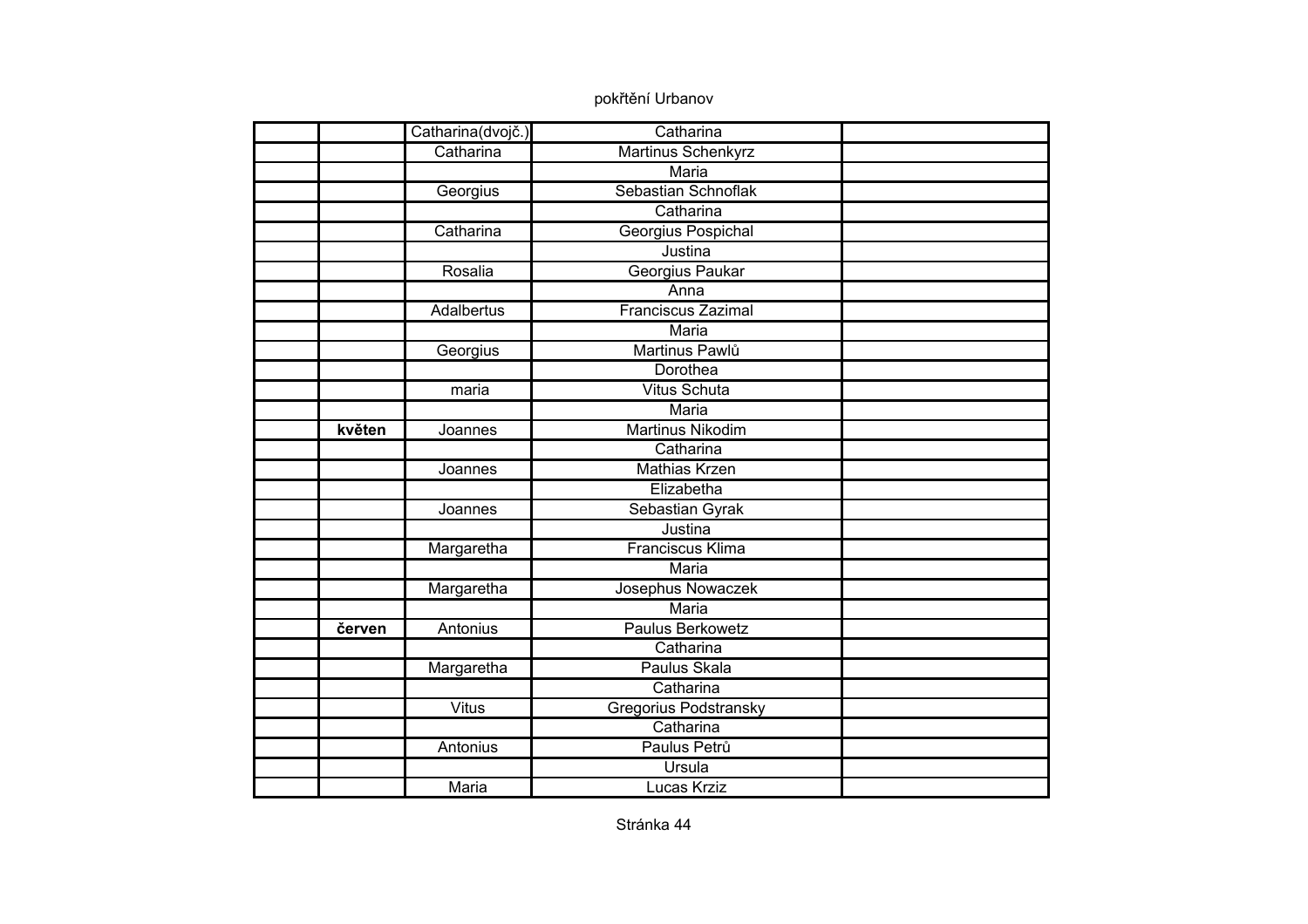|          |                 | Maria Anna               |  |
|----------|-----------------|--------------------------|--|
|          | Maria           | Thomas Bartů             |  |
|          |                 | Ursula                   |  |
|          | Joannes         | <b>Mathias Pospichal</b> |  |
|          |                 | <b>Maria</b>             |  |
|          | Joannes         | <b>Mathaus Smerzka</b>   |  |
|          |                 | Anna                     |  |
| červenec |                 |                          |  |
| srpen    | nenafoceno!     | chybí 1 stránka nafotit  |  |
| září     | Thomas          | Simon Hoch               |  |
|          |                 | Rosina                   |  |
|          | Ursula          | Paulus Petrů             |  |
|          |                 | <b>Mariana</b>           |  |
| říjen    | Ursula          | Georgius Daniel          |  |
|          |                 | Mariana                  |  |
|          | Ursula          | Simon Pawlů              |  |
|          |                 | Mariana                  |  |
|          | Ursula          | Josephus Nowak           |  |
|          |                 | Justina                  |  |
|          | Mariana         | Lucas Drsska             |  |
|          |                 | Catharina                |  |
|          | Catharina       | <b>Martinus Slauha</b>   |  |
|          |                 | Salomena                 |  |
| listopad | <b>Martinus</b> | <b>Petrus Tesarz</b>     |  |
|          |                 | Catharina                |  |
|          | Catharina       | <b>Mathaus Beseda</b>    |  |
|          |                 | Mariana                  |  |
|          | Mariana         | Josephus Maresh          |  |
|          |                 | Catharina                |  |
|          | Andreas         | <b>Vitus Buczka</b>      |  |
|          |                 | Ursula                   |  |
|          | Franciscus      | Georgius Pospichal       |  |
|          |                 | Anastasia                |  |
| prosinec | Thomas          | <b>Thomas Blaha</b>      |  |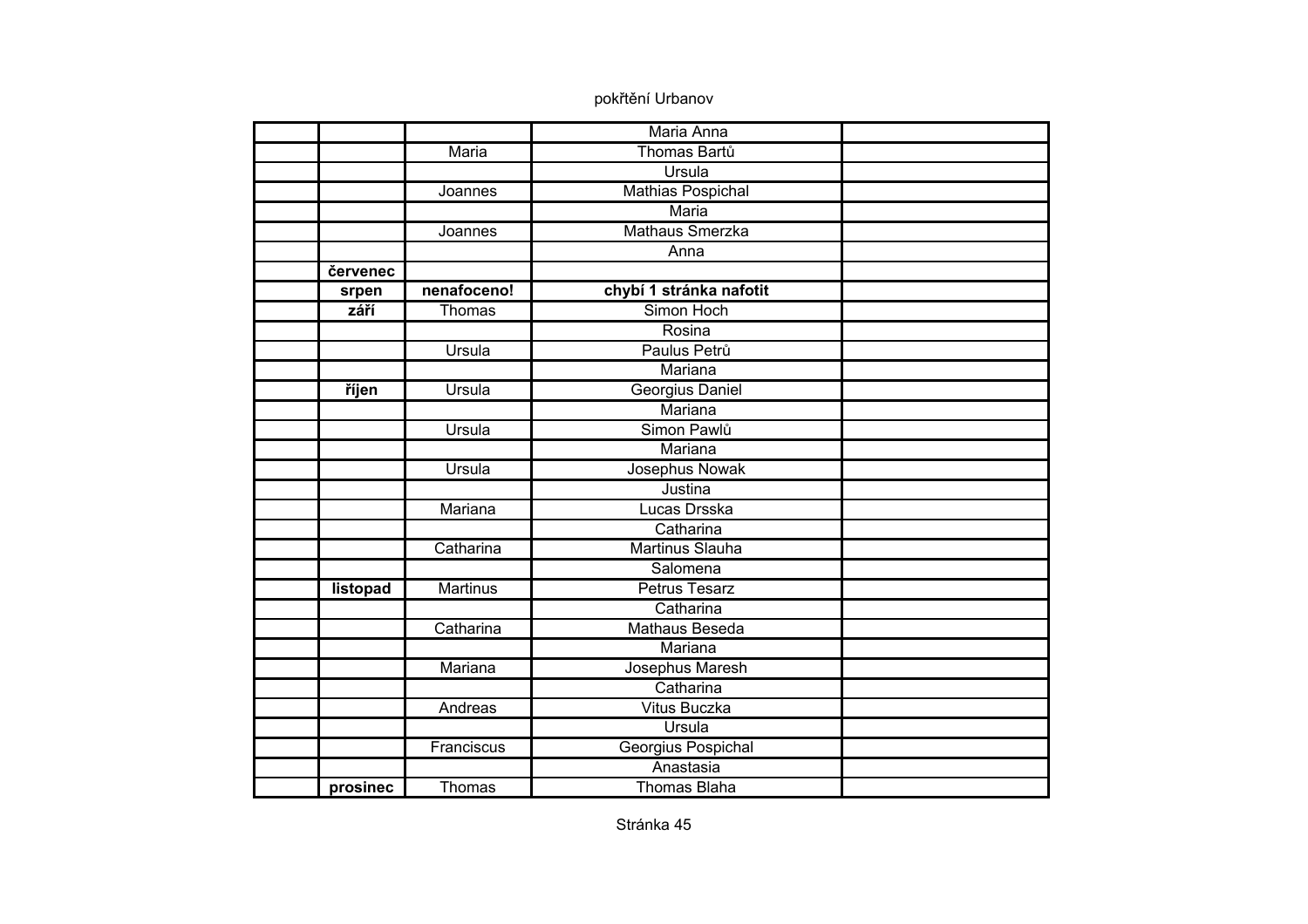|      |        |                | Catharina               |  |
|------|--------|----------------|-------------------------|--|
|      |        | Stephanus      | Simon Benesch           |  |
|      |        |                | <b>Maria</b>            |  |
| 1756 | leden  | Agnes          | <b>Mathias Neuzil</b>   |  |
|      |        |                | <b>Maria</b>            |  |
|      | únor   | Eleonora       | Mathias Mataushek       |  |
|      |        |                | Anna                    |  |
|      |        | <b>Mathias</b> | Andreas Chalupa         |  |
|      |        |                | <b>Maria</b>            |  |
|      |        | Rosina         | <b>Martinus Teply</b>   |  |
|      |        |                |                         |  |
|      | březen | Rosina         | Martinus Chalupa        |  |
|      |        |                | Rosina                  |  |
|      |        | Catharina      | Martinus Schofflak      |  |
|      |        |                | Rosina                  |  |
|      |        | Josephus       | <b>Paulus Smejkal</b>   |  |
|      |        |                | Mariana                 |  |
|      |        | Josephus       | Laurentius Ruziczka     |  |
|      |        |                | Juliana                 |  |
|      |        | Georgius       | <b>Thomas Kadletz</b>   |  |
|      |        |                | Anna                    |  |
|      | duben  | Georgius       | Josephus Nechwatal      |  |
|      |        |                | Ludmila                 |  |
|      |        | Georgius       | Georgius Rod            |  |
|      |        |                | Ursula                  |  |
|      |        | Georgius       | <b>Paulus Michal</b>    |  |
|      |        |                | Mariana                 |  |
|      |        | Elizabetha     | <b>Michael Nowak</b>    |  |
|      |        |                | Mariana                 |  |
|      |        | Anna           | Martinus Komzak         |  |
|      |        |                | Mariana                 |  |
|      | květen | Joannes        | <b>Antonius Holubek</b> |  |
|      |        |                | Margaretha              |  |
|      |        | Joannes        | <b>Franciscus Hawa</b>  |  |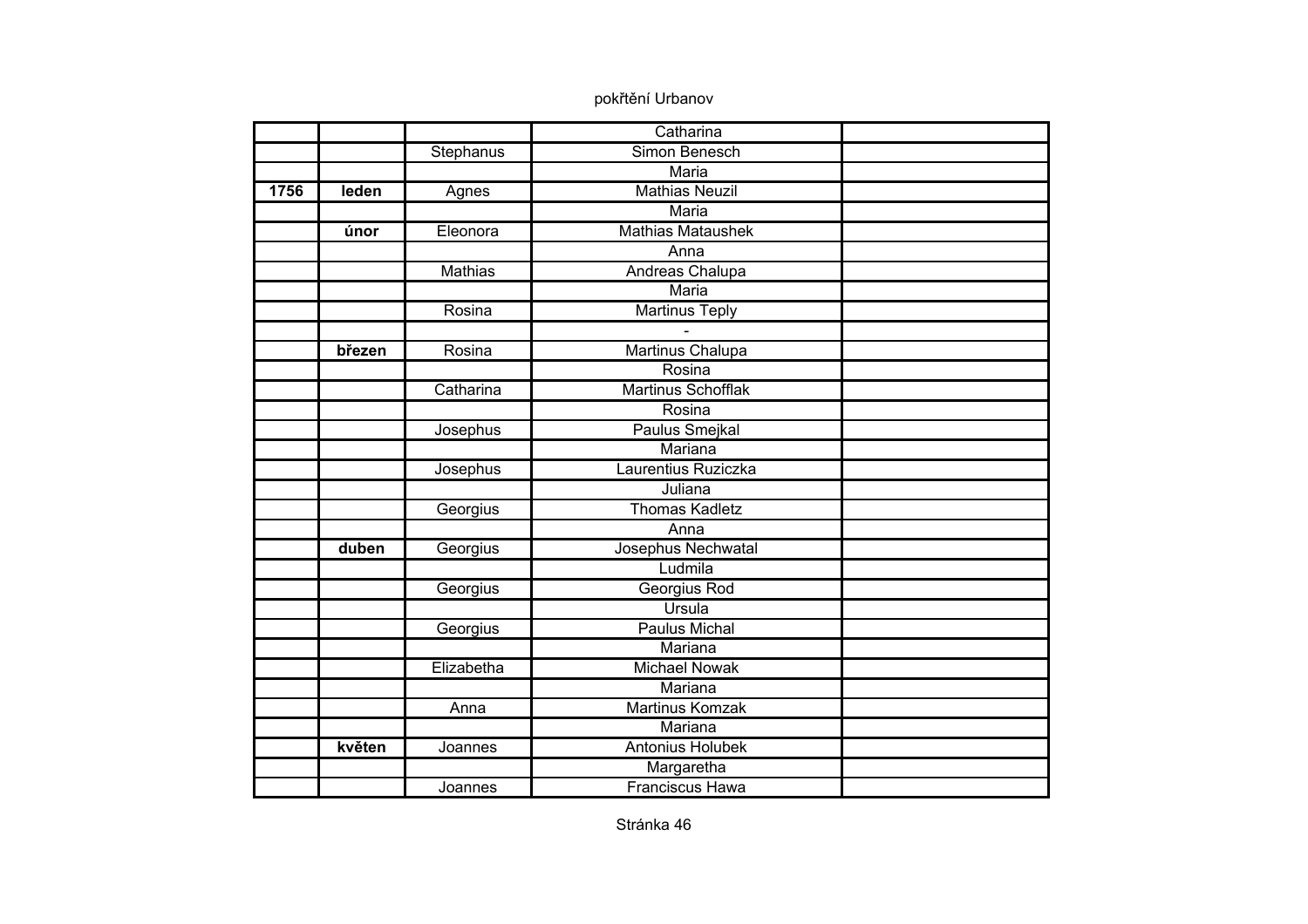|          |              | Agnes                  |  |
|----------|--------------|------------------------|--|
|          | Melchior     | Joannes Czuczla        |  |
|          |              | Mariana                |  |
|          | Antonius     | Simon Teply            |  |
|          |              | Mariana                |  |
| červen   | Antonius     | Laurentius Petrak      |  |
|          |              | Ursula                 |  |
|          | Joannes a    | Georgius Paukar        |  |
|          |              | Anna                   |  |
|          | Anna(dvojč.) | Georgius Paukar        |  |
|          |              | Anna                   |  |
|          | Mariana      | Wenceslaus Antonů      |  |
|          |              | <b>Barbara</b>         |  |
| červenec | Margaretha   | Joannes Kolarz         |  |
|          |              | Rosina                 |  |
|          | Margaretha   | <b>Thomas Klika</b>    |  |
|          |              | Mariana                |  |
|          | Jacobus      | Wenceslaus Prochaska   |  |
|          |              | Ludmila                |  |
|          | maria        | Joannes Newrkla        |  |
|          |              | Maria                  |  |
|          | Jacobus      | Georgius Lupacz        |  |
|          |              | Mariana                |  |
|          | Jacobus      | Georgius Hawa          |  |
|          |              | Rosina                 |  |
| srpen    | maria        | Joannes Kolarz         |  |
|          |              | Maria                  |  |
|          | maria        | Joannes Chalupnik      |  |
|          |              | Maria                  |  |
|          | Margaretha   | Laurentius Skala       |  |
|          |              | Margaretha             |  |
|          | Rosina       | <b>Vitus Uhlirz</b>    |  |
|          |              | Agnes                  |  |
|          | Margaretha   | <b>Thomas Nowotney</b> |  |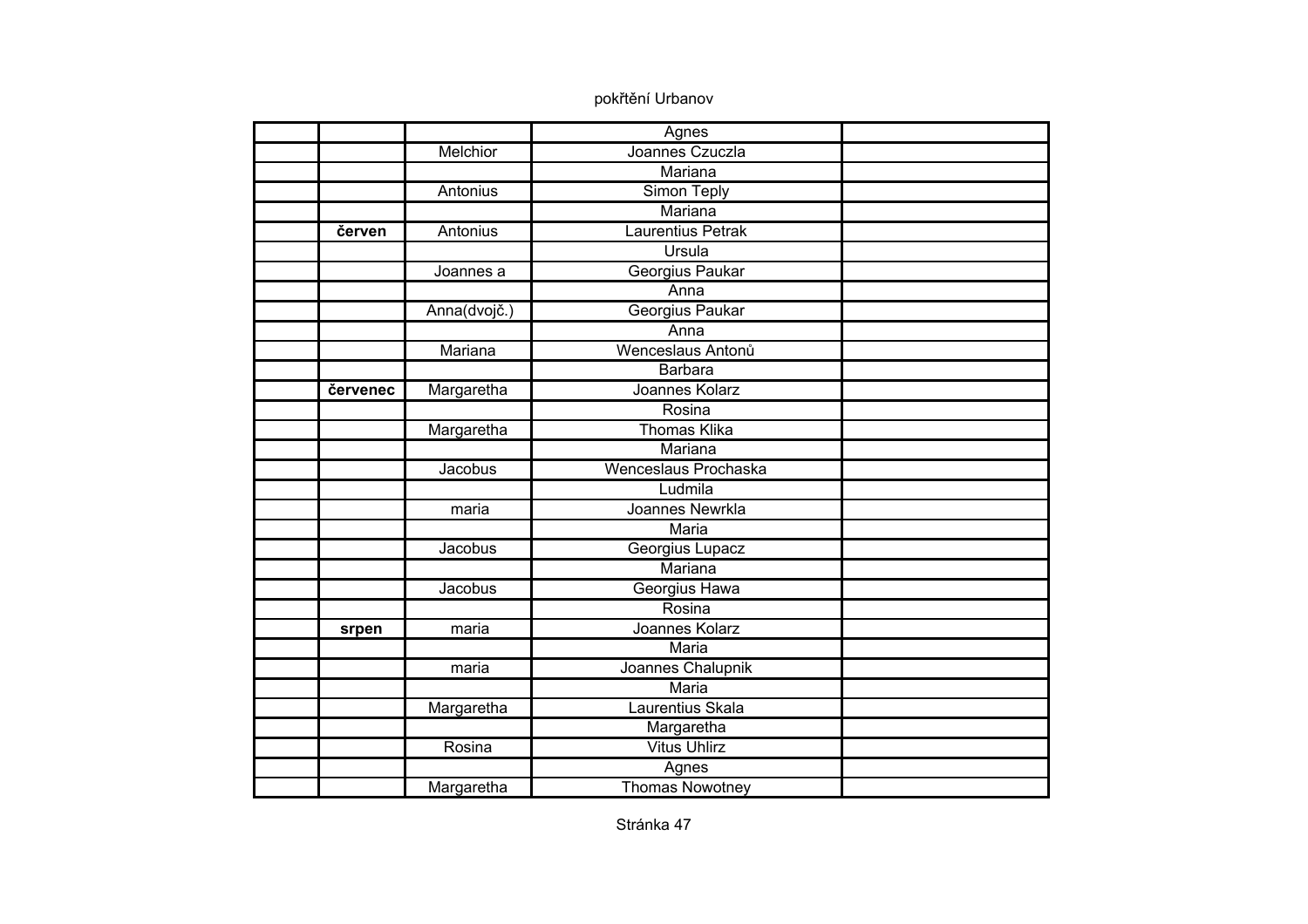|          |                     | Ursula                   |  |
|----------|---------------------|--------------------------|--|
|          | <b>Bartholomeus</b> | <b>Wenceslaus Nerad</b>  |  |
|          |                     | Rosina                   |  |
|          | <b>Mathaus</b>      | <b>Lucas Klat</b>        |  |
|          |                     | Rosina                   |  |
| září     | Catharina           | <b>Mathias Petrak</b>    |  |
|          |                     | Ludmila                  |  |
|          | Theresia            | Jacobus Beness           |  |
|          |                     | Ursula                   |  |
|          | Mariana             | <b>Wenceslaus Sluha</b>  |  |
|          |                     | Mariana                  |  |
|          | Ursula              | <b>Simon Karasek</b>     |  |
|          |                     | Ursula                   |  |
| říjen    | Joannes             | Joannes Wihlidal         |  |
|          |                     | Margaretha               |  |
|          | <b>Martinus</b>     | <b>Laurentius Mikesh</b> |  |
|          |                     | Mariana                  |  |
|          | Ursula              | Simon Blaha              |  |
|          |                     | Dorothea                 |  |
|          | Franciscus          | <b>Andreas Mleinek</b>   |  |
|          |                     | Elizabetha               |  |
|          | Simon               | <b>Vitus Wiwadil</b>     |  |
|          |                     | Catharina                |  |
|          | Simon               | Laurentius Schuta        |  |
|          |                     | Agnes                    |  |
| listopad | Catharina           | <b>Paulus Berkowetz</b>  |  |
|          |                     | Catharina                |  |
|          | Catharina           | Franciscus Burda         |  |
|          |                     | Mariana                  |  |
|          | Catharina           |                          |  |
|          |                     | Mariana Wiwadilin        |  |
| prosinec | Thomas              | <b>Mathaus Klat</b>      |  |
|          |                     | Mariana                  |  |
|          | Franciscus          | Joannes Uhlirz           |  |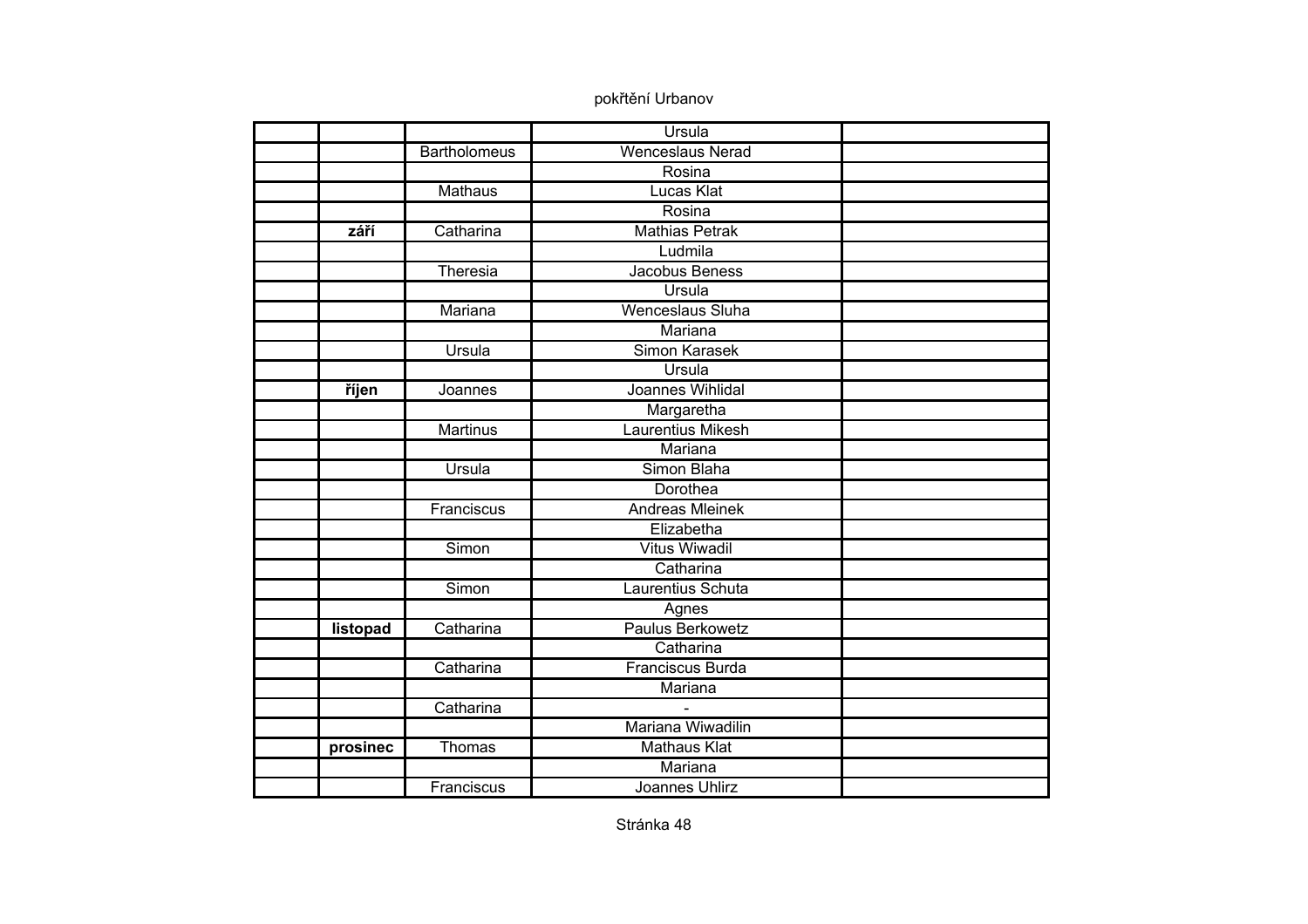|      |       |                | Elizabetha                     |  |
|------|-------|----------------|--------------------------------|--|
|      |       | Joannes        | Sebastian Uhlirz               |  |
|      |       |                | Johana                         |  |
|      |       | Thomas         | <b>Thomas Nowaczek</b>         |  |
|      |       |                | Catharina                      |  |
|      |       | Eva            | <b>Lucas Krziz</b>             |  |
|      |       |                | Mariana                        |  |
|      |       | Eva            | Jacobus Zednik                 |  |
|      |       |                | Catharina                      |  |
|      |       | Thomas         | Jacobus Skala                  |  |
|      |       |                | Agnes                          |  |
|      |       | Joannes        | <b>Vitus Krzen</b>             |  |
|      |       |                | Ursula                         |  |
|      |       | Agnes          | <b>Antonius Holubek</b>        |  |
|      |       |                | Theresia                       |  |
|      |       | Mariana        | <b>Paulus Kaukal</b>           |  |
|      |       |                | Agnes                          |  |
|      |       |                |                                |  |
| 1757 | leden | Paulus         | <b>Mathias Foit</b>            |  |
|      |       |                | Dorothea                       |  |
|      |       | Paulus         |                                |  |
|      |       |                | Salomena                       |  |
|      |       | Agnes          | Andreas Holaubek               |  |
|      |       |                | Ursula                         |  |
|      |       | Mariana        | <b>Mathias Pospichal</b>       |  |
|      |       |                | Margaretha                     |  |
|      |       | Mariana        | <b>Martinus Nikodim</b>        |  |
|      |       |                | Catharina                      |  |
|      |       | Paulus         | <b>Vitus Schuta</b>            |  |
|      |       |                | Margaretha                     |  |
|      |       | <b>Mathias</b> | Joannes Prochaska              |  |
|      |       |                | Margaretha                     |  |
|      | únor  | Veronica       | <b>Mathias Toman</b>           |  |
|      |       | Dorothea       | joanna<br><b>Mathias Burda</b> |  |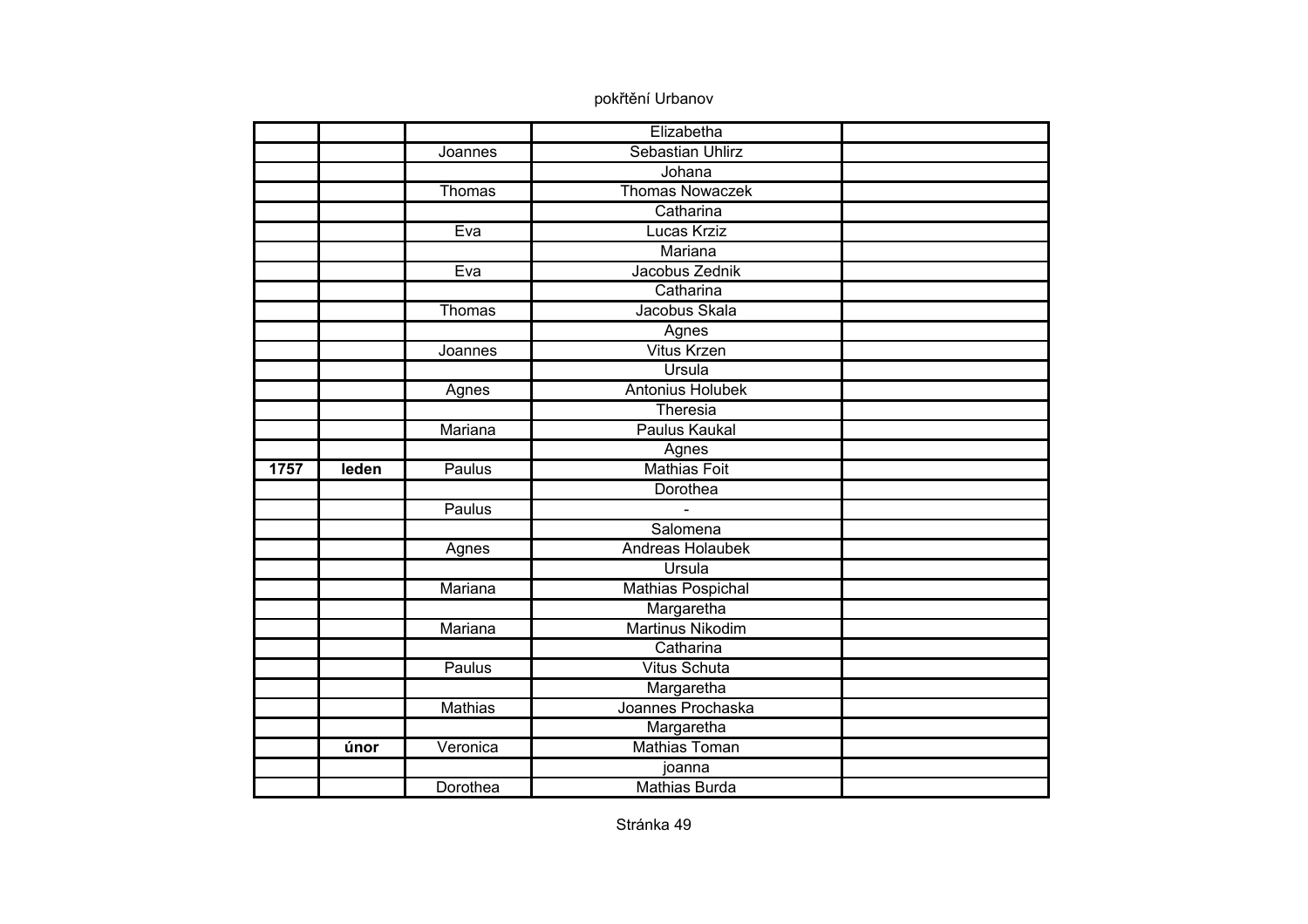|        |              | Margaretha                |  |
|--------|--------------|---------------------------|--|
|        | Wenceslaus   | <b>Martinus Schofflak</b> |  |
|        |              | Rosina                    |  |
|        | Rosina       | Joannes Pawliczek         |  |
|        |              | Anna                      |  |
| březen | Magdalena    | <b>Thomas Pospichal</b>   |  |
|        |              | Rosina                    |  |
|        | Catharina    | <b>Franciscus Zazimal</b> |  |
|        |              | Mariana                   |  |
|        | Georgius     |                           |  |
|        |              | Susana                    |  |
|        | Franciscus   | Martinus Nechwatal        |  |
|        |              | Elizabetha                |  |
|        | Mariana      | Georgius Krziz            |  |
|        |              | Mariana                   |  |
| duben  | Catharina    | <b>Martinus Wawaczek</b>  |  |
|        |              | Veronica                  |  |
|        | Catharina    | Josephus Swoboda          |  |
|        |              | Maria                     |  |
|        | Joannes      | Joannes Nowotney          |  |
|        |              |                           |  |
| květen | Joannes      | $\mathbf{r}$              |  |
|        |              | Mariana Dolezalin         |  |
|        | Joannes      | Joannes Tomassek          |  |
|        |              | Catharina                 |  |
|        | Justina      | <b>Mathias Mikess</b>     |  |
|        |              | Mariana                   |  |
|        | Mariana      | <b>Franciscus Tomann</b>  |  |
|        |              | Dorothea                  |  |
| červen | Antonius     | <b>Mathaus Pawliczek</b>  |  |
|        |              | Magdalena                 |  |
|        | <b>Vitus</b> | <b>Mathias Krzen</b>      |  |
|        |              | Elizabetha                |  |
|        | Paulus       | Laurentius Waczik         |  |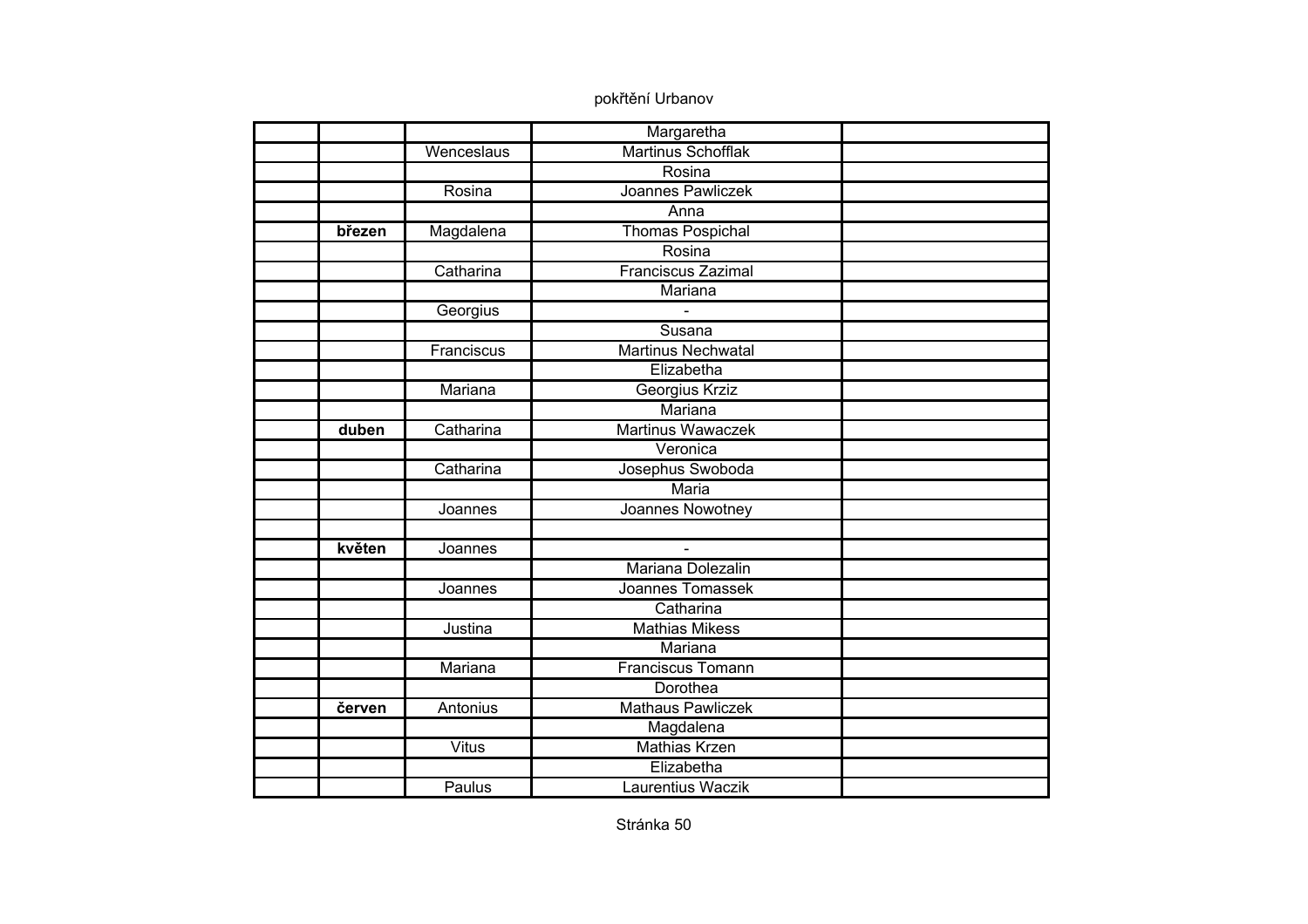|          |                     | Anna                       |  |
|----------|---------------------|----------------------------|--|
|          | Joannes             | Joannes Dworzak            |  |
|          |                     | Elizabetha                 |  |
| červenec | Margaretha          | Georgius Pospichal         |  |
|          |                     | Justina                    |  |
|          | Jacobus             | Wenceslaus Janaussek       |  |
|          |                     | Maria Anna                 |  |
|          | Laurentius          | Joannes Kamarith           |  |
|          |                     | Mariana                    |  |
| srpen    | Franciscus          | <b>Thomas Blaha</b>        |  |
|          |                     | Catharina                  |  |
|          | <b>Bartholomeus</b> | Josephus Nowaczek          |  |
|          |                     | Mariana                    |  |
|          | <b>Bartholomeus</b> | Georgius Paukar            |  |
|          |                     | Anna                       |  |
|          | <b>Mathaus</b>      | Jacobus Hink               |  |
|          |                     | Mariana                    |  |
|          | <b>Bartholomeus</b> | Laurentius Hrubesch        |  |
|          |                     | Catharina                  |  |
| září     | Rosalia             | Joannes Kolarz             |  |
|          |                     | Rosalia                    |  |
|          | Maria Anna          | <b>Mathias Hoch</b>        |  |
|          |                     | Margaretha                 |  |
|          | Wenceslaus          | <b>Thomas Nowaczek</b>     |  |
|          |                     |                            |  |
|          | <b>Mathaus</b>      | Mathias Prochaska          |  |
|          |                     | Agnes                      |  |
|          | Wenceslaus          | <b>Bartholomeus Tesarz</b> |  |
|          |                     | Catharina                  |  |
|          | Michael             | <b>Bartholomeus Tesarz</b> |  |
|          |                     | Catharina                  |  |
| říjen    | Franciscus          | <b>Antonius Holubek</b>    |  |
|          |                     | Margaretha                 |  |
|          | <b>Martinus</b>     | mathias?                   |  |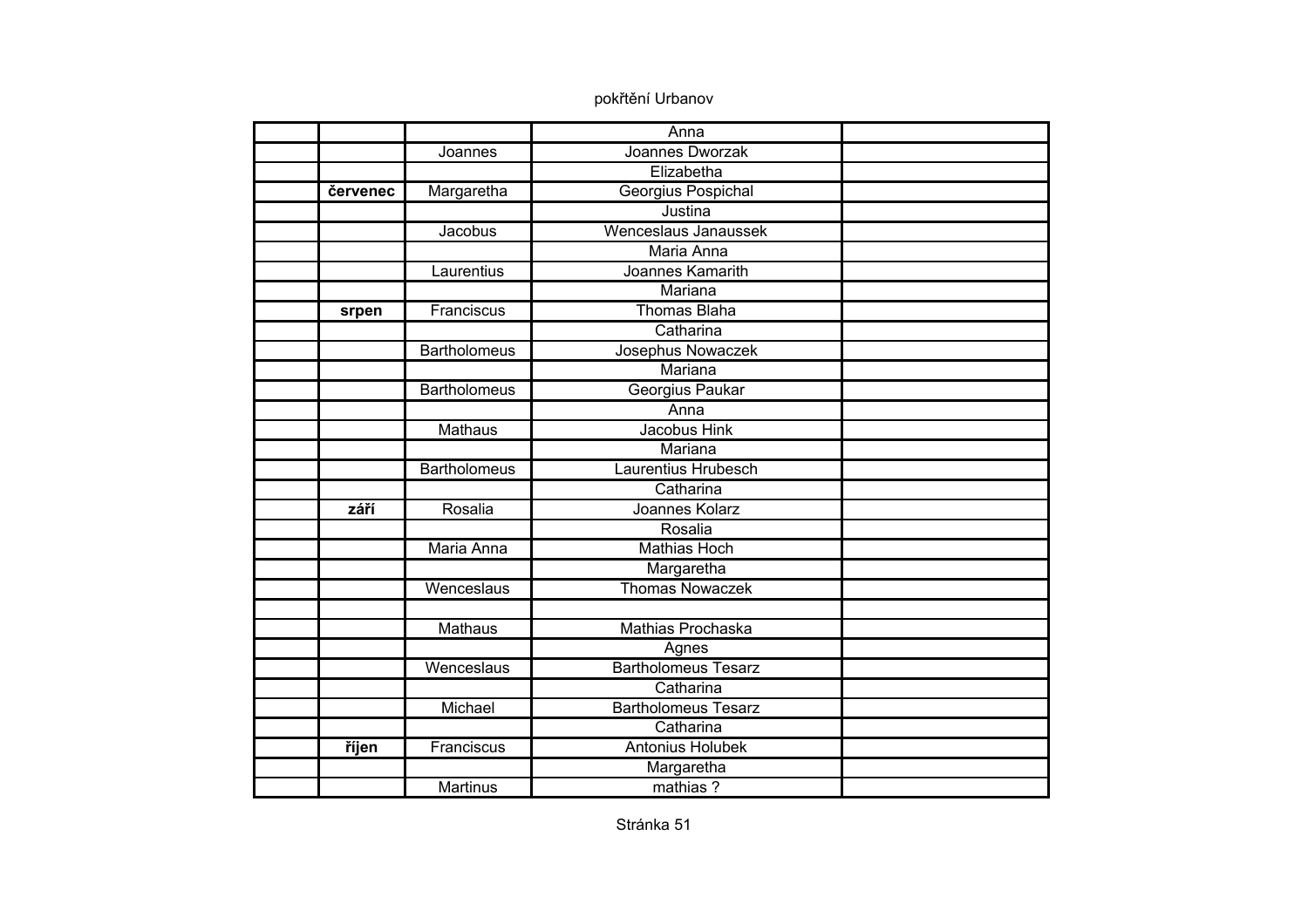|      |          |                | Catharina                 |  |
|------|----------|----------------|---------------------------|--|
|      |          | Martinus       | Georgius Lupacz           |  |
|      |          |                | Mariana                   |  |
|      |          | Catharina      | Gregorius Podstransky     |  |
|      |          |                | Catharina                 |  |
|      | listopad | Catharina      | <b>Vitus Wiwadil</b>      |  |
|      |          |                | Mariana                   |  |
|      |          | Andreas        | Laurentius Kreiczy        |  |
|      |          |                | Mariana                   |  |
|      | prosinec | Thomas         | Bartholomeus Janauschek   |  |
|      |          |                | Rosina                    |  |
|      |          | Thomas         | <b>Martinus Schenkyrz</b> |  |
|      |          |                | Mariana                   |  |
| 1758 | leden    | Casparus       | Josephus Dolezal          |  |
|      |          |                | Agnes                     |  |
|      |          | Paulus         | Paulus Skala              |  |
|      |          |                | Catharina                 |  |
|      |          | Antonius       | <b>Franciscus Stipl</b>   |  |
|      |          |                | Agnes                     |  |
|      |          | Paulus         | Joannes Kolarz            |  |
|      |          |                | Maria Anna                |  |
|      |          | Mariana        | Simon Klika               |  |
|      |          |                | Maria Anna                |  |
|      |          | Mariana        | Georgius Dworzak          |  |
|      |          |                | joanna                    |  |
|      |          | Paulus         | Sebastian Gyrak           |  |
|      |          |                | Justina                   |  |
|      |          | Paulus         | <b>Casparus Nechwatal</b> |  |
|      |          |                | Rosina                    |  |
|      | únor     | Dorothea       | <b>Vitus Przibil</b>      |  |
|      |          |                | Salomena                  |  |
|      |          | Apolonia       | <b>Petrus Tesarz</b>      |  |
|      |          |                | Catharina                 |  |
|      |          | <b>Mathias</b> | Paulus Michal             |  |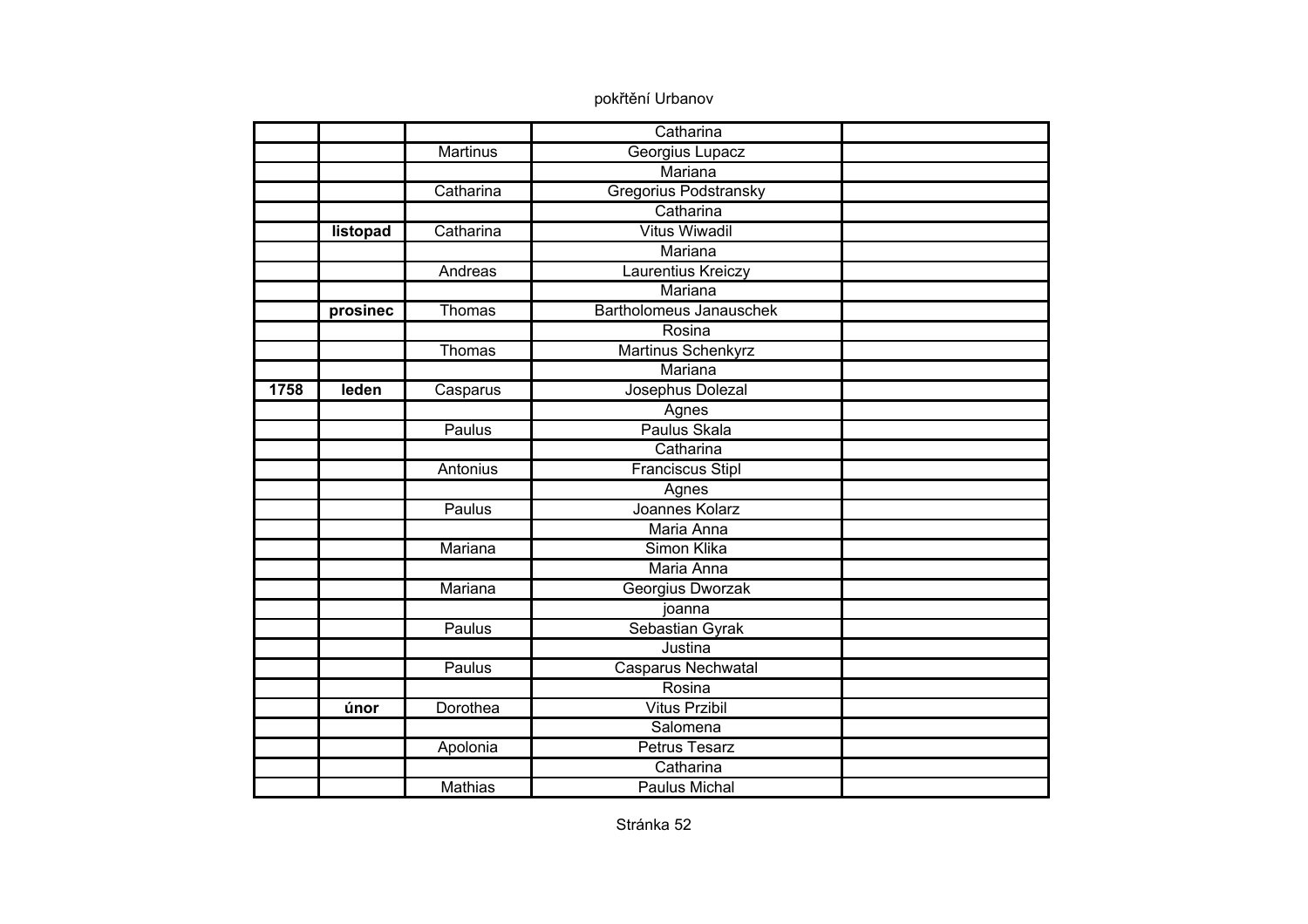|          |                | Mariana                   |  |
|----------|----------------|---------------------------|--|
|          | Catharina      | <b>Mathias Chalupa</b>    |  |
|          |                | Justina                   |  |
|          | <b>Mathias</b> | Josephus Maresh           |  |
|          |                | Catharina                 |  |
| březen   | Maria Anna     | <b>Mathaus Beseda</b>     |  |
|          |                | Mariana                   |  |
| duben    | Catharina      | Jacobus Teply             |  |
|          |                | Agnes                     |  |
|          | Catharina      | Mathias Pospichal         |  |
|          |                | Mariana                   |  |
|          | Franciscus     | Joanes Skřivanek          |  |
|          |                | Mariana                   |  |
|          | Georgius       | Thomas Bartů              |  |
|          |                | Ursula                    |  |
|          | Georgius       | <b>Franciscus Liczek</b>  |  |
|          |                | Mariana                   |  |
|          | Catharina      | Simon Karasek             |  |
|          |                | Ursula                    |  |
|          | Catharina      | <b>Franciscus Dworzak</b> |  |
|          |                | Mariana                   |  |
| květen   | Mariana        | Wenceslaus Jarolim        |  |
|          |                | Magdalena                 |  |
| červen   | Mariana        | <b>Michael Seiman</b>     |  |
|          |                | <b>Maria</b>              |  |
|          | Mariana        | <b>Paulus Berkowetz</b>   |  |
|          |                | Catharina                 |  |
| červenec | Procopius      | Martinus Pawlů            |  |
|          |                | Dorothea                  |  |
|          | Eleonora       | Josephus Nowak            |  |
|          |                | Justina                   |  |
|          | Agnes          | <b>Mathias Mikess</b>     |  |
|          |                | Mariana                   |  |
|          | Jacobus        | Andreas Smrzka            |  |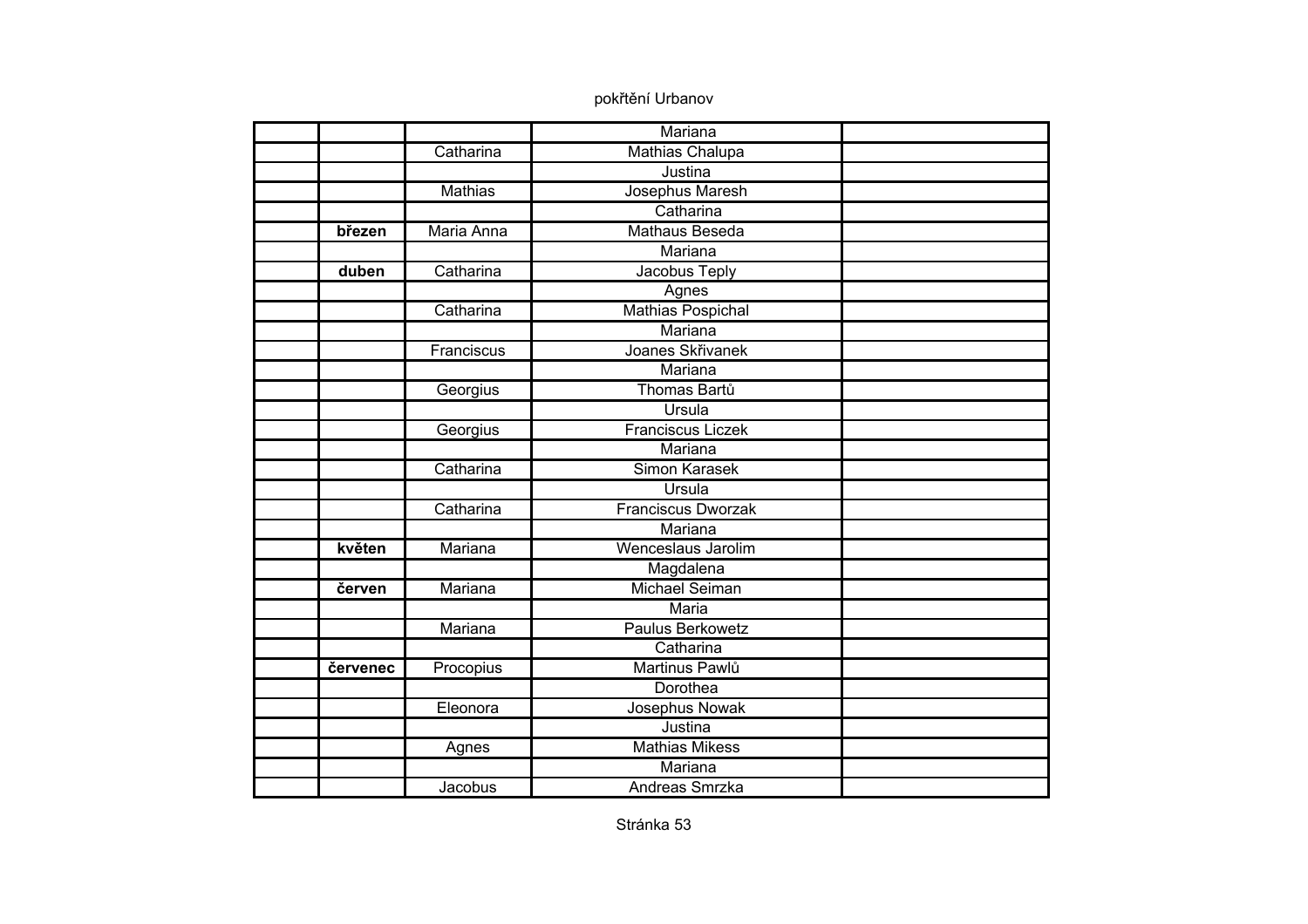|          |                     | Mariana                  |  |
|----------|---------------------|--------------------------|--|
|          | Franciscus          | <b>Leopoldus Modl</b>    |  |
|          |                     | Francisca                |  |
|          | Mariana             | Joannes Klat             |  |
|          |                     | Catharina                |  |
|          | Franciscus          | <b>Martinus Komzak</b>   |  |
|          |                     | Mariana                  |  |
| srpen    | Mariana             |                          |  |
|          |                     | Catharina                |  |
|          | Mariana             | Simon Benesch            |  |
|          |                     | Mariana                  |  |
|          | Rosalia             | Andreas Kreyczy          |  |
|          |                     | <b>Mariana</b>           |  |
|          | <b>Bartholomeus</b> | <b>Wenceslaus Pawlik</b> |  |
|          |                     | Mariana                  |  |
|          | <b>Bartholomeus</b> | Joannes?                 |  |
|          |                     | Margaretha               |  |
|          | Mariana             | <b>Thomas Kadletz</b>    |  |
|          |                     | Anna                     |  |
| září     | Wenceslaus          | Laurentius Schuta        |  |
|          |                     | Agnes                    |  |
|          | Mariana             | <b>Mathias Neuzil</b>    |  |
|          |                     | Mariana                  |  |
|          | Wenceslaus          | Simon Hoch               |  |
|          |                     | Rosina                   |  |
| říjen    | <b>Ursula</b>       | Wenceslaus Janaussek     |  |
|          |                     | Mariana                  |  |
|          | Maria Anna          | Josephus Nechwatal       |  |
|          |                     | Ludmila                  |  |
|          | Catharina           | Jacobus Bubela           |  |
|          |                     | Ursula                   |  |
|          | Mariana             | Simon Pawlů              |  |
|          |                     | Mariana                  |  |
| listopad | Carolus             | Georgius Paukar          |  |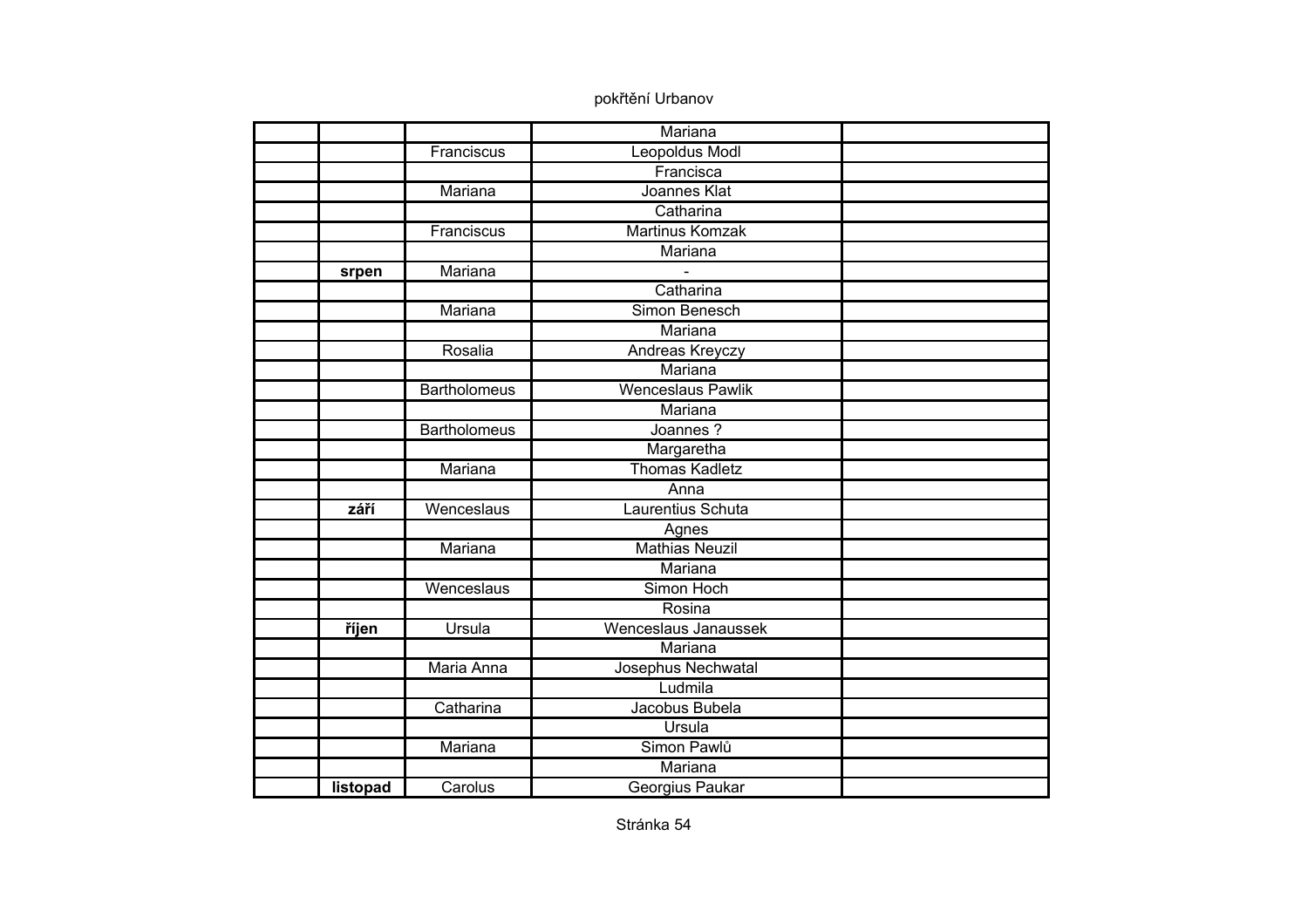|      |          |                 | Anna                    |  |
|------|----------|-----------------|-------------------------|--|
|      |          | Carolus         | Mathaus Swoboda         |  |
|      |          |                 | Agnes                   |  |
|      |          | Mariana         | <b>Andreas Chalupa</b>  |  |
|      |          |                 | Mariana                 |  |
|      |          | <b>Martinus</b> | <b>Antonius Holubek</b> |  |
|      |          |                 | Margaretha              |  |
|      |          | Mariana         | Gregorius Hawa          |  |
|      |          |                 | Rosina                  |  |
|      |          | Catharina       | Laurentius Ruziczka     |  |
|      |          |                 | Juliana                 |  |
|      |          | Andreas         | Jacobus Hink            |  |
|      |          |                 | <b>Mariana</b>          |  |
|      | prosinec | Agnes           | <b>Thomas Klika</b>     |  |
|      |          |                 | Mariana                 |  |
|      |          | Rosina          | Jacobus Slauha          |  |
|      |          |                 | Anna                    |  |
|      |          | Joannes         | Paulus Prnoha           |  |
|      |          |                 | <b>Barbara</b>          |  |
| 1759 | leden    | Casparus        | Paulus Petrů            |  |
|      |          |                 | Mariana                 |  |
|      |          | <b>Melchior</b> | Antonius Bednarz        |  |
|      |          |                 | Mariana                 |  |
|      |          | Casparus        | Josephus Zidek          |  |
|      |          |                 | Catharina               |  |
|      |          | Mariana         | Jacobus Chalaupek       |  |
|      |          |                 | Mariana                 |  |
|      | únor     | Wenceslaus      | Joannes Tomassek        |  |
|      |          |                 | Catharina               |  |
|      |          | <b>Mathias</b>  | Joannes Trojan          |  |
|      |          |                 | Anna                    |  |
|      | březen   | Catharina       | Joannes Pawliczek       |  |
|      |          |                 | Mariana                 |  |
|      |          | Rosina          | <b>Lucas Krziz</b>      |  |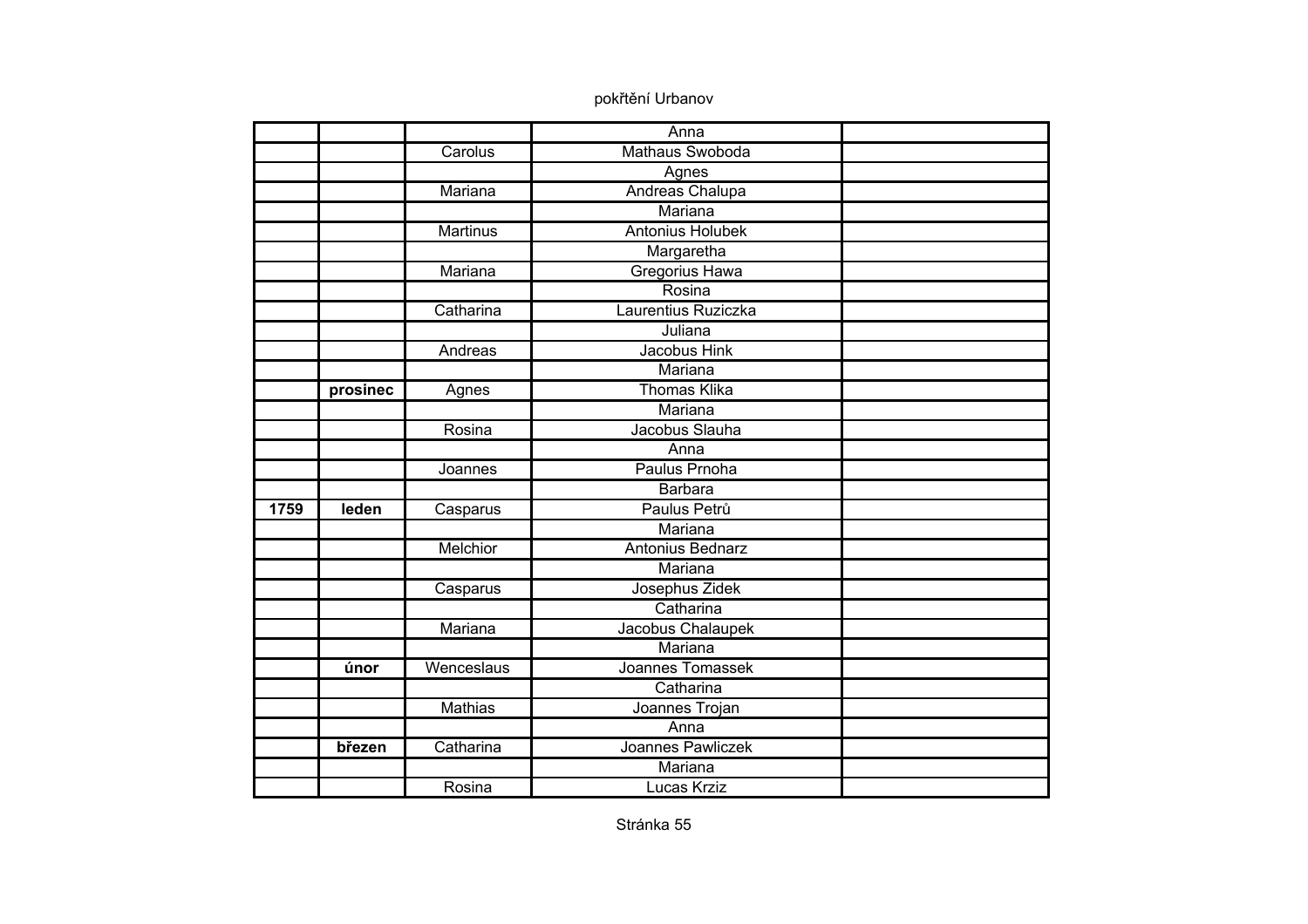|        |                   | Mariana                   |  |
|--------|-------------------|---------------------------|--|
|        | Josephus          | <b>Antonius Holubek</b>   |  |
|        |                   | Theresia                  |  |
|        | Josephus          | <b>Franciscus Hawa</b>    |  |
|        |                   | Agnes                     |  |
|        | Josephus a        | Laurentius                |  |
|        | Antonia(dvojč.)   | Ursula                    |  |
|        | Adalbertus        | Sebastian Schnoflak       |  |
|        |                   | Catharina                 |  |
| duben  | Catharina         | <b>Mathias Burda</b>      |  |
|        |                   | Mariana                   |  |
| květen | Andreas           | <b>Andreas Buczek</b>     |  |
|        |                   | Catharina                 |  |
|        | Johana            | <b>Franciscus Stipl</b>   |  |
|        |                   | Agnes                     |  |
|        | Johana            | Antonius Ruziczka         |  |
|        |                   | Dorothea                  |  |
|        | Johana            | <b>Adalbertus Czaufal</b> |  |
|        |                   | Mariana                   |  |
|        | <b>Antonius</b>   | Joannes Dworzak           |  |
|        |                   | Elizabetha                |  |
| červen | Antonius          | Joannes Chalupnik         |  |
|        |                   | Mariana                   |  |
|        | Joannes           | <b>Mathias Krzen</b>      |  |
|        |                   | Elizabetha                |  |
|        | Joannes           | Laurentius Blaha          |  |
|        |                   | Dorothea                  |  |
|        | Mariana           | Adalbertus Krzen          |  |
|        |                   | Ursula                    |  |
|        | Franciscus        | Franciscus?               |  |
|        |                   | Catharina                 |  |
| srpen  | Mariana           | Jacobus Korbel            |  |
|        |                   | Rosina                    |  |
|        | <b>Anna Maria</b> | Georgius Pospichal        |  |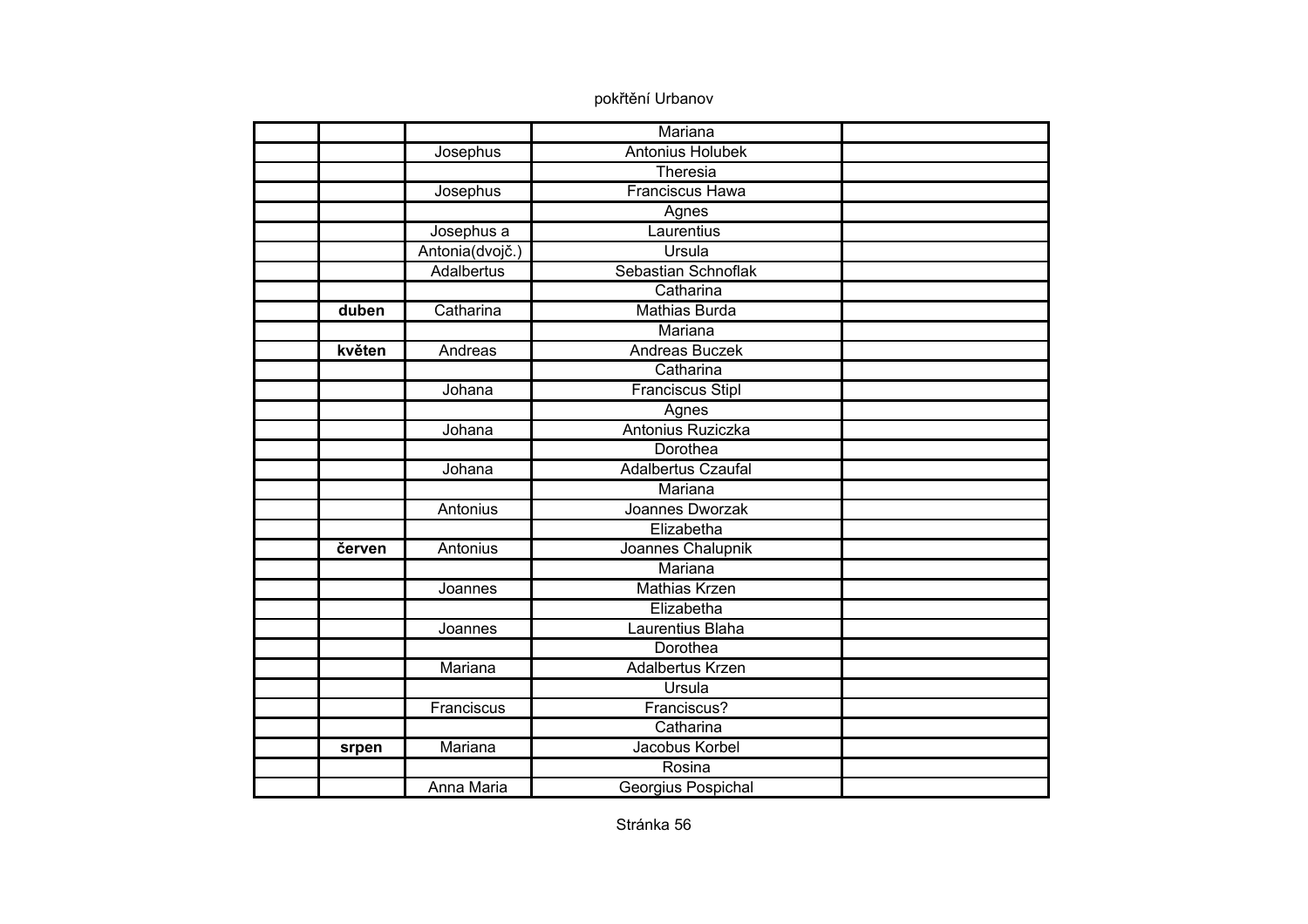|      |                     | Justina                   |  |
|------|---------------------|---------------------------|--|
|      | Rosalia             | <b>Vitus Wiwadil</b>      |  |
|      |                     | Mariana                   |  |
|      | Mariana             | Joannes Schantel          |  |
|      |                     | <b>Mariana</b>            |  |
|      | <b>Bartholomeus</b> | Joannes Kolarz            |  |
|      |                     | Rosalia                   |  |
|      | Mariana             | Joannes Kamarith          |  |
|      |                     | Mariana                   |  |
|      | Rosalia             | Joannes Kamarith          |  |
|      |                     | Mariana                   |  |
|      | Joannes             | <b>Adalbertus Uhlirz</b>  |  |
|      |                     |                           |  |
|      | <b>Martinus</b>     | Jacobus Trojan            |  |
|      |                     | Agnes                     |  |
|      | Jacobus             | Josephus Schkarek?        |  |
|      |                     | Agnes                     |  |
|      | <b>Bartholomeus</b> | Josephus Maresh           |  |
|      |                     | Mariana                   |  |
|      | Mariana             | <b>Mathaus Klat</b>       |  |
|      |                     | Mariana                   |  |
| září | Franciscus          | Franciscus Zazimal        |  |
|      |                     | Mariana                   |  |
|      | Franciscus          | <b>Martinus Schofflak</b> |  |
|      |                     | Rosina                    |  |
|      | Franciscus          | Thomas Nowotney           |  |
|      |                     | Ursula                    |  |
|      | Wenceslaus          | <b>Martinus Wawaczek</b>  |  |
|      |                     | Veronica                  |  |
|      | Wenceslaus          | Georgius Lupacz           |  |
|      |                     | Mariana                   |  |
|      | Wenceslaus          | Vitus Petrů               |  |
|      |                     | Mariana                   |  |
|      | Ursula              | <b>Martinus Liczek</b>    |  |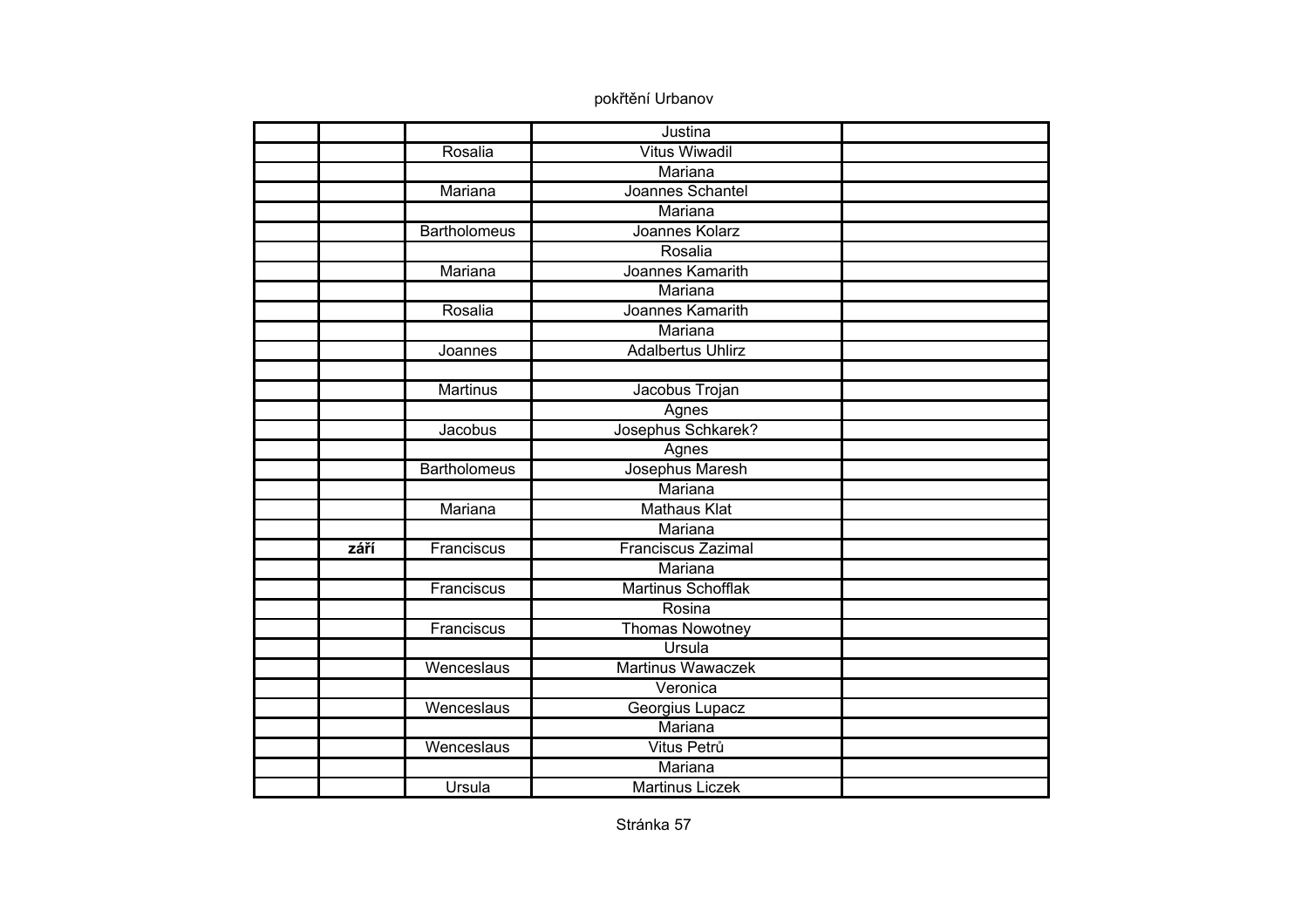|      |          |                 | Rosalia                 |  |
|------|----------|-----------------|-------------------------|--|
|      |          | <b>Martinus</b> | <b>Mathaus Buczka</b>   |  |
|      |          |                 | Mariana                 |  |
|      | říjen    | Mariana         | <b>Mathaus Przibil</b>  |  |
|      |          |                 | Mariana                 |  |
|      |          | <b>Ursula</b>   | <b>Wenceslaus Nerad</b> |  |
|      |          |                 | Rosina                  |  |
|      |          | Mariana         | Joannes Kolarz          |  |
|      |          |                 | Mariana                 |  |
|      |          | Carolus         | Antonius Pospichal      |  |
|      |          |                 | Margaretha              |  |
|      | listopad | <b>Martinus</b> | <b>Martinus Nikodim</b> |  |
|      |          |                 | Catharina               |  |
|      |          | Thomas          | <b>Andreas Nowotny</b>  |  |
|      |          |                 | Magdalena               |  |
|      |          | Andreas         | Martinus Jarolim        |  |
|      |          |                 | Elizabetha              |  |
|      |          | Mariana         | Mathaus Gezek           |  |
|      |          |                 | Catharina               |  |
|      |          | Catharina       | Martinus Pawlů          |  |
|      |          |                 | Dorothea                |  |
|      |          | Thomas          | Franciscus Klima        |  |
|      |          |                 | Mariana                 |  |
|      |          | Andreas         | <b>Simon Karasek</b>    |  |
|      |          |                 | <b>Ursula</b>           |  |
|      | prosinec | Eva             | Melchior Chalupa        |  |
|      |          |                 | Catharina               |  |
| 1760 | leden    | Mariana         | Josephus Maresh         |  |
|      |          |                 | Catharina               |  |
|      |          | Apolonia        | <b>Andreas Holaubek</b> |  |
|      |          |                 | Ursula                  |  |
|      |          | Franciscus      | Mathias Zadrazil        |  |
|      |          |                 | Mariana                 |  |
|      |          | Melchior        | Laurentius Ruziczka     |  |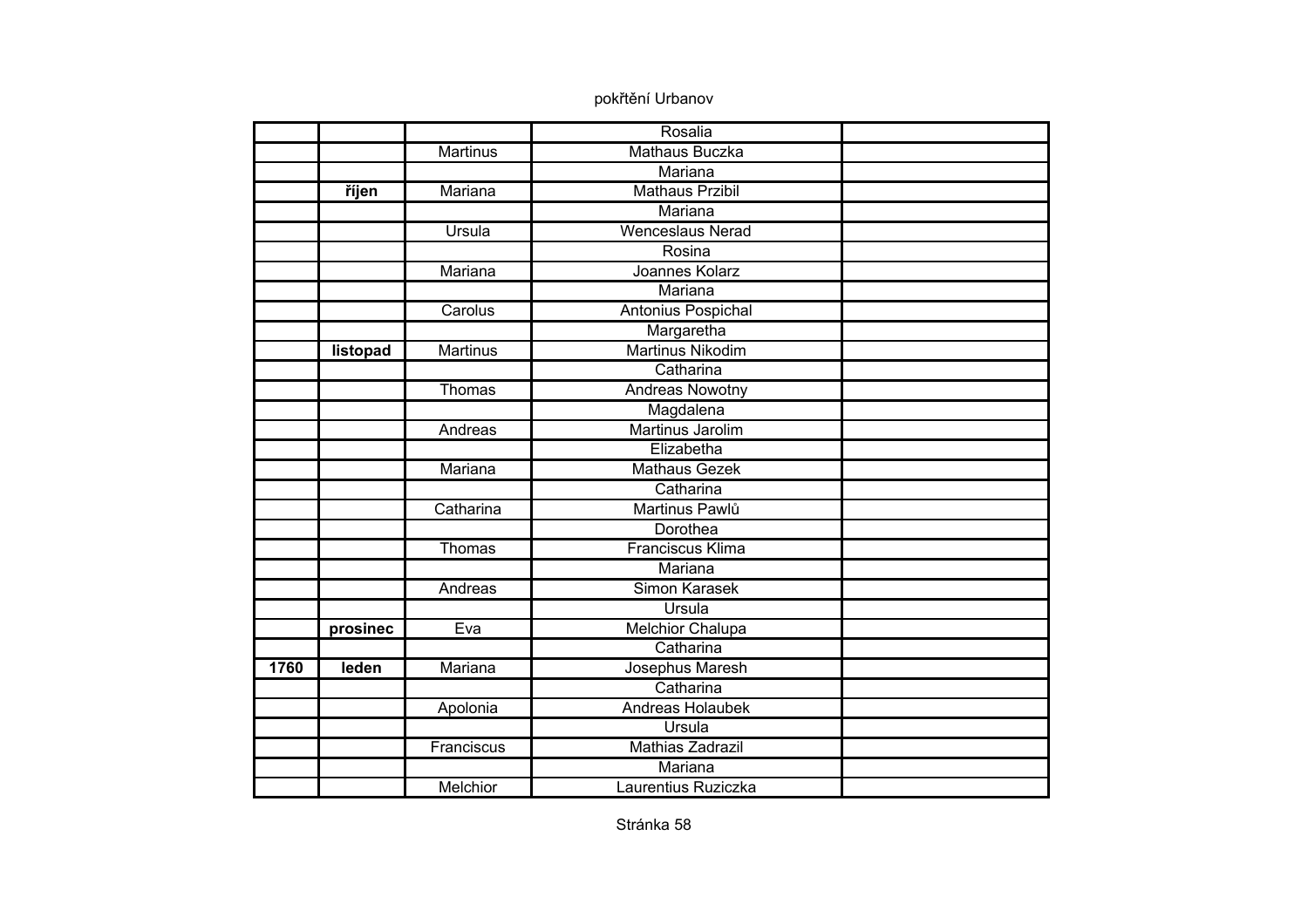|        |                | Mariana                  |  |
|--------|----------------|--------------------------|--|
|        | Dorothea       | <b>Andreas Smrzka</b>    |  |
|        |                | Mariana                  |  |
|        | <b>Mathias</b> |                          |  |
|        |                | Susana Krzizkin          |  |
| únor   | Apolonia       | <b>Vitus Schuta</b>      |  |
|        |                | Mariana                  |  |
|        | Mariana        | Joannes Mareczek         |  |
|        |                | Mariana                  |  |
|        | Catharina      | Joannes Mareczek         |  |
|        |                | Mariana                  |  |
|        | Anna           | <b>Mathaus Smerzka</b>   |  |
|        |                | Anna                     |  |
|        | Catharina      | Georgius Burda           |  |
|        |                |                          |  |
|        | Rosina         | Sebastian Pazdersky      |  |
|        |                | Mariana                  |  |
|        | <b>Mathias</b> | Jacobus Teply            |  |
|        |                | Mariana                  |  |
| březen | Rosina         | <b>Paulus Michal</b>     |  |
|        |                | Mariana                  |  |
|        | Josephus       | $\overline{a}$           |  |
|        |                | Mariana                  |  |
|        | Mariana        | Laurentius Schuta        |  |
|        |                | Agnes                    |  |
|        | Josephus       | <b>Mathias Pospichal</b> |  |
|        |                | Mariana                  |  |
|        | Josephus       | Joannes Slouha           |  |
|        |                | Catharina                |  |
|        | Mariana        | Mathias Chalupa          |  |
|        |                | Justina                  |  |
|        | Agnes          | Joannes Klat             |  |
|        |                | Catharina                |  |
| duben  | Catharina      | Josephus Zidek           |  |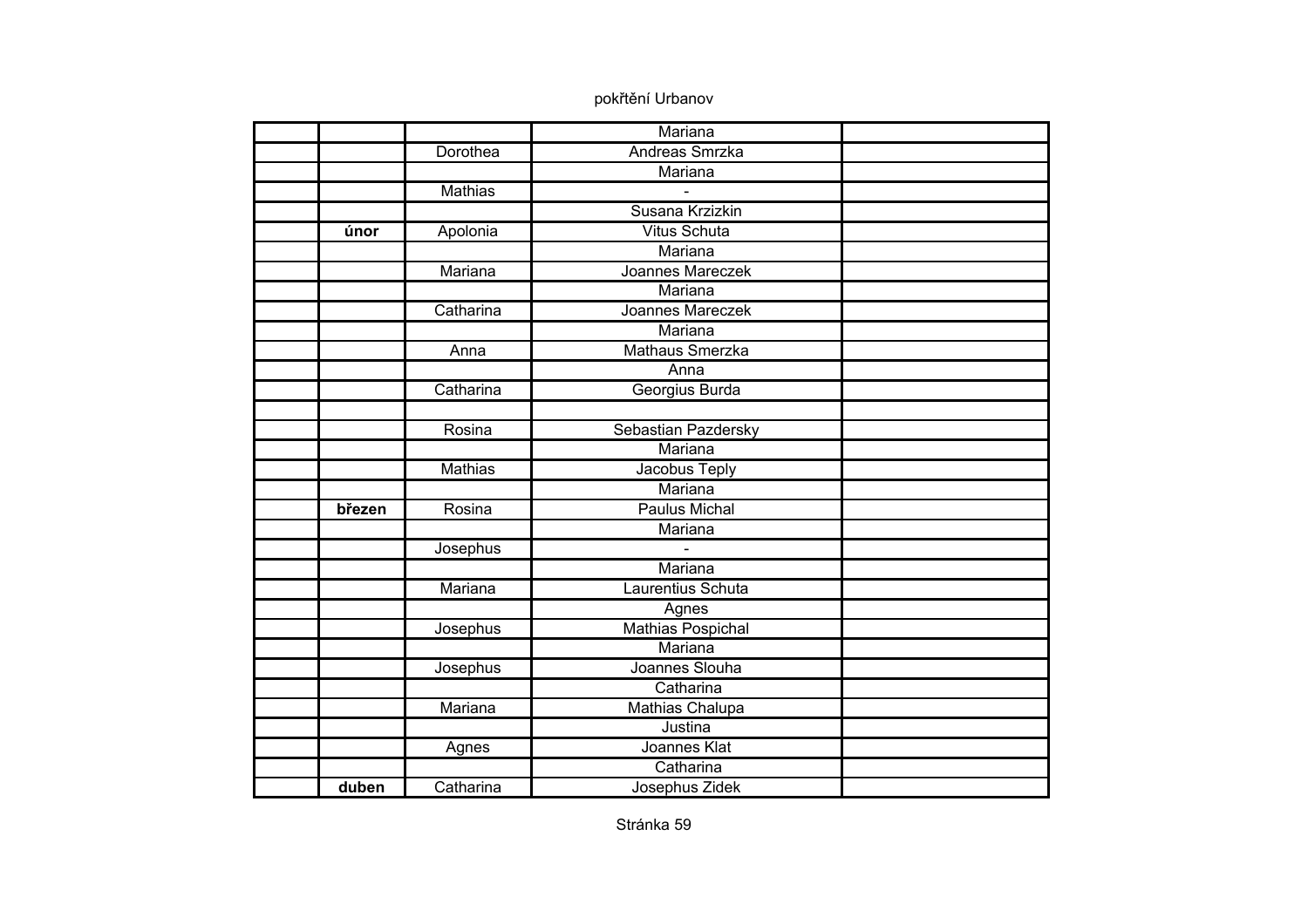|          |                | Catharina                 |  |
|----------|----------------|---------------------------|--|
| květen   | <b>Vitus</b>   | Sebastian Gyrak           |  |
|          |                | Justina                   |  |
|          | Mariana        | Joannes Tomassek          |  |
|          |                | Catharina                 |  |
|          | Antonius       | <b>Adalbertus Czaufal</b> |  |
|          |                | Mariana                   |  |
| červen   | Catharina      | <b>Mathias Hoch</b>       |  |
|          |                | Margaretha                |  |
|          | Antonius       | <b>Petrus Tesarz</b>      |  |
|          |                | Catharina                 |  |
|          | Antonius       | Simon Klika               |  |
|          |                | Mariana                   |  |
|          | Mariana        | Thomas Bartů              |  |
|          |                | Ursula                    |  |
| červenec | Jacobus        | <b>Franciscus Tomann</b>  |  |
|          |                | Rosina                    |  |
|          | Margaretha     | Jacobus Slauha            |  |
|          |                | Anna                      |  |
|          | Anna           | <b>Mathaus Toman</b>      |  |
|          |                | Johana                    |  |
|          | Ignatius       | Joannes Mlynarz           |  |
|          |                | Catharina                 |  |
| srpen    | Rosalia        | <b>Thomas Kadletz</b>     |  |
|          |                | Anna                      |  |
|          | Mariana        | Lucas?                    |  |
|          |                | Mariana                   |  |
|          | Laurentius     | Jacobus Mleynek           |  |
|          |                | Magdalena                 |  |
|          | Joannes        | Jacobus Beness            |  |
|          |                | Ursula                    |  |
| září     | <b>Mathaus</b> | Paulus Skala              |  |
|          |                | Catharina                 |  |
|          | Franciscus     | Thomas Janoschek          |  |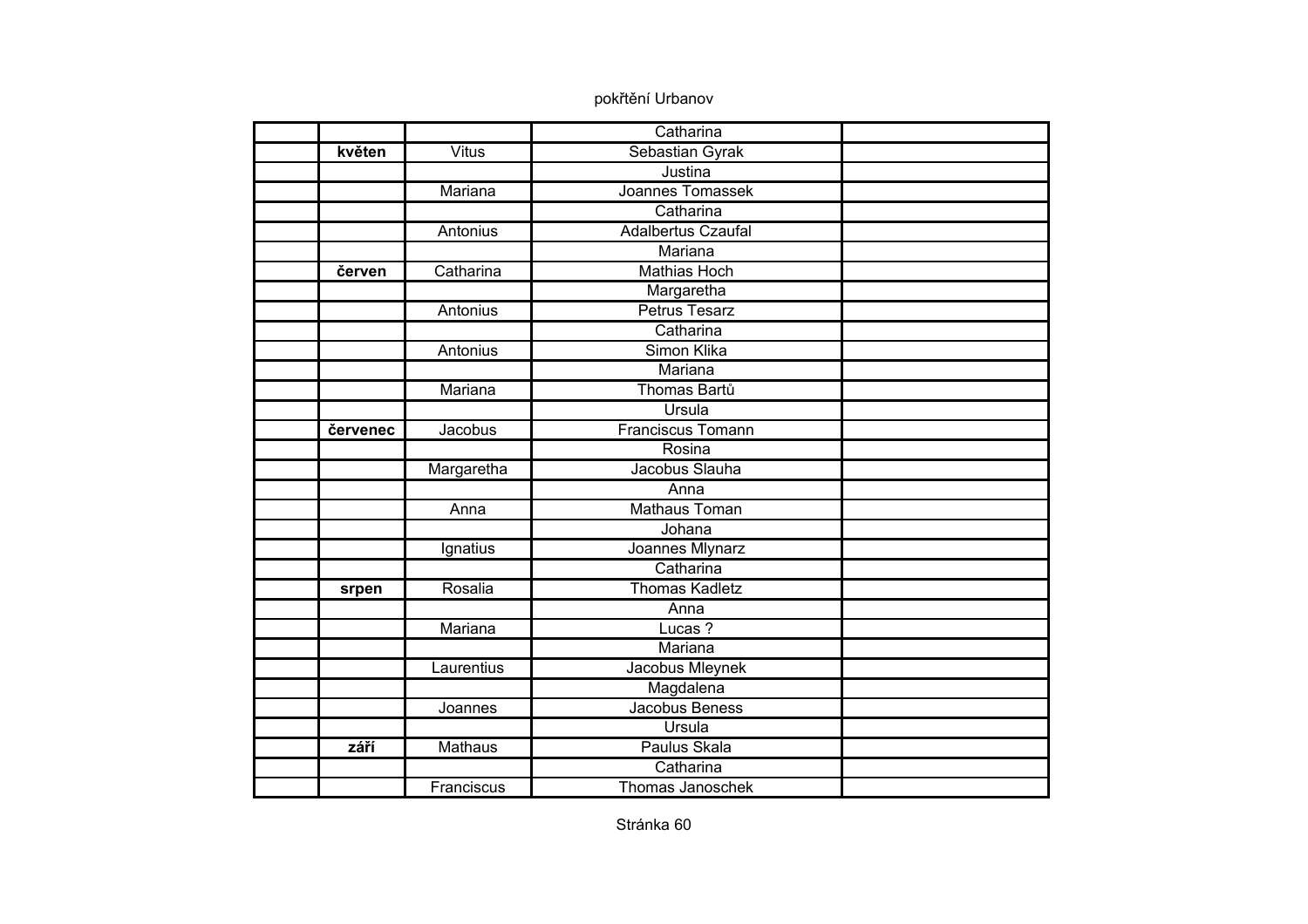|          |                 | Agnes                    |  |
|----------|-----------------|--------------------------|--|
|          | Ursula          | <b>Paulus Berkowetz</b>  |  |
|          |                 | Catharina                |  |
|          | Franciscus      | Jacobus Zednik           |  |
|          |                 | Catharina                |  |
| říjen    | <b>Ursula</b>   | <b>Martinus Neuzil</b>   |  |
|          |                 | Mariana                  |  |
|          | Ursula          | Laurentius Zidek         |  |
|          |                 | Mariana                  |  |
|          | Carolus         | <b>Antonius Hruza</b>    |  |
|          |                 | Catharina                |  |
|          | Catharina       | Paulus ?                 |  |
|          |                 | <b>Dorothea</b>          |  |
|          | Simon           | Antonius Dolezal         |  |
|          |                 | Agnes                    |  |
|          | Catharina       | Jacobus Korbel           |  |
|          |                 | Rosina                   |  |
| listopad | <b>Martinus</b> | Mathaus Beseda           |  |
|          |                 | Mariana                  |  |
|          | <b>Barbara</b>  | <b>Franciscus Liczek</b> |  |
|          |                 | Magdalena                |  |
|          | <b>Barbara</b>  | Thomas?                  |  |
|          |                 | Mariana                  |  |
|          | Catharina       | <b>Antonius Burda</b>    |  |
|          |                 | Mariana                  |  |
| prosinec | Mariana         | Jacobus Hoschek          |  |
|          |                 | Ursula                   |  |
|          | Thomas          | Georgius Podstransky     |  |
|          |                 | Catharina                |  |
|          | Thomas          | Josephus Nowak           |  |
|          |                 | Mariana                  |  |
|          | Rosina          | Andreas Chalupa          |  |
|          |                 | Justina                  |  |
|          | Joannes         | Georgius Mareczek        |  |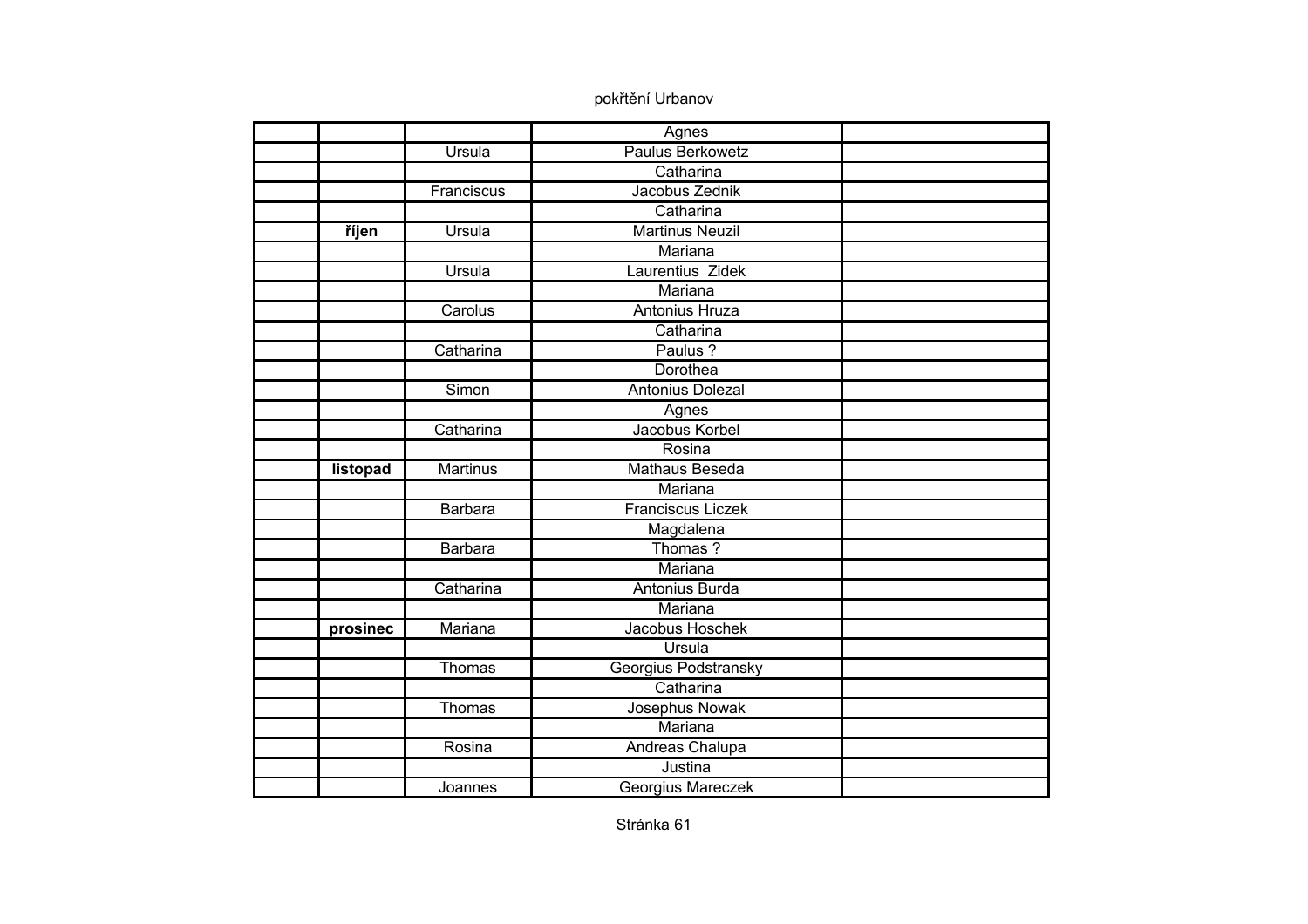|      |        |                | Rosalia                |  |
|------|--------|----------------|------------------------|--|
| 1761 | leden  | Agnes          | <b>Thomas Nowaczek</b> |  |
|      |        |                | <b>Mariana</b>         |  |
|      |        | Casparus       | Paulus ?               |  |
|      |        |                | Ursula                 |  |
|      |        | Agnes          | Georgius Hawa          |  |
|      |        |                | Rosina                 |  |
|      |        | Agnes          | Adalbertus ?           |  |
|      |        |                | Ursula                 |  |
|      |        | Agnes          | Adalbertus Zamazal     |  |
|      |        |                | Margaretha             |  |
|      |        | Agnes          | <b>Andreas Chalupa</b> |  |
|      |        |                | Mariana                |  |
|      |        | Joannes        | Simon Benesch          |  |
|      |        |                | Mariana                |  |
|      |        | Franciscus     | Simon Benesch          |  |
|      |        |                | Mariana                |  |
|      | únor   | Rosina         | Georgius Rod           |  |
|      |        |                | Ursula                 |  |
|      |        | <b>Mathias</b> | <b>Mathias Pribil</b>  |  |
|      |        |                | Mariana                |  |
|      |        | <b>Mathias</b> | Mathias M?             |  |
|      |        |                | Mariana                |  |
|      |        | Joannes        | Joannes Kamarith       |  |
|      |        |                | Mariana                |  |
|      | březen | Josephus       | Antonius Pospichal     |  |
|      |        |                | Margaretha             |  |
|      |        | Mariana        | Simon Hoch             |  |
|      |        |                | Rosina                 |  |
|      |        | Elizabetha     | Joannes Pawliczek      |  |
|      |        |                | Anna                   |  |
|      |        | Josephus       | <b>Mathias Komzak</b>  |  |
|      |        |                | Mariana                |  |
|      |        | Rosina         | Jacobus Hink           |  |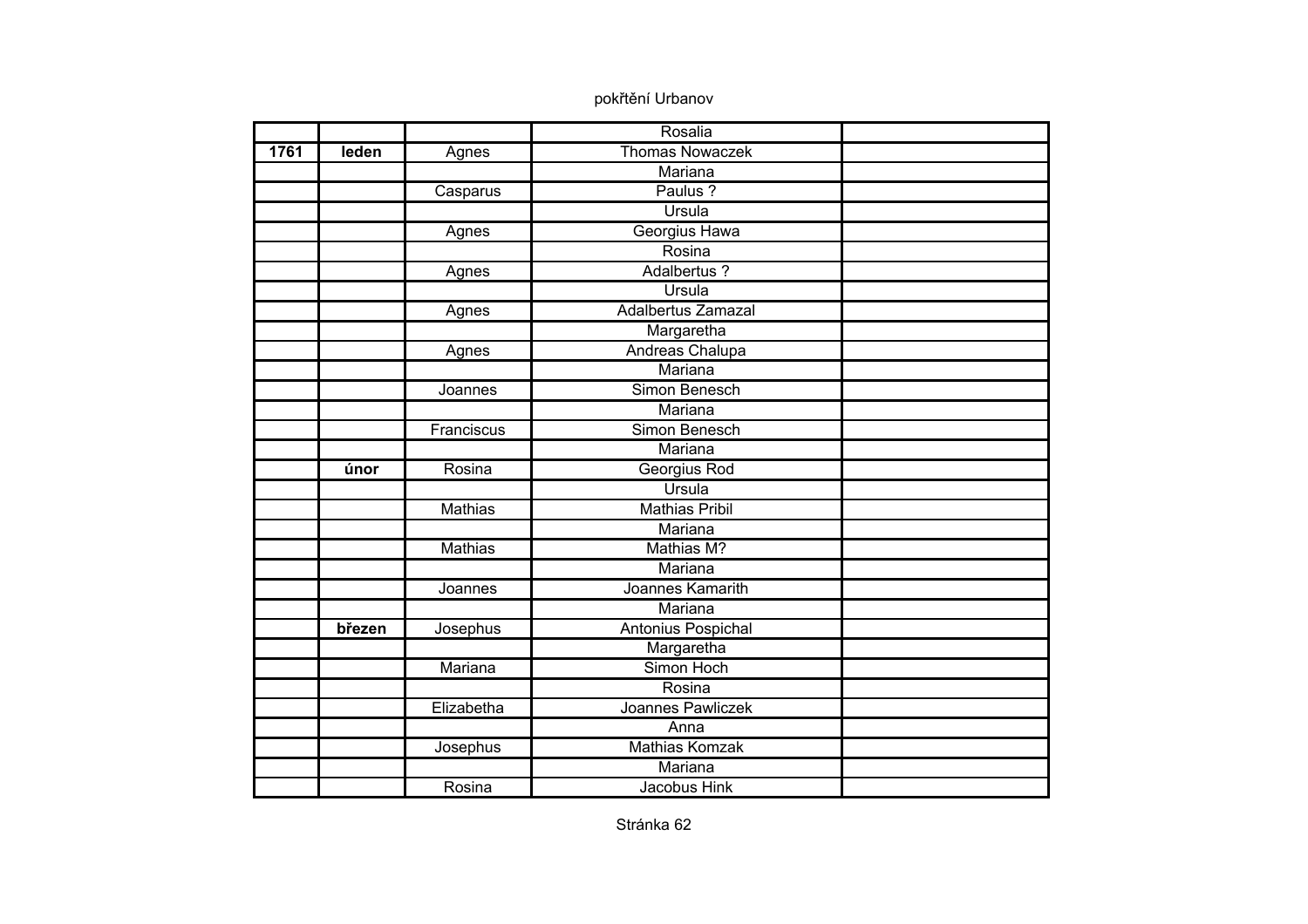|        |                   | Rosina                    |  |
|--------|-------------------|---------------------------|--|
|        | Rosina            |                           |  |
|        |                   | Salomena Bendowa          |  |
|        | Josephus          | Georgius Dworzak          |  |
|        |                   | Johana                    |  |
|        | Mariana           | Georgius Liczka           |  |
|        |                   | Elizabetha                |  |
|        | Josephus          | <b>Vitus Klat</b>         |  |
|        |                   | Salomena                  |  |
|        | Josephus          | Laurentius Wiwadil        |  |
|        |                   | Dorothea                  |  |
|        | Mariana           | Josephus Nowak            |  |
|        |                   | Justina                   |  |
|        | Georgius          | Josephus ?                |  |
|        |                   | Agnes                     |  |
| duben  | <b>Adalbertus</b> | <b>Mathias Neuzil</b>     |  |
|        |                   | Mariana                   |  |
|        | Joanna            | Mathias Pospichal         |  |
|        |                   | Mariana                   |  |
|        | Jacobus           | <b>Andreas Pawliczek</b>  |  |
|        |                   | Agnes                     |  |
|        | Catharina         | Franciscus Motl           |  |
|        |                   | Catharina                 |  |
| květen | Rosina            | Josephus Nechwatal        |  |
|        |                   | Ludmila                   |  |
|        | Mariana           | <b>Franciscus Stipl</b>   |  |
|        |                   |                           |  |
|        | Joannes           | Franciscus Swoboda        |  |
|        |                   | $\overline{\phantom{a}}$  |  |
|        | Joannes           | Georgius Paukar           |  |
|        |                   | Anna                      |  |
|        | Antonius          | <b>Michael Kratochwil</b> |  |
|        |                   |                           |  |
|        | Joanna            | Jacobus Skala             |  |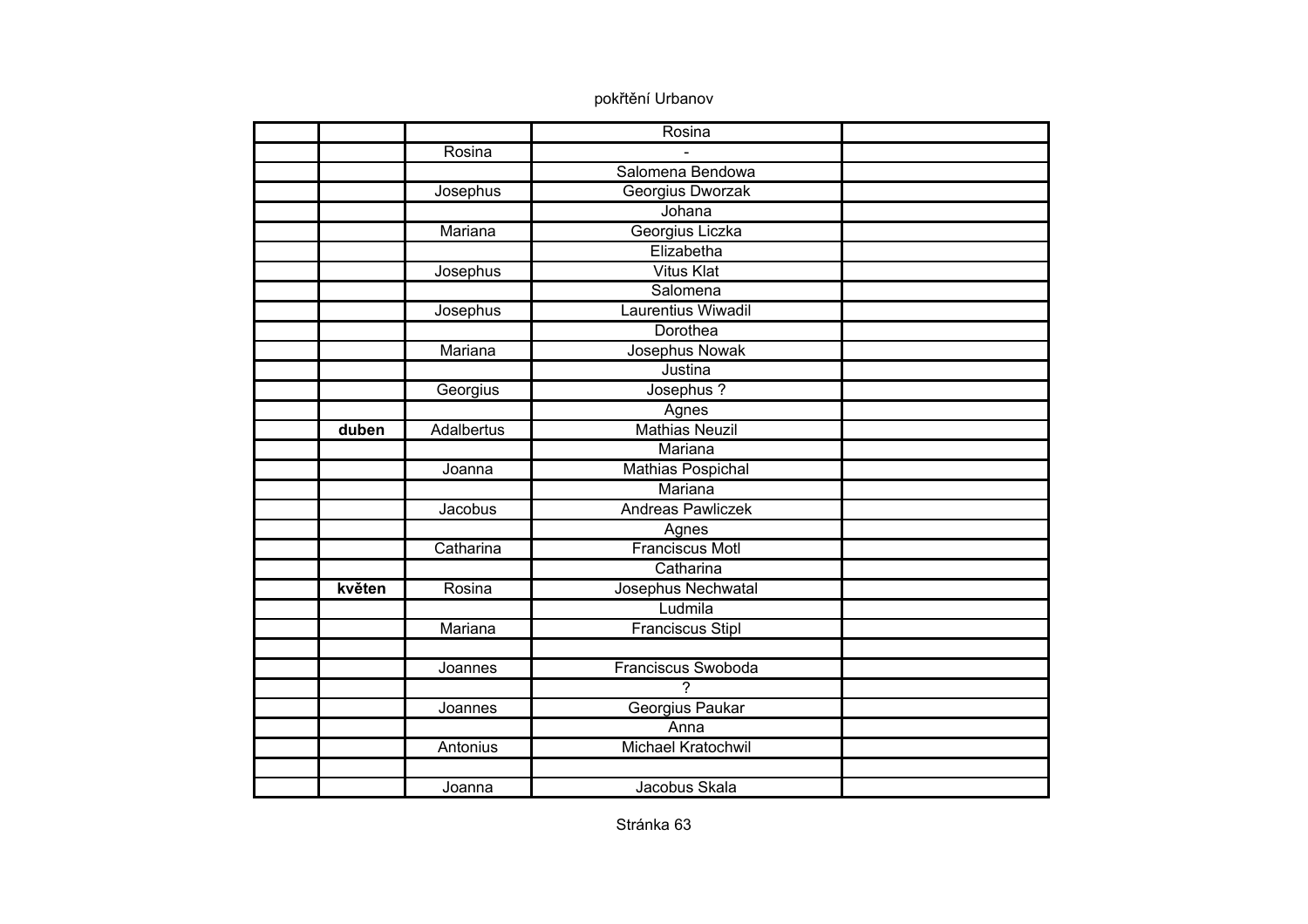|          |                  | Agnes                    |  |
|----------|------------------|--------------------------|--|
|          | Antonius         | <b>Franciscus Petrak</b> |  |
|          |                  | <b>Dorothea</b>          |  |
|          | Margaretha       | Joannes Chalupnik        |  |
|          |                  | Mariana                  |  |
| červen   | Magdalena        | <b>Andreas Buczek</b>    |  |
|          |                  |                          |  |
|          | Joannes          | Josephus Tomesch         |  |
|          |                  | Mariana                  |  |
| červenec | Jacobus          | Joanes Walenta           |  |
|          |                  | Mariana                  |  |
|          | Franciscus       | Paulus Prnoha            |  |
|          |                  | <b>Barbara</b>           |  |
|          | Jacobus          | <b>Thomas Klika</b>      |  |
|          |                  | Mariana                  |  |
| srpen    | <b>Melchior</b>  | Paulus Dworzak?          |  |
|          |                  | <b>Mariana</b>           |  |
|          | Carolus          | Laurentius Petrak        |  |
|          |                  | Ursula                   |  |
|          | <b>Bernardus</b> | Joannes Nowotney         |  |
|          |                  | Agnes                    |  |
|          | Philipus         | Lucas?                   |  |
|          |                  | Mariana                  |  |
|          | Joannes          | Vitus Petrů              |  |
|          |                  | Mariana                  |  |
|          | Mariana          | <b>Mathaus Brichta</b>   |  |
|          |                  | Mariana                  |  |
| září     | Mathaus          | Simon Blaha              |  |
|          |                  | Dorothea                 |  |
|          | <b>Mathaus</b>   | Jacobus Chalaupek        |  |
|          |                  | Mariana                  |  |
|          | <b>Nicolaus</b>  | <b>Antonius Nowotney</b> |  |
|          |                  | Mariana                  |  |
|          | <b>Maria</b>     | Thomas Bartů             |  |